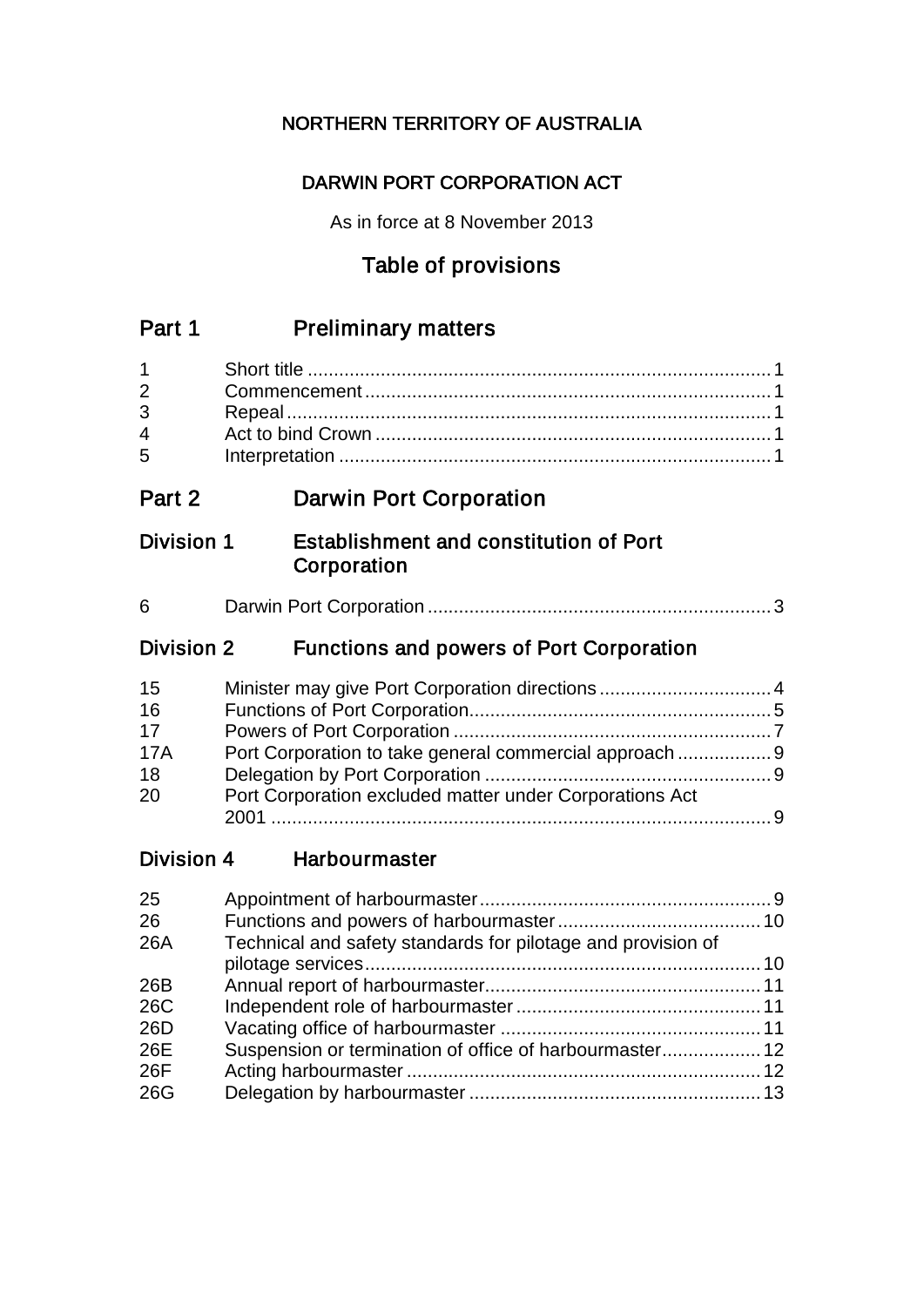# Part 2A Advisory Board

# Division 1 Establishment and membership of Board

| 27              |  |
|-----------------|--|
| 27A             |  |
| 27B             |  |
| 27 <sub>C</sub> |  |
| 27 <sub>D</sub> |  |
| 27E             |  |
| 27F             |  |
| 27G             |  |
| 27H             |  |
| 27J             |  |

# Division 2 Procedures of Board

| 27L |  |
|-----|--|
| 27M |  |

# Division 3 Other matters

| <b>27N</b> |  |
|------------|--|
| 27P        |  |

# Part 2B Property, finance and reports

| 28  | Acquisition of estates in fee simple in Crown land  16     |  |
|-----|------------------------------------------------------------|--|
| 28A |                                                            |  |
| 28B |                                                            |  |
| 28C | Port Corporation to report to Minister regarding financial |  |
|     |                                                            |  |
| 28D | Provision of financial information to Treasurer 18         |  |
| 28E |                                                            |  |

# Part 3 Control and management of Port

# Division 1 Control and management of Port

| Removal etc. of vessel for failure to comply with direction  19 |
|-----------------------------------------------------------------|
|                                                                 |
| Vessel, hulk or hull likely to cause damage etc.  20            |
|                                                                 |
|                                                                 |
|                                                                 |
|                                                                 |
|                                                                 |
|                                                                 |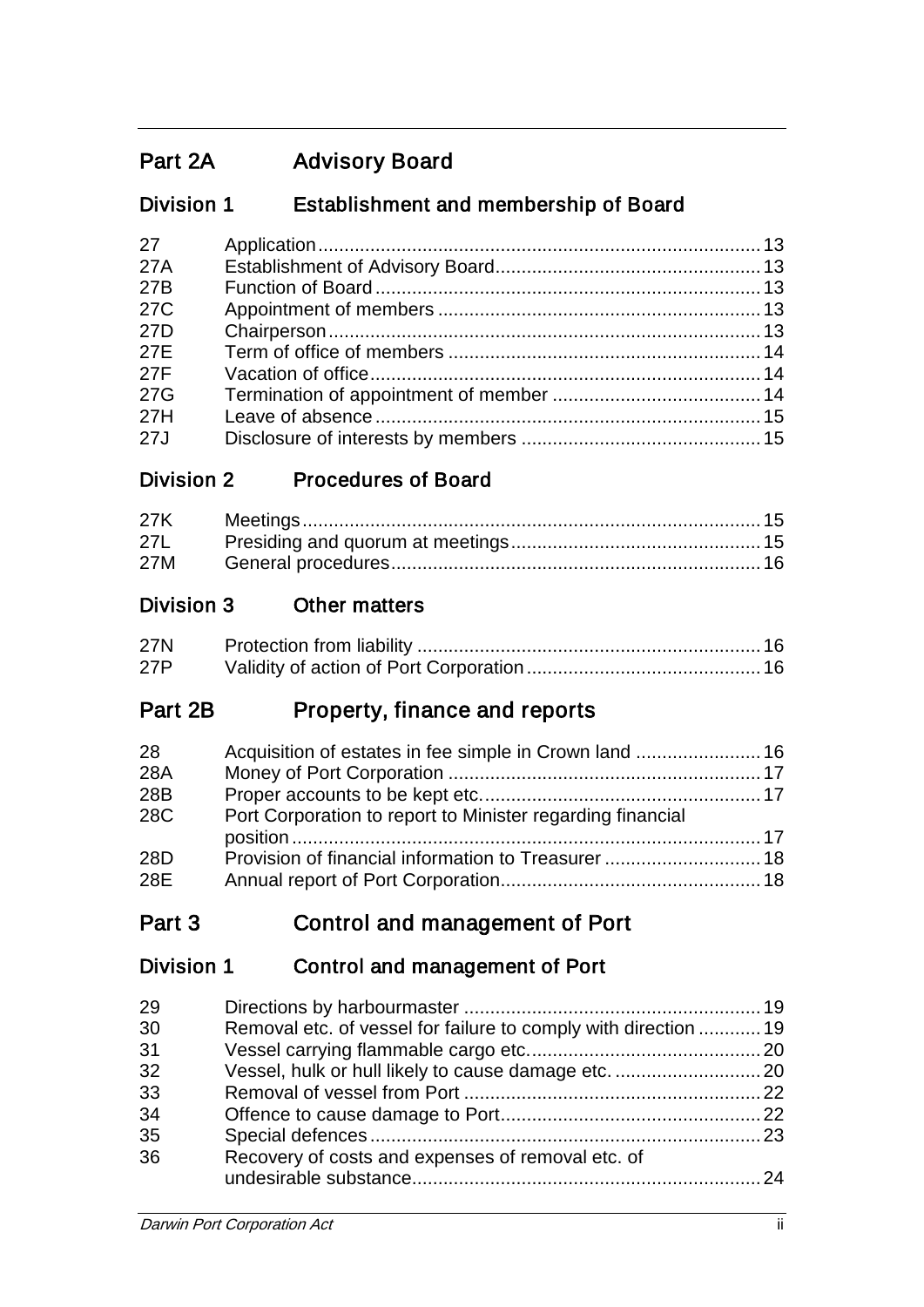| 37                                      | Chief Executive Officer may declare certain wharfs etc. to be<br>25                                                  |                                                                                                                             |  |
|-----------------------------------------|----------------------------------------------------------------------------------------------------------------------|-----------------------------------------------------------------------------------------------------------------------------|--|
| Division 2                              |                                                                                                                      | <b>Issue of licences</b>                                                                                                    |  |
| 38<br>39<br>40                          | Suspension or cancellation of licence and variation or<br>Penalty for carrying on business etc. while unlicensed  29 |                                                                                                                             |  |
| Division 3                              |                                                                                                                      | Liability                                                                                                                   |  |
| 41<br>42                                |                                                                                                                      |                                                                                                                             |  |
| Part 4                                  |                                                                                                                      | Miscellaneous matters                                                                                                       |  |
| 43A<br>44<br>45<br>46<br>47<br>48<br>49 |                                                                                                                      | Exemption from local government rates, charges and taxes30<br>Recovery of fees rates, dues, charges or rental for storage30 |  |
| Part 5                                  |                                                                                                                      | <b>Transitional matters for Darwin Port</b><br><b>Authority Act 1983</b>                                                    |  |
| 50                                      |                                                                                                                      |                                                                                                                             |  |
| Part 6                                  |                                                                                                                      | <b>Transitional matters for Darwin Port</b><br><b>Corporation Amendment Act 2005</b>                                        |  |
| 51                                      |                                                                                                                      |                                                                                                                             |  |
| Part 7                                  |                                                                                                                      | <b>Transitional matters for Darwin Port</b><br><b>Corporation Legislation Amendment</b><br>Act 2011                         |  |
| 52                                      |                                                                                                                      |                                                                                                                             |  |
| Schedule 2                              |                                                                                                                      | <b>Repealed Ordinances and Acts</b>                                                                                         |  |
| <b>ENDNOTES</b>                         |                                                                                                                      |                                                                                                                             |  |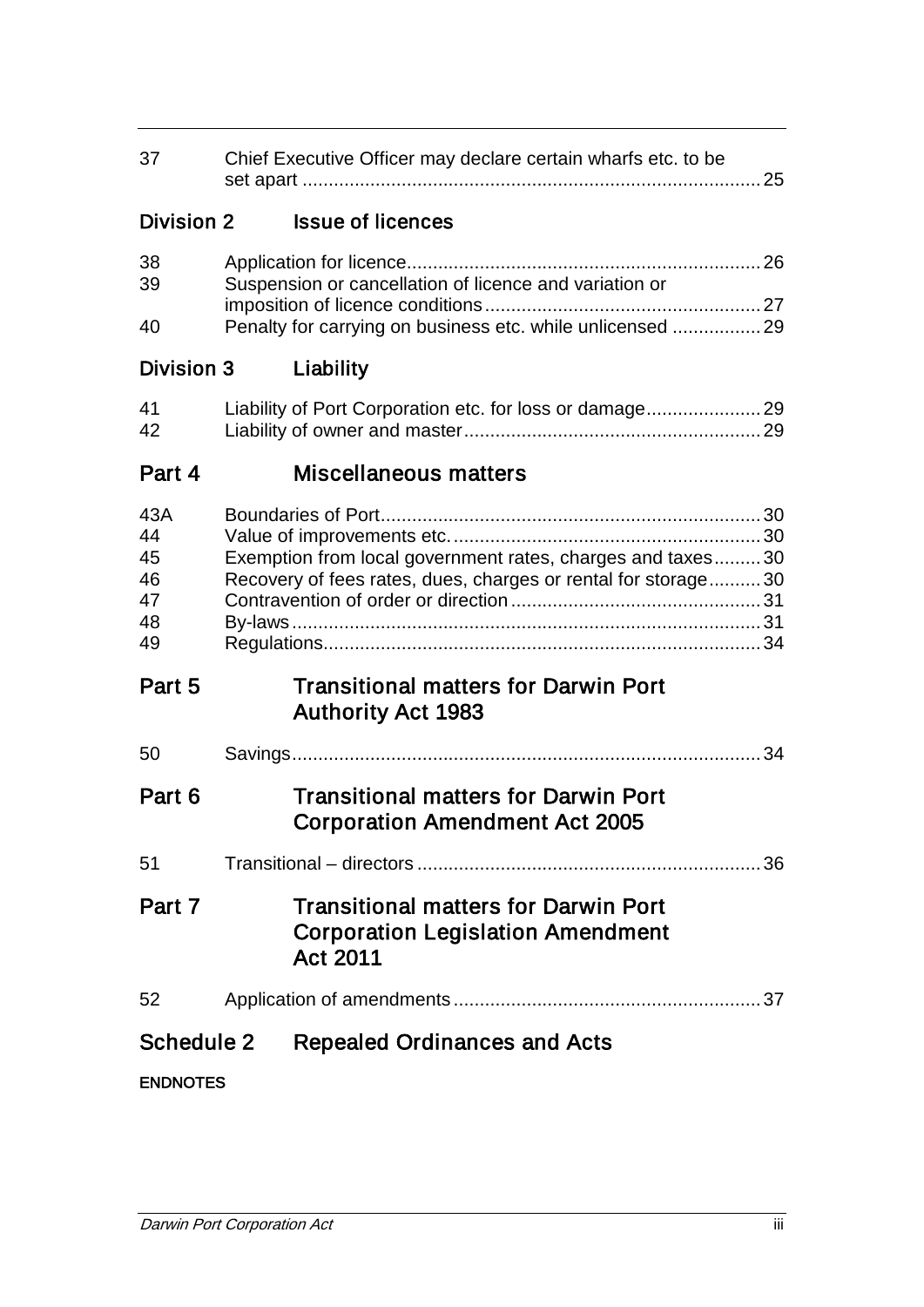# NORTHERN TERRITORY OF AUSTRALIA

As in force at 8 November 2013 \_\_\_\_\_\_\_\_\_\_\_\_\_\_\_\_\_\_\_\_

\_\_\_\_\_\_\_\_\_\_\_\_\_\_\_\_\_\_\_\_

# DARWIN PORT CORPORATION ACT

### An Act to provide for the establishment of the Darwin Port Corporation for the control and management of the Port of Darwin, and for related purposes

# Part 1 **Preliminary matters**

#### 1 Short title

This Act may be cited as the Darwin Port Corporation Act.

#### 2 Commencement

This Act shall come into operation on a date to be fixed by the Administrator by notice in the *Gazette*.

#### 3 Repeal

- (1) Section 7 of the Marine Ordinance 1911 of the State of South Australia in its application to the Territory is repealed.
- (2) The Acts specified in Schedule 2 are repealed.

### 4 Act to bind Crown

This Act binds the Crown in right of the Territory.

### 5 Interpretation

(1) In this Act:

**approved** means approved by the Port Corporation.

**Board** means the Advisory Board established by section 27A.

**Chairperson** means the Chairperson of the Board appointed under section 27D.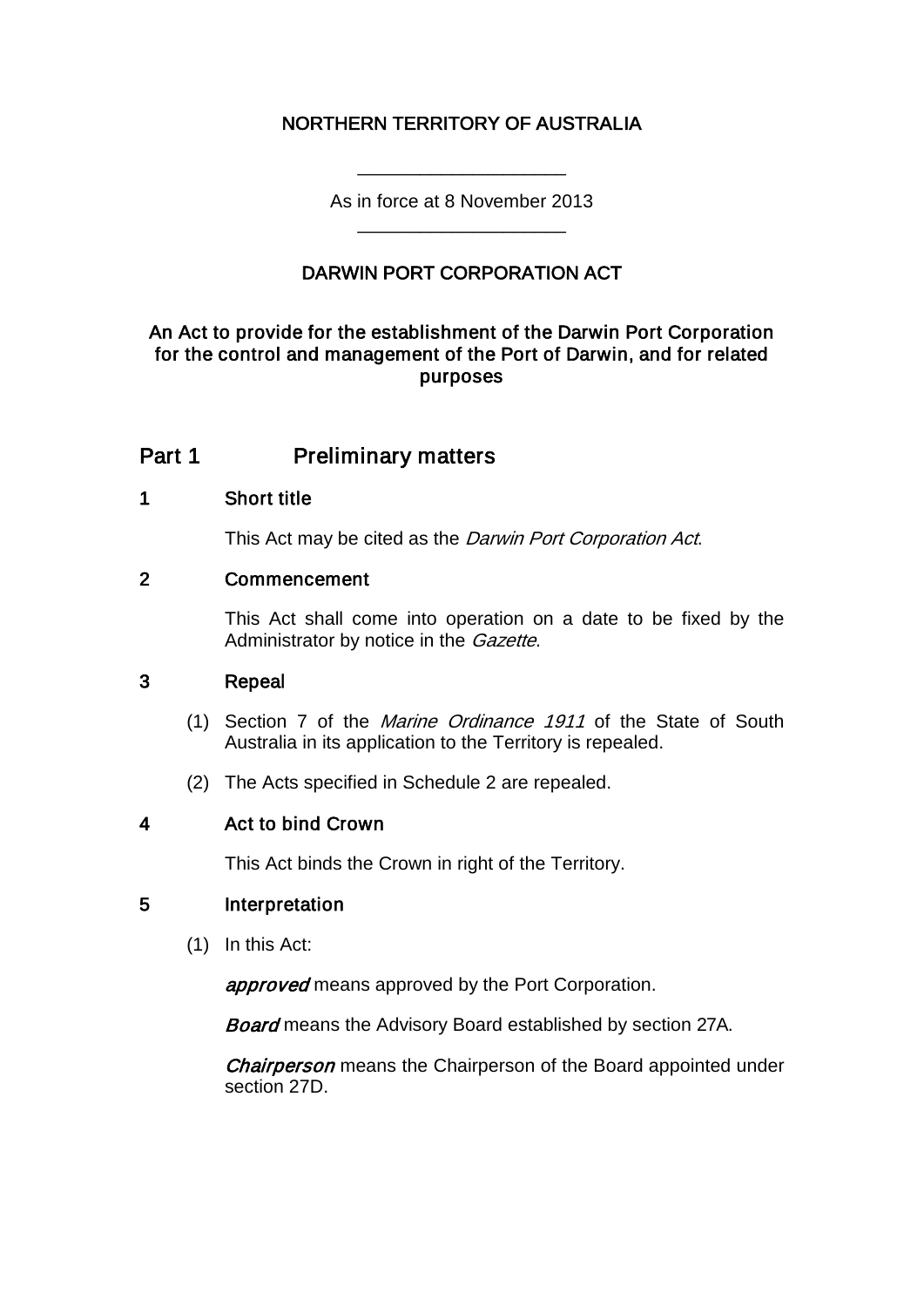dangerous goods means goods listed as dangerous goods in the International Maritime Dangerous Goods Code, published by the International Maritime Organization, London, in 1965 or that Code as amended to the date, if any, specified under subsection (2) by the Minister.

employee has the same meaning as it has in the Public Sector Employment and Management Act.

harbourmaster means the person holding or occupying the office of harbourmaster mentioned in section 25.

land includes land and buildings on land.

*licence* means a licence or permit granted under this Act or a renewal of a licence or permit.

**licensed pilot** has the same meaning as in the *Marine Act*.

master has the same meaning as in the Marine Act.

member means a member of the Board, and includes the Chairperson.

oil means crude oil, fuel oil, heavy diesel oil or lubricating oil and includes a mixture containing oil.

owner, in relation to a vessel, includes an owner, part owner and charterer and an agent of any of them.

pilotage services means the service of providing pilots to conduct pilotage in relation to a vessel and related services.

place includes:

- (a) every structure and apparatus on, and everything and every vehicle resting on or moving over, land; and
- (b) everything resting on or lying under the bed or shores of waters within the Port; and
- (c) everything afloat (other than a vessel) if it is anchored or attached to the bed or shore of waters within the Port.

**Port** means the area of water and land constituting the Port of Darwin comprised within the boundaries declared under section 43A.

**Port Corporation** means the Darwin Port Corporation established by section 6.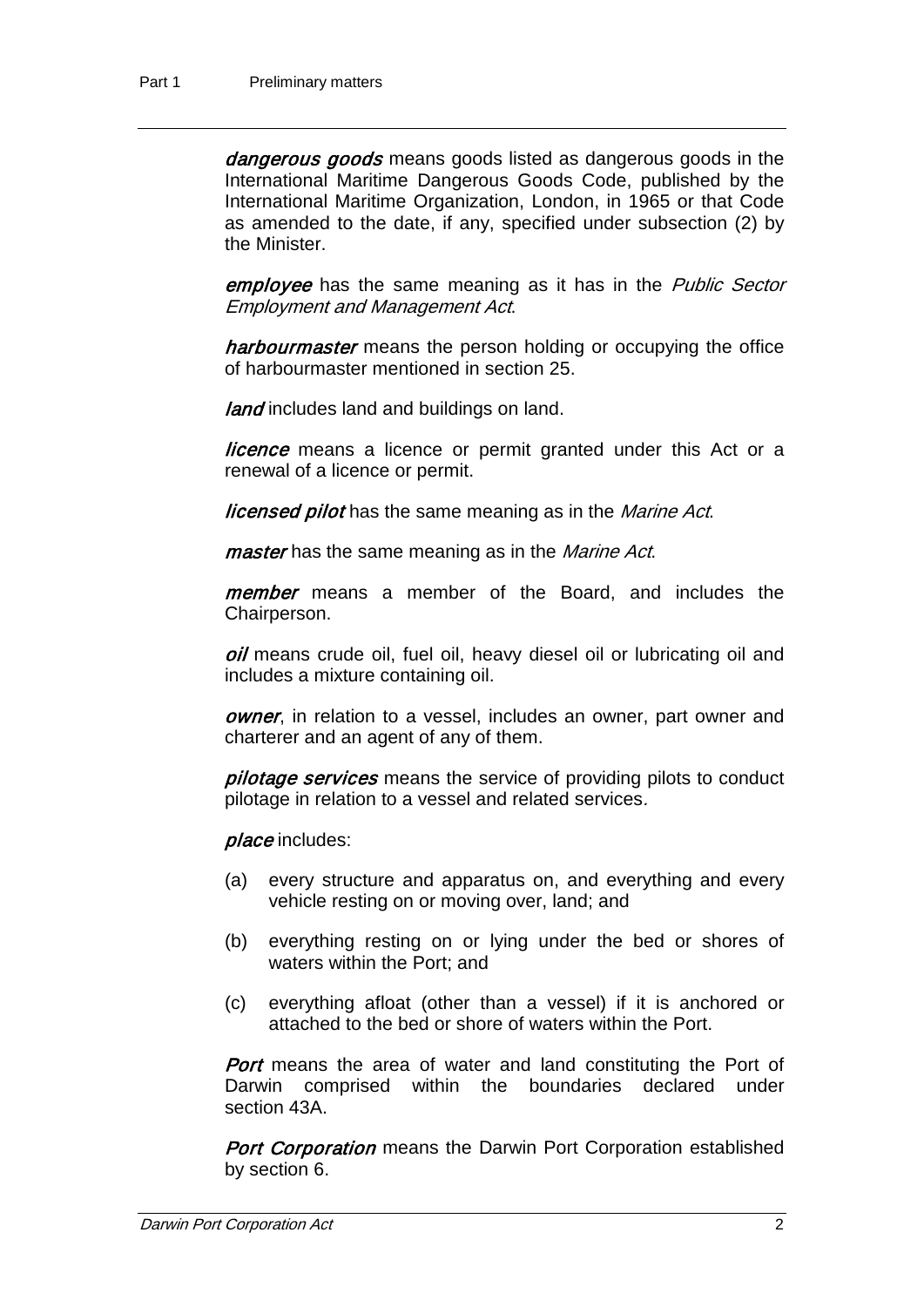port facilities means land, buildings, machinery and equipment for:

- (a) berthing, towing, mooring or docking or moving vessels on entering, using or leaving the Port; or
- (b) the loading or unloading of cargo, containers or goods; or
- (c) the embarking or disembarking of passengers; or
- (d) the lighterage, sorting, weighing, warehousing, storing or handling of goods or cargo; or
- (e) recreational, tourist and commercial purposes.

repealed Act means the Acts repealed by section 3.

Tribunal, see section 7(1) of the Marine Act.

#### undesirable substance means:

- (a) rubbish, gravel, earth, stone or wreck; or
- (b) flammable, corrosive or offensive substances (whether solid, liquid or gaseous) and includes dangerous goods; or
- (c) an article or thing or a substance (whether solid, liquid or gaseous) which is capable of constituting a hazard to navigation or of preventing or hindering the development of or proper use of the Port; or
- (d) oil; or
- (e) any other noxious or hazardous substance.

**vessel** has the same meaning as in the *Marine Act* and includes a seaplane.

(2) For the definition of *dangerous goods* in subsection  $(1)$  the Minister may, by *Gazette* notice, specify a date.

# Part 2 Darwin Port Corporation

### Division 1 Establishment and constitution of Port Corporation

### 6 Darwin Port Corporation

(1) There is established by this Act a Corporation by the name of the Darwin Port Corporation.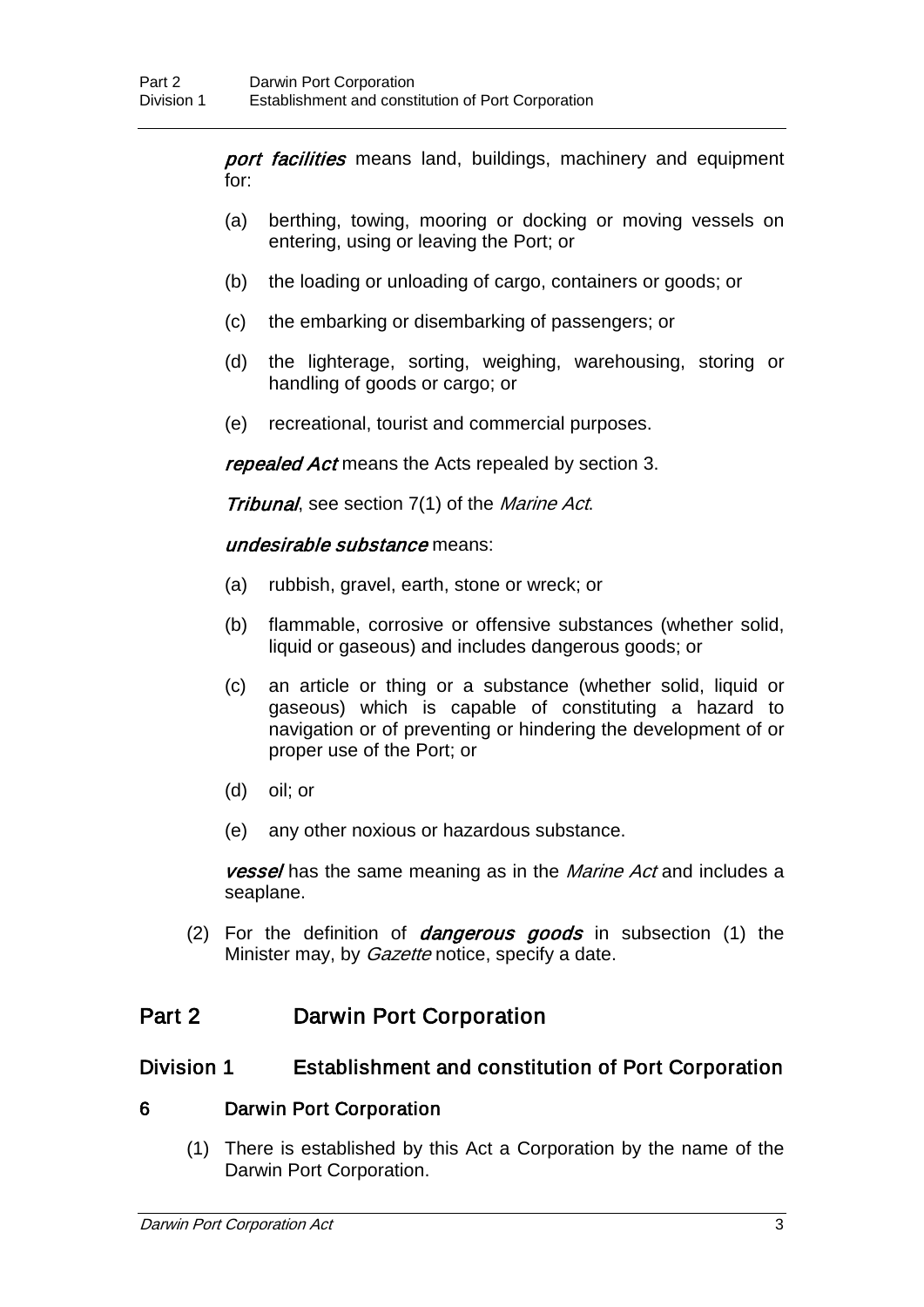- (2) The Port Corporation:
	- (a) is a body corporate with perpetual succession; and
	- (b) is to have a common seal; and
	- (c) is capable, in its corporate name, of acquiring, holding and disposing of real, leasehold and personal property and of suing and being sued.
- (3) All courts, judges and persons acting judicially must take judicial notice of the seal of the Port Corporation affixed to a document and must presume that it was duly affixed.
- (4) The Port Corporation is an Agency for the Public Sector Employment and Management Act and Financial Management Act and is subject to each of those Acts in its operations.
- (5) Subsection (4) applies whether or not the Port Corporation is nominated in an Administrative Arrangements Order as an Agency for either or both of the Acts.
- (6) The Port Corporation is constituted by the Chief Executive Officer appointed under the Public Sector Employment and Management Act for the Agency.

### Division 2 Functions and powers of Port Corporation

#### 15 Minister may give Port Corporation directions

- (1) In performing its functions, the Port Corporation is subject to the directions of the Minister.
- (2) The Minister may, in writing, direct the Port Corporation to act in a particular manner, including a non-commercial manner.
- (3) If the Minister directs the Port Corporation to act in a non-commercial manner, the direction must specify how the Corporation is to act.
- (4) Before the Minister issues a direction, he or she must consult with the Port Corporation and, if the opinion of the Corporation is that the direction is not in the Corporation's best interests, the Corporation must advise the Minister in writing of its objection and the reasons for the objection.
- (5) If, after receiving the Port Corporation's objection, the Minister confirms in writing the direction to the Corporation, the Corporation must comply with the direction.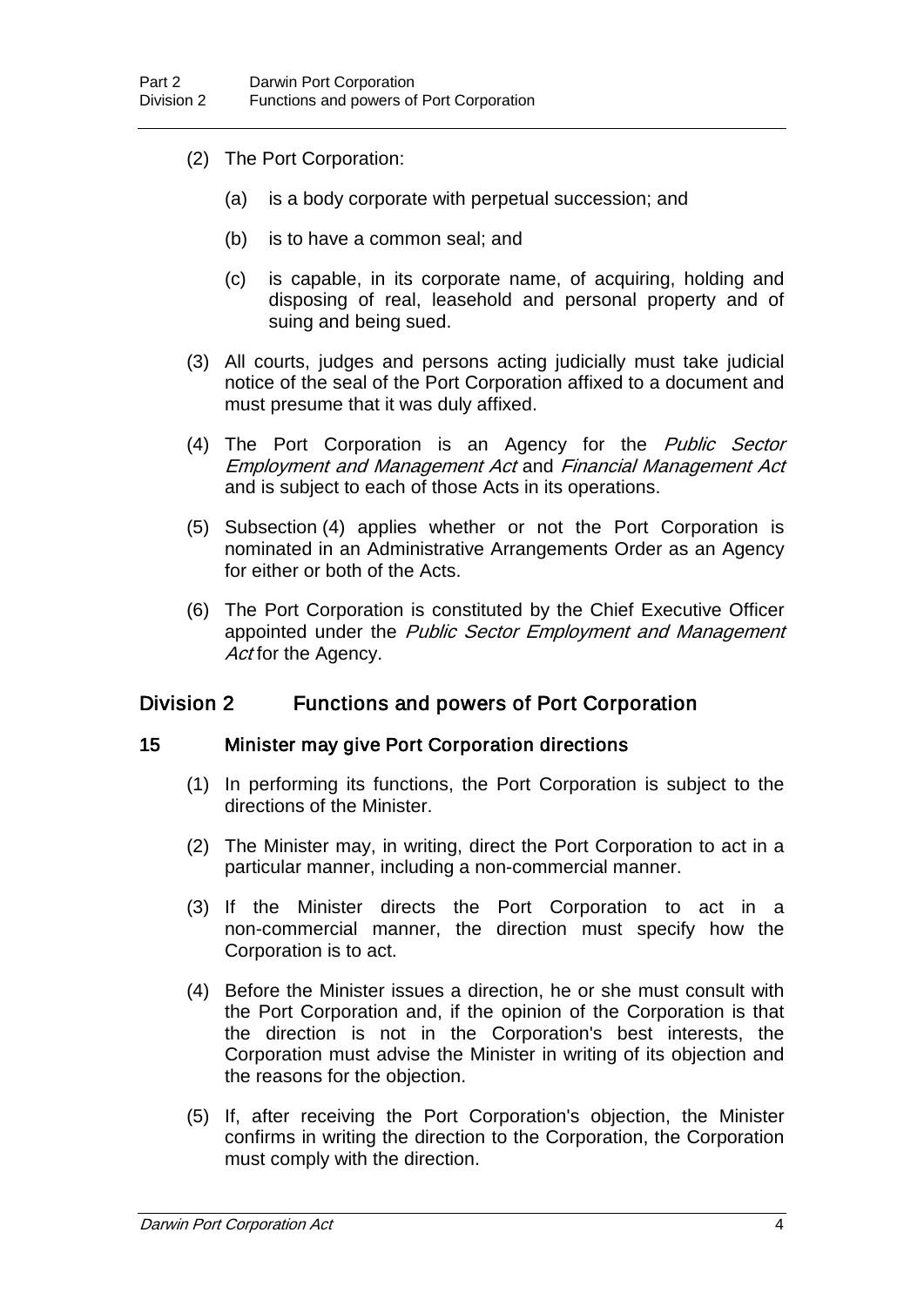(6) The Minister must table in the Legislative Assembly a copy of a direction given under this section within 6 sitting days of the Assembly after giving the direction.

### 16 Functions of Port Corporation

- (1) Subject to section 15, the Port Corporation is responsible for:
	- (a) the regulation, improvement, management, operation and control of and the promotion of trade utilising the Port; and
	- (b) the movement of vessels in the Port; and
	- (c) the provision and maintenance of port facilities; and
	- (d) recreational and tourist activities within the Port; and
	- (e) other commercial activities (related to the business of the Port) within the Port.
- (2) Without limiting the generality of subsection (1), the functions of the Port Corporation are:
	- (a) within the Port to:
		- (i) control and deal with land vested in it; and
		- (ii) control and regulate the use of all waters; and
		- (iii) provide, erect, maintain, operate and control, alter by design, improve and extend the port facilities placed under its control by or under this Act and to acquire land or property for that purpose; and
		- (iv) provide, maintain, operate and control services and facilities for the berthing, mooring, loading and unloading of vessels and for the storage of goods at, and transport of goods to and from, a place where they are to be loaded onto or unloaded from a vessel; and
		- (v) provide, maintain, operate and control lighters and other craft for the loading or unloading of vessels; and
		- (vi) provide pilotage services in accordance with Part 7, Division 4A of the *Marine Act* if the Port Corporation is the appointed pilotage services provider as defined in section 181A of that Act; and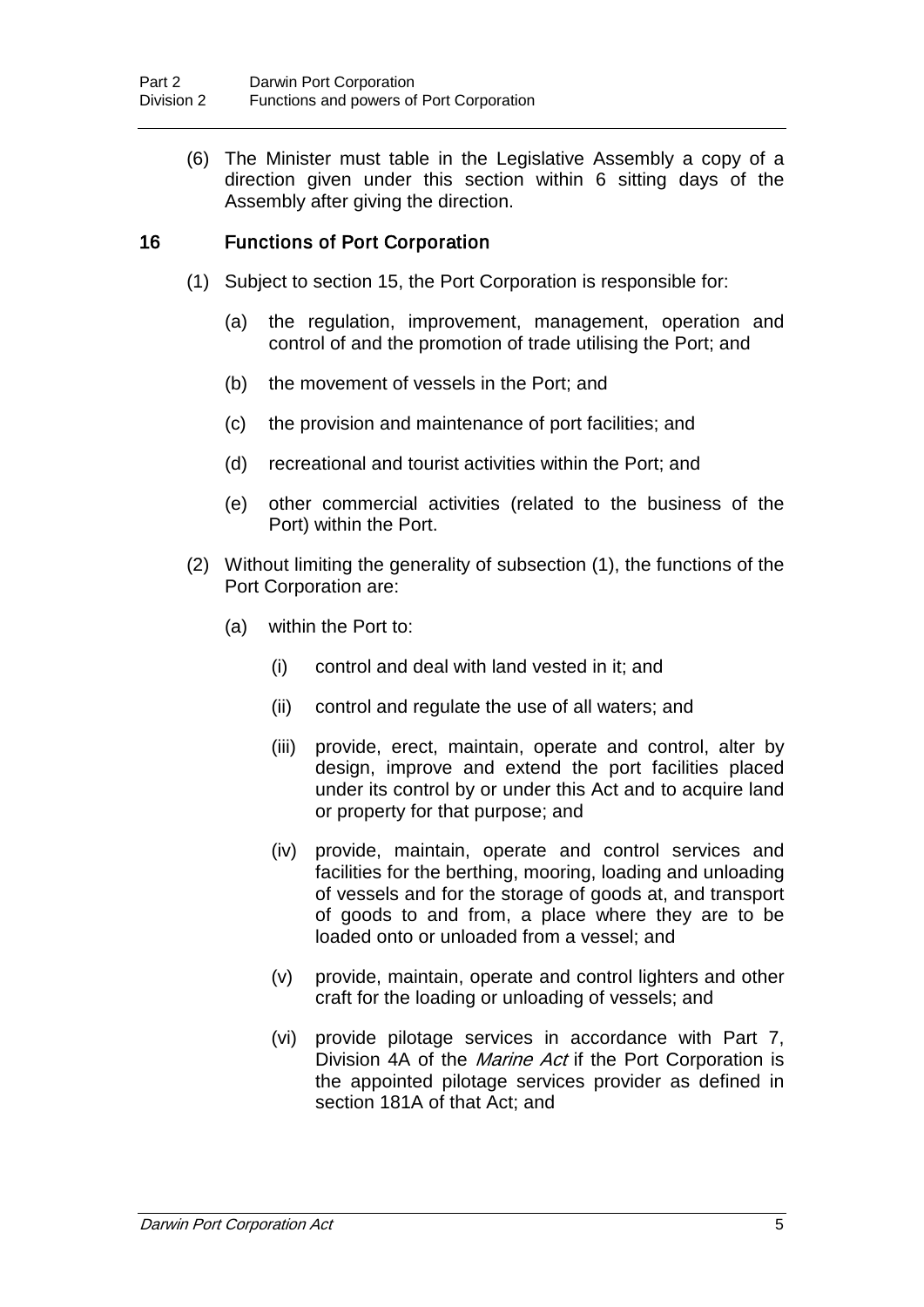- (vii) provide, maintain, operate and control services and facilities for the reception, handling, packing and unpacking and repairs of containers; and
- (viii) acquire, erect, maintain and operate warehouses, storehouses, bins and tanks for the reception and holding of fuel (either solid or liquid) or liquids and yards for the holding of animals; and
- (ix) provide, maintain, operate and control vessels and equipment necessary for the Port Corporation's management, control and servicing of the Port; and
- (x) provide, maintain, operate and control services and facilities for the employment of stevedores and other persons employed within the Port; and
- (xi) construct and maintain harbour works; and
- (xii) dredge and maintain channels and berthing places; and
- (xiii) build retaining walls for the purpose of reclaiming, and reclaim and obtain title to, land being part of the bed of the Port; and
- (xiv) act as the agent of an approved person for the installation of navigation aids and the prevention of pollution of waters by oil; and
- (xv) provide for the security of property and for the preservation and protection of property and maintain law and order; and
- (xvi) do all such other acts as will facilitate the use of the Port by shipping; and
- (xvii) develop and manage recreational and tourist facilities within the Port; and

(xviii)develop and manage other commercial facilities (related to the business of the Port) within the Port; and

- (b) outside the Port to:
	- (i) control and deal with land vested in it; and
	- (ii) provide housing and accommodation for employees as it thinks fit; and
	- (iii) provide training facilities for employees; and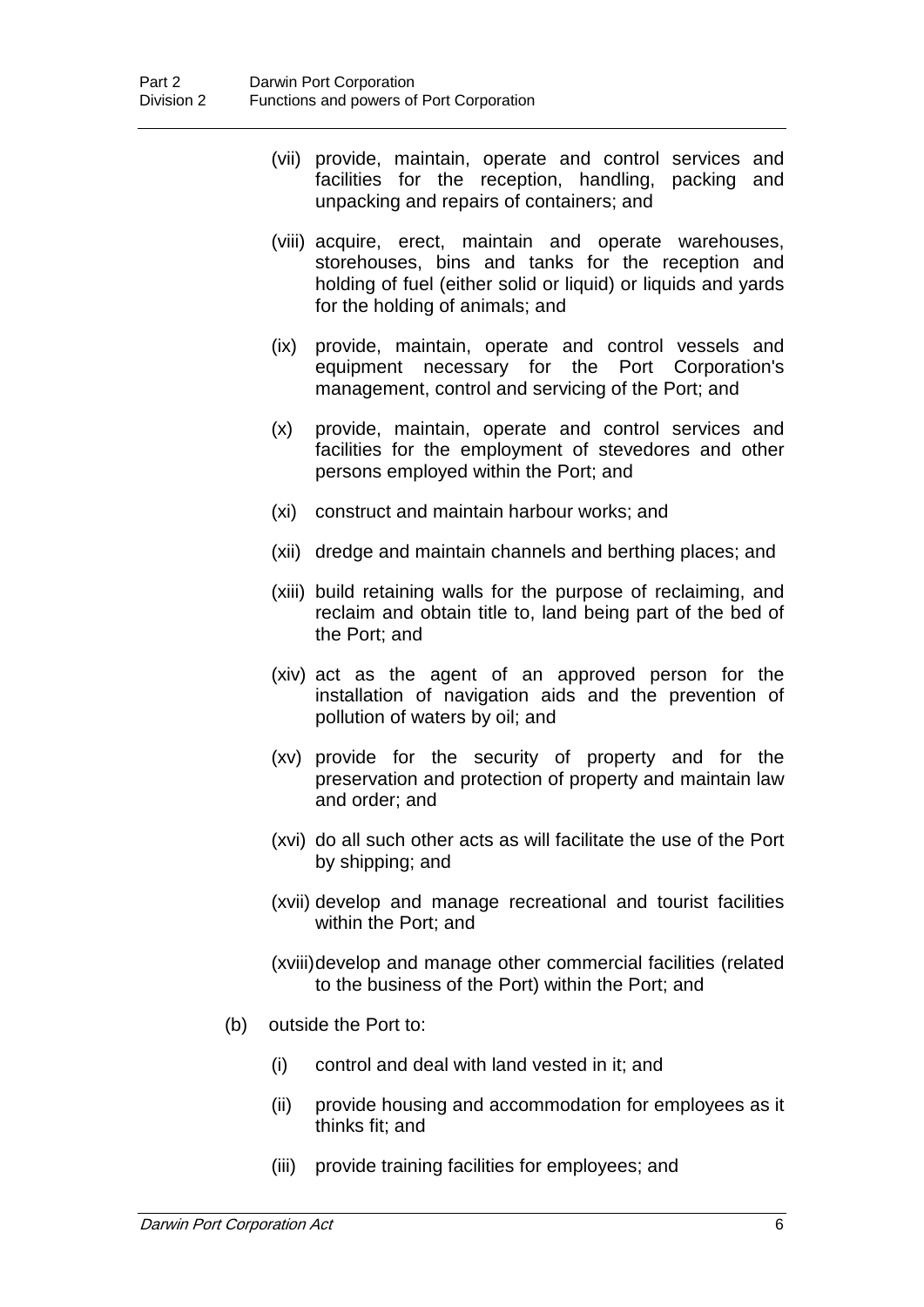- (iv) purchase or take land or otherwise acquire and construct buildings, for use by it; and
- (c) both within and outside the Port to manage, control and assist in the clean up of any pollution of waters by oil or other noxious or hazardous substances.
- (3) However, the regulations may:
	- (a) prescribe particular activities (including particular types of business) for which, or circumstances in which, the Port Corporation may not perform any of the functions mentioned in subsections (1) and (2); and
	- (b) provide for transitional arrangements for provisions made under paragraph (a).

#### 17 Powers of Port Corporation

- (1) Subject to section 15, the Port Corporation has power to do all things that by or under this Act it is required or permitted to do, or that are necessary or convenient to be done for or in connection with, or that are reasonably incidental to, the performance of its functions.
- (2) Without limiting the generality of subsection (1), the Port Corporation has power to:
	- (a) purchase or lease or otherwise acquire land and construct buildings for use in the performance of its functions; and
	- (b) dispose of land by way of sale, lease, licence or sub-lease; and
	- (c) control the use of the foreshores in the Port subject to any right of tenancy or occupation granted by or under a law of the Territory; and
	- (d) purchase, lease or take on hire plant, machinery, equipment or other things necessary for the performance of its functions and to sell, lease, hire or otherwise dispose of any plant, machinery, equipment or other things owned by it; and
	- (e) appoint agents; and
	- (f) impose dues and levy charges for or in respect of the Port on shipping using the Port or in respect of the use of a port facility provided or for an operation carried on by it or its agents in the Port; and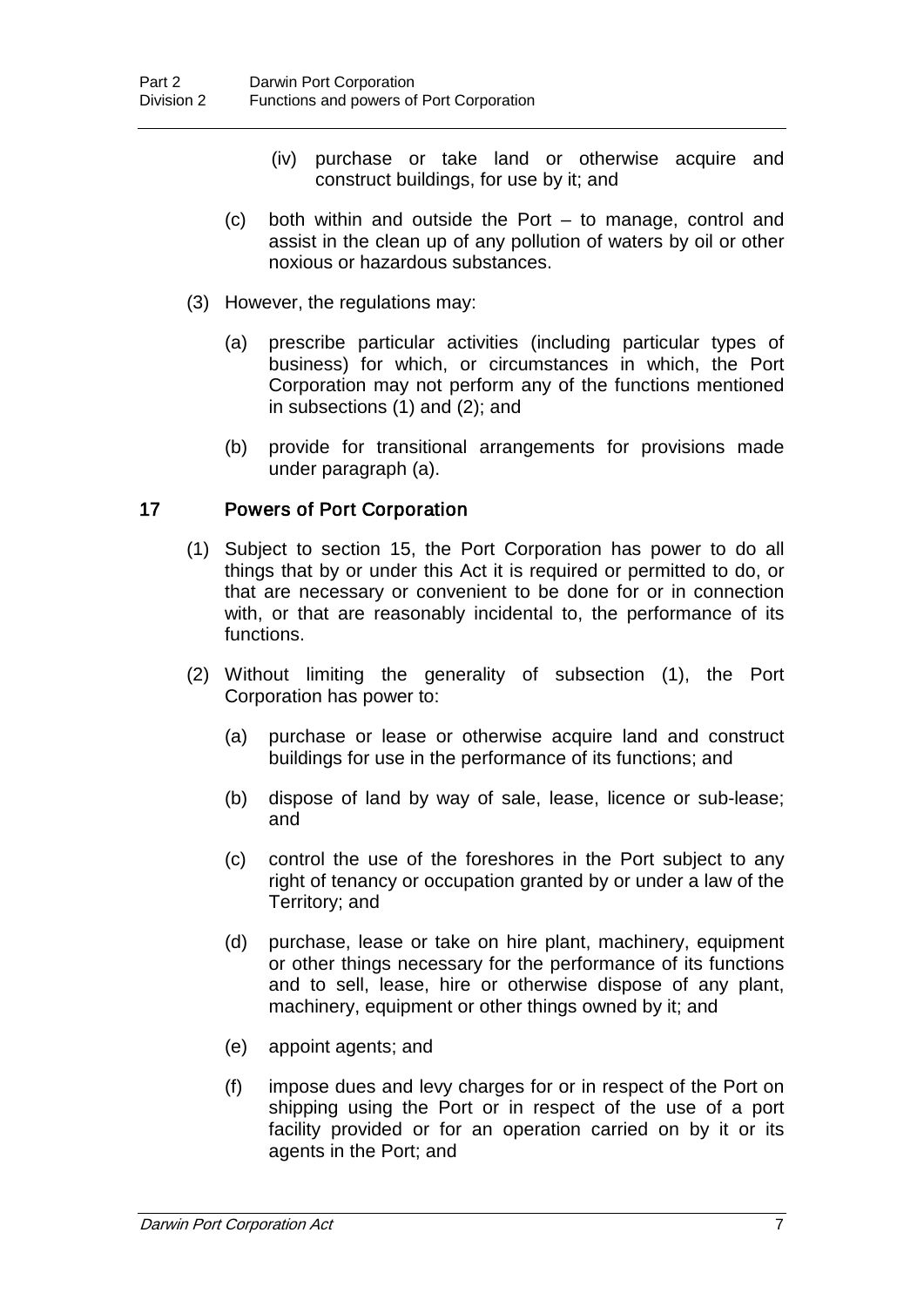- (g) impose charges for or in respect of prescribed substances passing through the Port or any part thereof, regardless of whether there is any use of a port facility provided or any benefit is received from an operation carried on by it or its agents in the Port; and
- (ga) impose charges and fees for the conduct of activities in the Port, or the use of facilities of the Port Authority, for recreational, tourist and commercial purposes; and
- (h) enter into contracts and agreements for or in respect of the exercise of a power or the performance of a function by it; and
- (j) accept, hold and enforce undertakings, indemnities, bonds or securities protecting it against loss or damage; and
- (k) seize, remove, attach or dispose of a vessel, hulk or hull which is unsafe, sunk or stranded within the Port; and
- (m) construct in the Port such roadways, railways or tramways as are necessary or convenient for the performance of its functions; and
- (n) construct within the Port or on land under its control wharves, warehouses, tanks, bins, storehouses or port facilities; and
- (na) construct, within the Port, buildings or facilities for use in connection with recreational, tourist and commercial activities; and
- (p) issue a licence to a person, subject to such conditions as it thinks fit, for the carrying on of the business of a stevedore within the Port and it may make as a condition of the licence that the person, to whom a licence is issued, only impose a reasonable charge for any services rendered not exceeding those charges determined from time to time by it; and
- (q) impose a fee for the issue of a licence to a stevedore and for the renewal of such a licence; and
- (r) authorise the setting apart of wharves, docks, sheds, warehouses or port facilities for the use of specified persons or vessels; and
- (s) establish and conduct business as a stevedore, warehouseman, carter or carrier; and
- (sa) manage, establish and conduct business in connection with recreational, tourist and commercial activities; and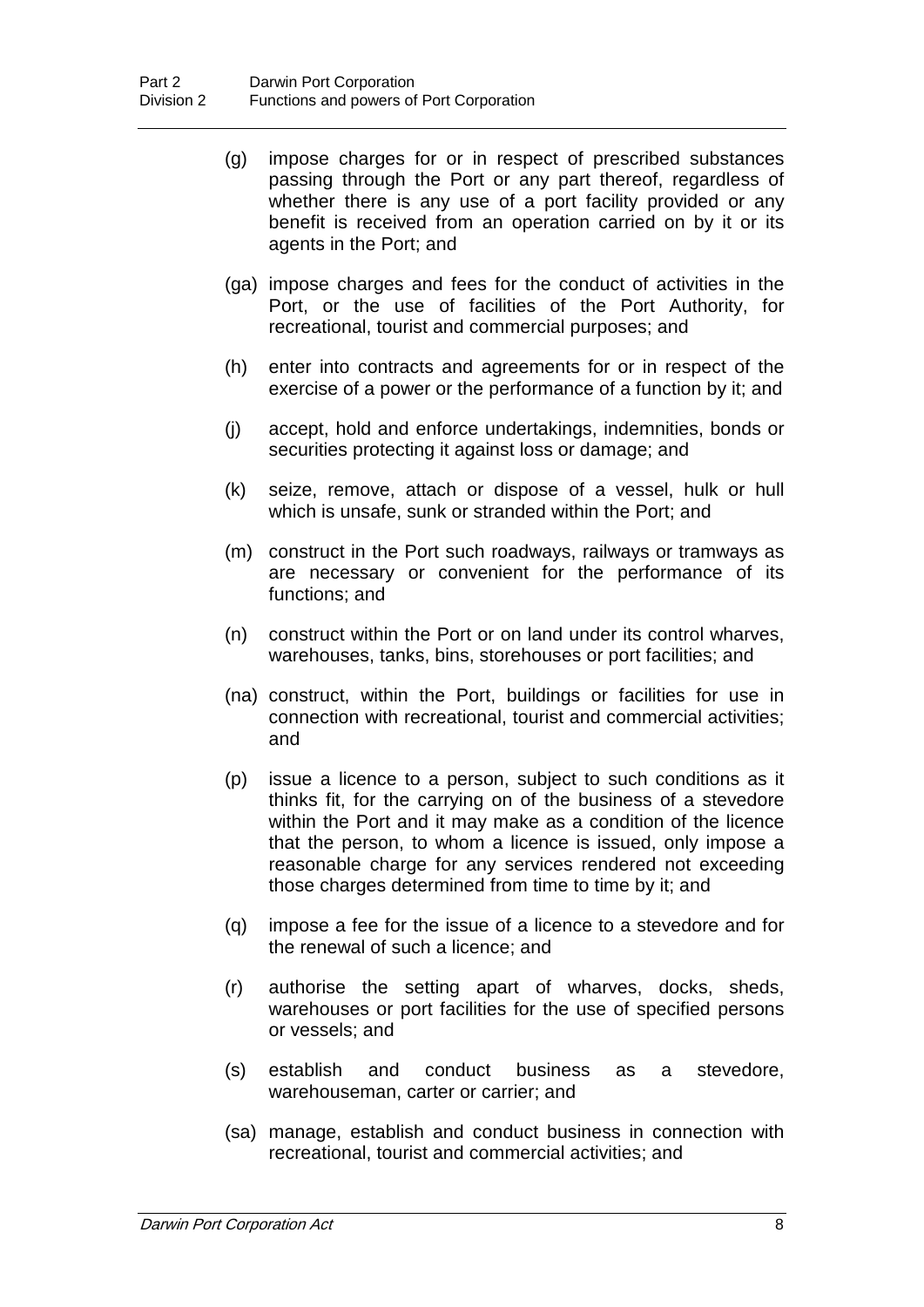- (t) appoint officers, who are employees, for the purposes of carrying out the powers and functions vested in it under this Act; and
- (u) regulate and control the driving and parking of vehicles within the Port or on its land; and
- (w) regulate and control the conduct and behaviour of persons within the Port or on its land and the conditions upon which persons may be admitted to or excluded from any part of the Port or its land; and
- (y) do anything incidental to any of its powers.

#### 17A Port Corporation to take general commercial approach

- (1) Subject to this Act and within a budget approved by the Minister, the Port Corporation is to act in a commercial manner.
- (2) The Port Corporation, while acting generally in a commercial manner, must also have regard to government strategic objectives including trade development.
- (3) Despite subsection (1), changes to, or general variations from, the Port Corporation's pricing structure must be approved by the Minister.
- (4) However, individual variations from the pricing structure do not require the Minister's approval.

#### 18 Delegation by Port Corporation

The Port Corporation may, by instrument under its seal, delegate to a person any of its powers and functions under this Act, other than this power of delegation.

#### 20 Port Corporation excluded matter under Corporations Act 2001

The Port Corporation is declared to be an excluded matter for the purposes of section 5F of the Corporations Act 2001 in relation to the whole of the Corporations legislation to which Part 1.1A of that Act applies.

# Division 4 Harbourmaster

#### 25 Appointment of harbourmaster

(1) The Minister may, by written notice, appoint a Chief Executive Officer or public sector employee, to be the harbourmaster for the Port.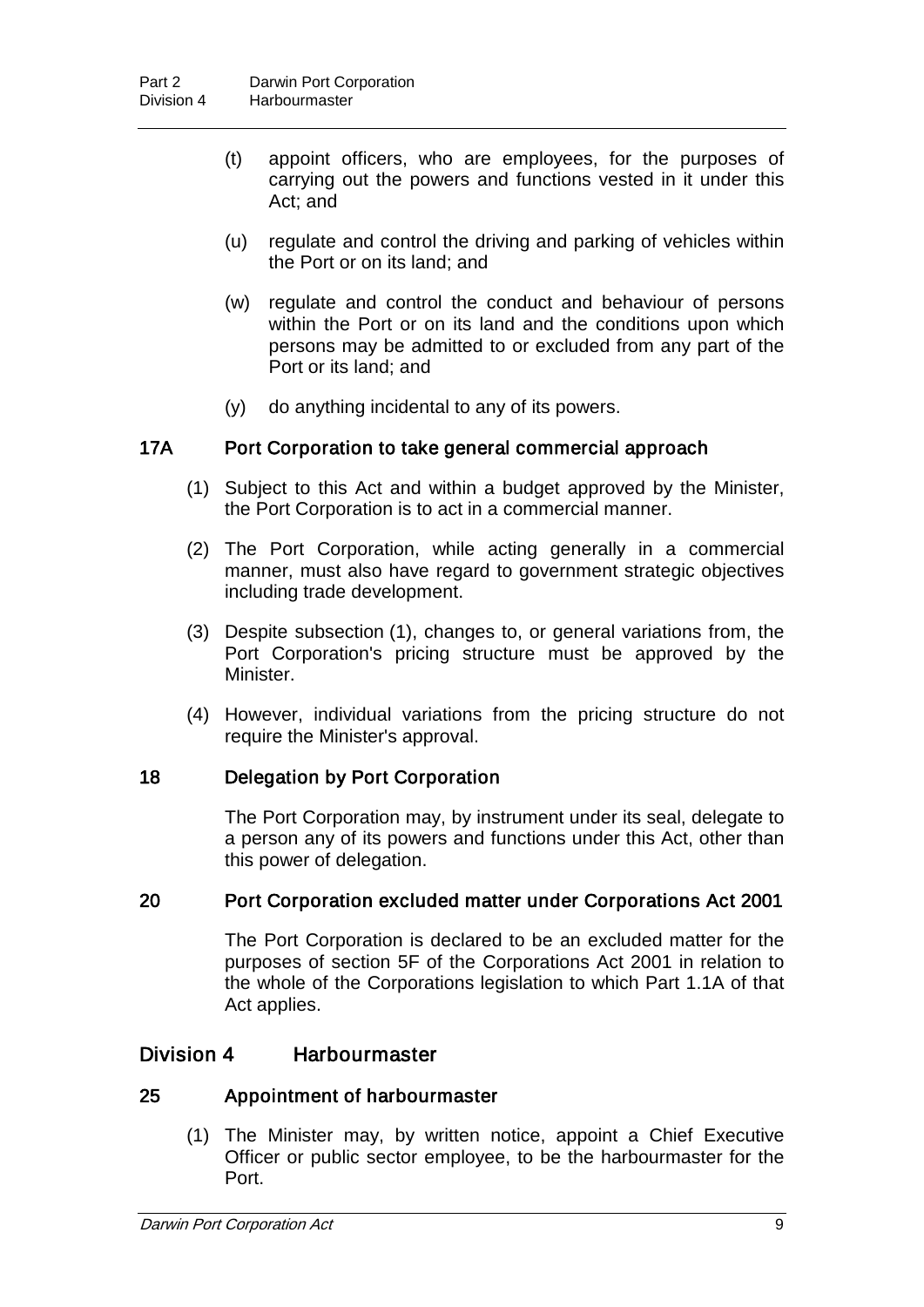- (2) The Minister must be satisfied the person has appropriate qualifications and experience for the office of harbourmaster before making the appointment.
- (3) The appointed person holds office as the harbourmaster for 3 years or a lesser period specified in the appointment, unless the person vacates the office at an earlier time.
- (4) A person may be reappointed under subsection (1):
	- (a) before the appointment expires; and
	- (b) more than once.
- (5) A reappointment must be for not more than 3 years, as specified in the reappointment.

#### 26 Functions and powers of harbourmaster

- (1) The harbourmaster has the following functions:
	- (a) making technical and safety standards for pilotage and the provision of pilotage services in relation to the Port as mentioned in section 26A;
	- (b) other functions conferred on the harbourmaster by this or another Act.
- (2) The harbourmaster has the powers necessary to perform the harbourmaster's functions.

#### 26A Technical and safety standards for pilotage and provision of pilotage services

- (1) The harbourmaster must, by written notice, make technical and safety standards for pilotage and the provision of pilotage services in relation to the Port.
- (2) The harbourmaster must do so having regard to the Marine Orders made under the Navigation Act 1912 (Cth) or Protection of the Sea (Prevention of Pollution from Ships) Act 1983 (Cth).
- (3) As soon as practicable after making technical and safety standards, the harbourmaster must:
	- (a) notify the making of the standards by *Gazette* notice; and
	- (b) publish the standards on the Internet and in any other way decided by the harbourmaster.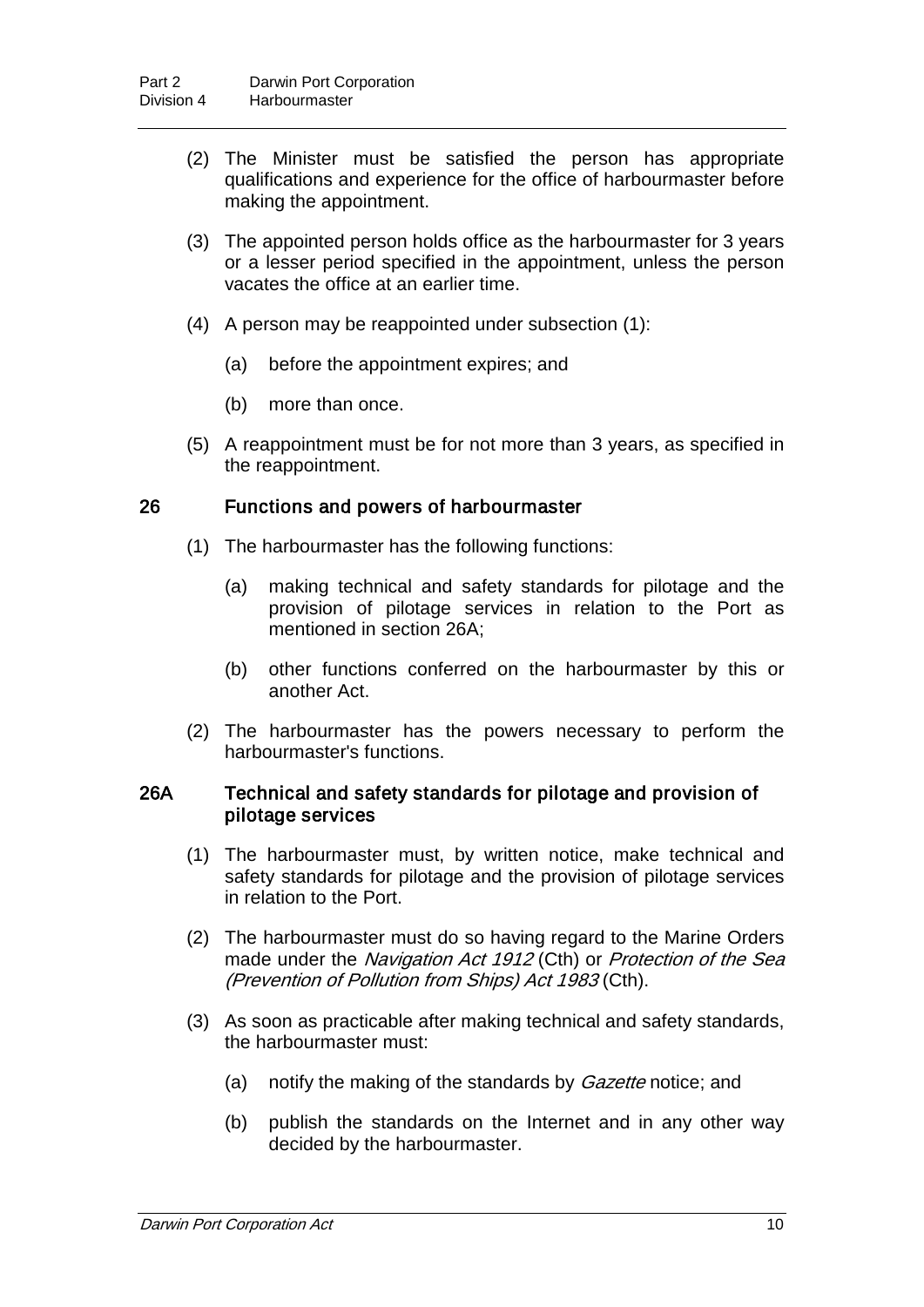(4) A person must not contravene a standard made under subsection (1) when conducting pilotage or providing pilotage services in relation to the Port.

Maximum penalty: 50 penalty unit.

#### 26B Annual report of harbourmaster

- (1) Before the end of 3 months after a financial year, the harbourmaster must:
	- (a) prepare an annual report about the performance of functions and exercise of powers by the harbourmaster during that year; and
	- (b) give the report to the Minister.
- (2) The Minister must table a copy of the report in the Legislative Assembly within 6 sitting days after the Minister receives the report.

#### 26C Independent role of harbourmaster

- (1) This section applies if an employee of the Corporation holds office as the harbourmaster.
- (2) In performing the functions and exercising the powers of the harbourmaster, the harbourmaster:
	- (a) is not subject to the direction of the Port Corporation, the Chief Executive Officer of the Port Corporation or any other person; and
	- (b) must act independently, impartially and in the public interest.

#### 26D Vacating office of harbourmaster

The harbourmaster vacates the office of harbourmaster if:

- (a) the term of the harbourmaster's appointment expires; or
- (b) the appointment is terminated under section 26E; or
- (c) the harbourmaster resigns the office by written notice given to the Minister.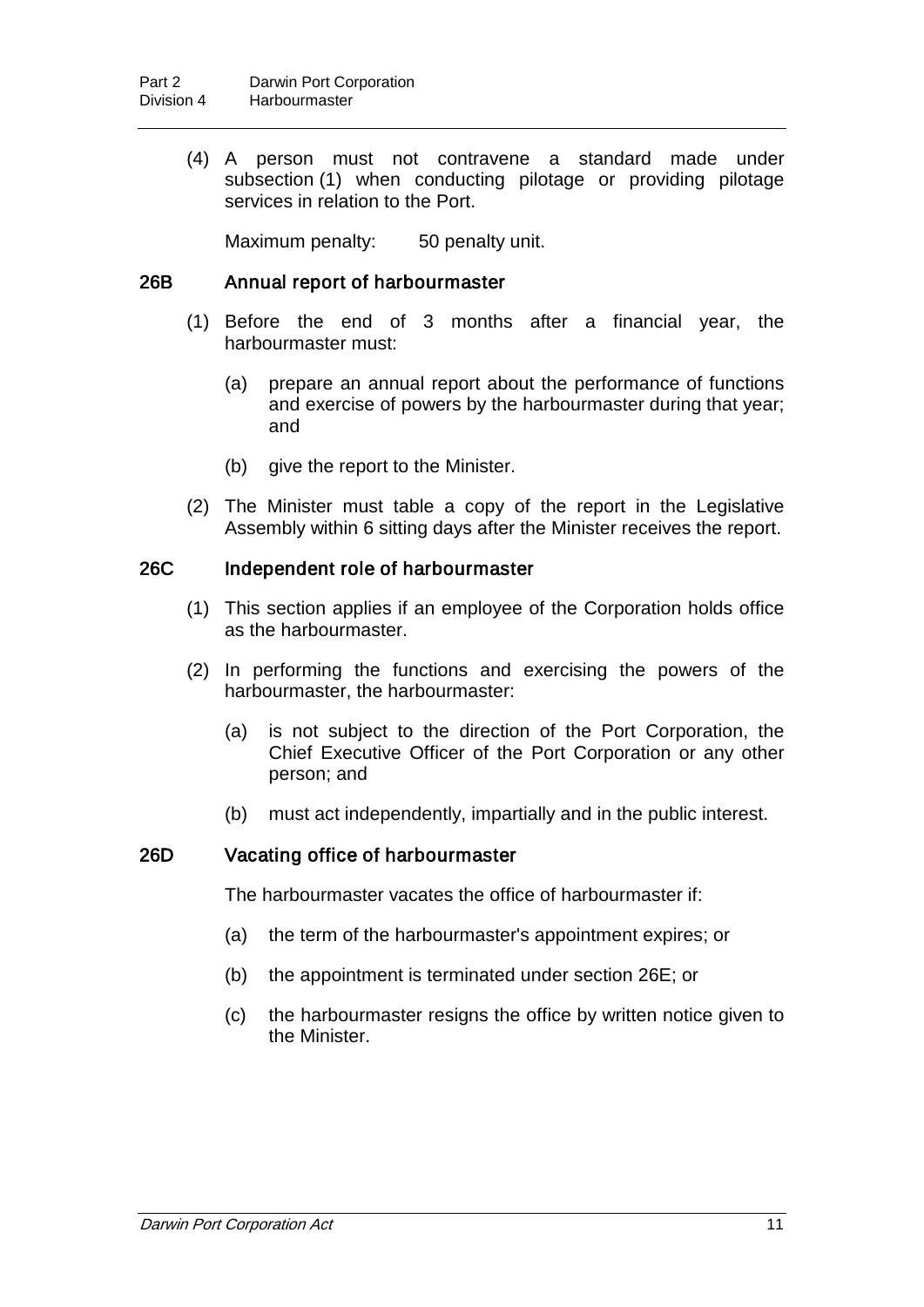### 26E Suspension or termination of office of harbourmaster

- (1) The Minister may suspend the appointment of the harbourmaster if the Minister reasonably believes it is necessary to do so pending a decision to terminate the appointment under this section.
- (2) The Minister may terminate the appointment of the harbourmaster on the grounds of inability, inefficiency, misbehaviour, physical or mental incapacity or absence otherwise than on leave granted by the Minister.
- (3) The Minister must terminate the appointment of the harbourmaster if:
	- (a) the harbourmaster:
		- (i) becomes bankrupt; or
		- (ii) applies to take the benefit of a law for the relief of bankrupt or insolvent debtors; or
		- (iii) compounds with creditors or makes an assignment of the person's remuneration for their benefit; or
	- (b) is found guilty by a court in the Territory of an offence punishable by imprisonment for 12 months or more; or
	- (c) is found guilty by a court outside the Territory of an offence which, if committed against a law of the Territory, would be an offence punishable by imprisonment for 12 months or more.
- (4) A suspension or termination under subsection (1), (2) or (3) must be by written notice given to the person whose appointment is suspended or terminated.

#### 26F Acting harbourmaster

- (1) The Minister may, by written notice, appoint a Chief Executive Officer or public sector employee to act in the office of the harbourmaster:
	- (a) during a vacancy in the office (whether or not an appointment has previously been made to the office); or
	- (b) during a period or all periods when the harbourmaster is unable to perform the functions of the office.
- (2) The Minister must be satisfied the person has appropriate qualifications and experience to act in the office of harbourmaster before making the appointment.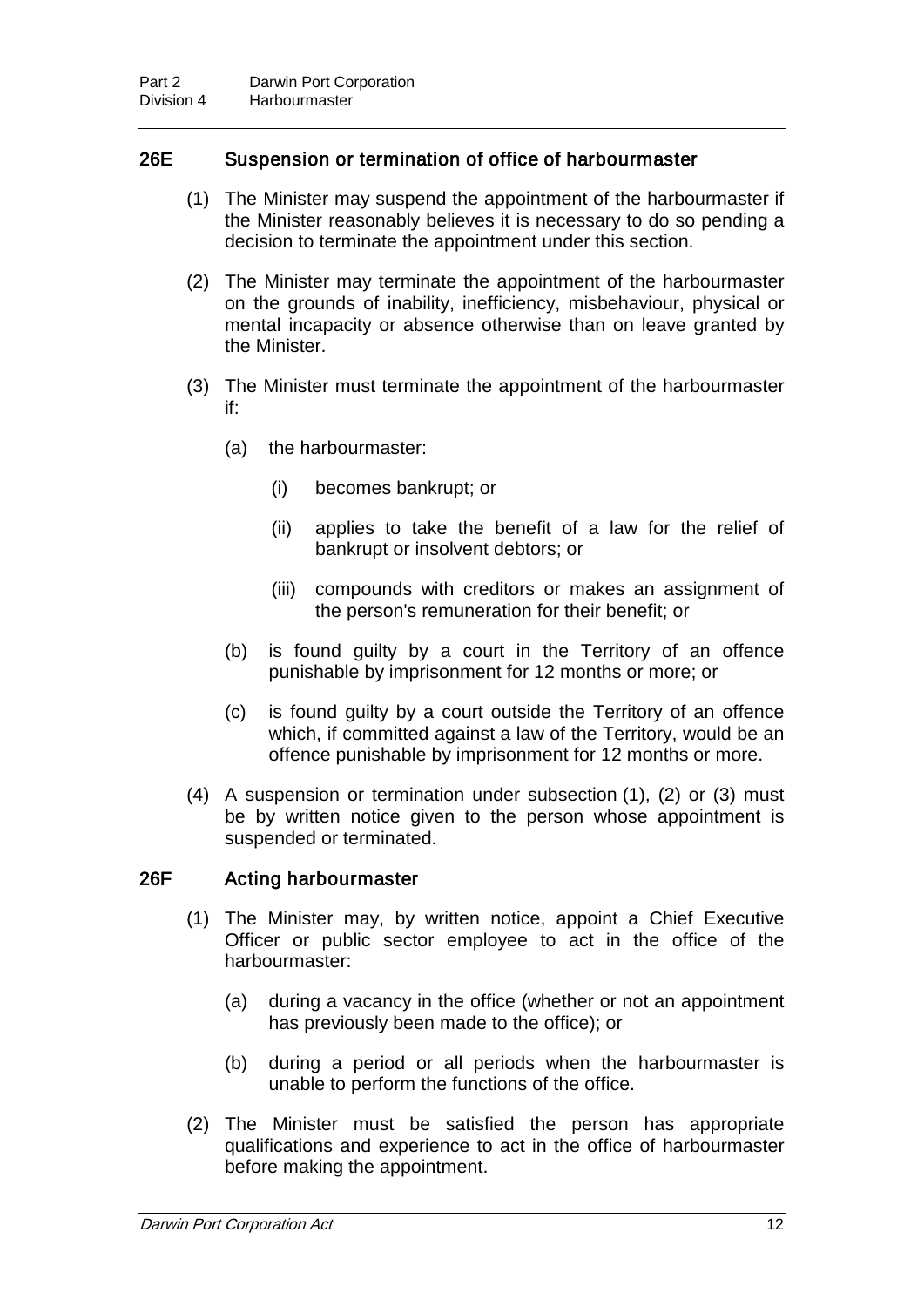(3) A person appointed under subsection (1)(a) must not act continuously for more than 12 months in the office of the harbourmaster.

### 26G Delegation by harbourmaster

The harbourmaster may delegate to a person any of his or her powers and functions (other than the power and function relating to making technical and safety standards) under this Act or another Act.

# Part 2A Advisory Board

# Division 1 Establishment and membership of Board

#### 27 Application

Sections 27C, 27E, 27F and 27G do not apply in relation to the person who constitutes the Port Corporation.

#### 27A Establishment of Advisory Board

- (1) There is an Advisory Board consisting of not more than 7 members.
- (2) The person who constitutes the Port Corporation is a member of the Board.

#### 27B Function of Board

- (1) The function of the Board is to advise the Port Corporation on its activities and the manner in which it carries out its activities.
- (2) The Port Corporation may refer a matter relating to its activities to the Board and the Board must advise the Port Corporation on the matter.
- (3) In considering its advice to the Port Corporation, the Board must take a generally commercial approach but must also have regard to government strategic objectives including trade development.

#### 27C Appointment of members

The Minister must, in writing, appoint as members of the Board persons who hold suitable qualifications or have suitable knowledge or experience.

#### 27D Chairperson

(1) Subject to subsection (2), the Minister must appoint a member to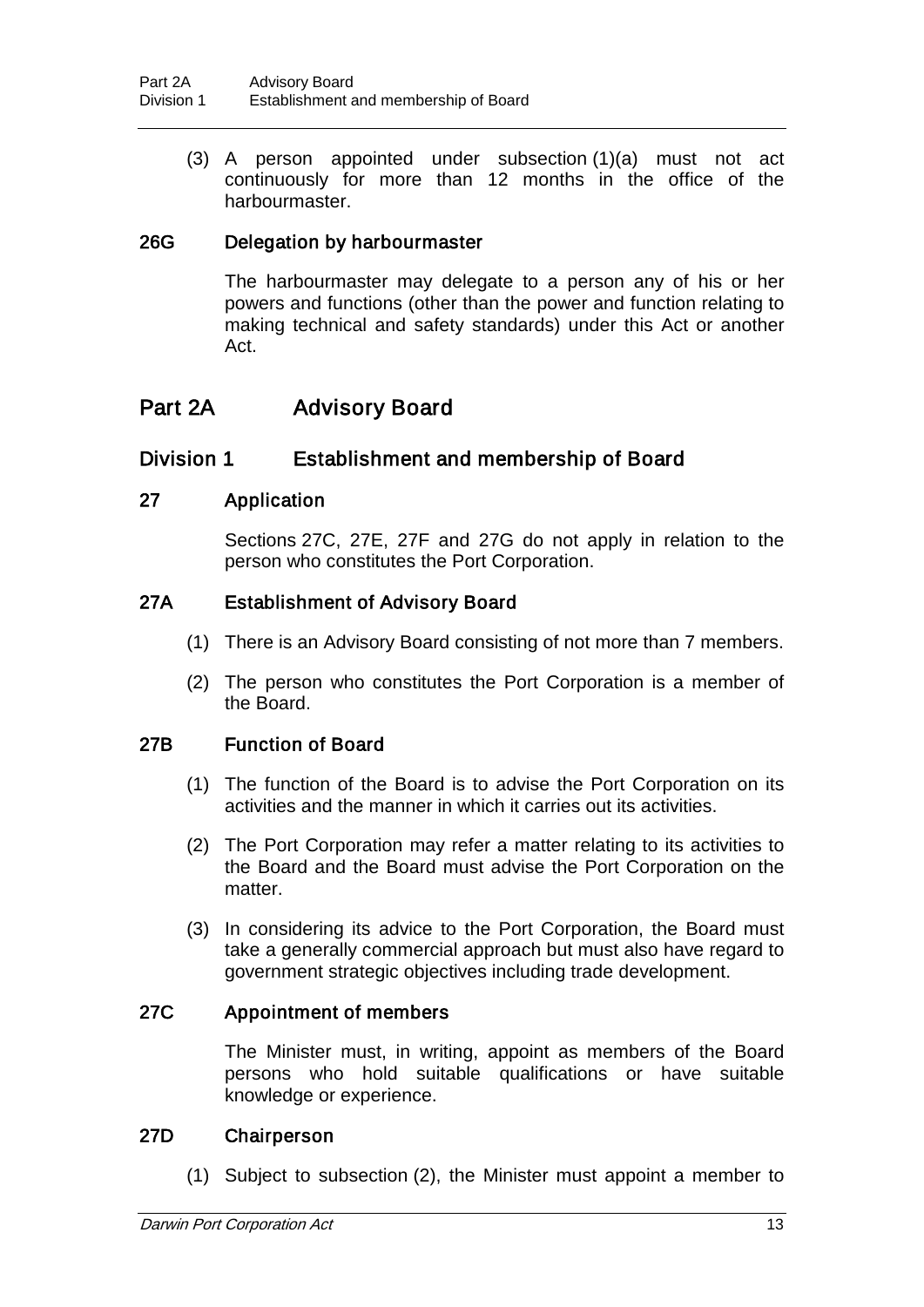be the Chairperson of the Board.

(2) The Minister must not appoint a member who is a Chief Executive Officer, or a public sector employee, to be the Chairperson.

# 27E Term of office of members

A member holds office for:

- (a) 3 years; or
- (b) a lesser period specified in the instrument of appointment;

and is eligible for re-appointment.

# 27F Vacation of office

A member vacates office as a member if:

- (a) his or her term of office expires; or
- (b) the member resigns office by writing and given to the Minister.

### 27G Termination of appointment of member

- (1) The Minister may terminate the appointment of a member on the grounds of inability, inefficiency, misbehaviour or physical or mental incapacity.
- (2) The Minister must terminate the appointment of a member if:
	- (a) the member is absent, except on leave granted by the Chairperson, from 3 consecutive meetings of the Board; or
	- (b) the member knowingly contravenes section 27J.
- (3) A member's appointment terminates on either of the following occurring:
	- (a) the member becomes bankrupt, applies to take the benefit of a law for the relief of bankrupt or insolvent debtors, compounds with creditors or makes an assignment of the member's remuneration for their benefit;
	- (b) the member is found guilty by a court in the Territory of an offence punishable by imprisonment for 12 months or more or is found guilty by a court outside the Territory of an offence which, if committed against a law in force in the Territory, would be an offence punishable by imprisonment for 12 months or more.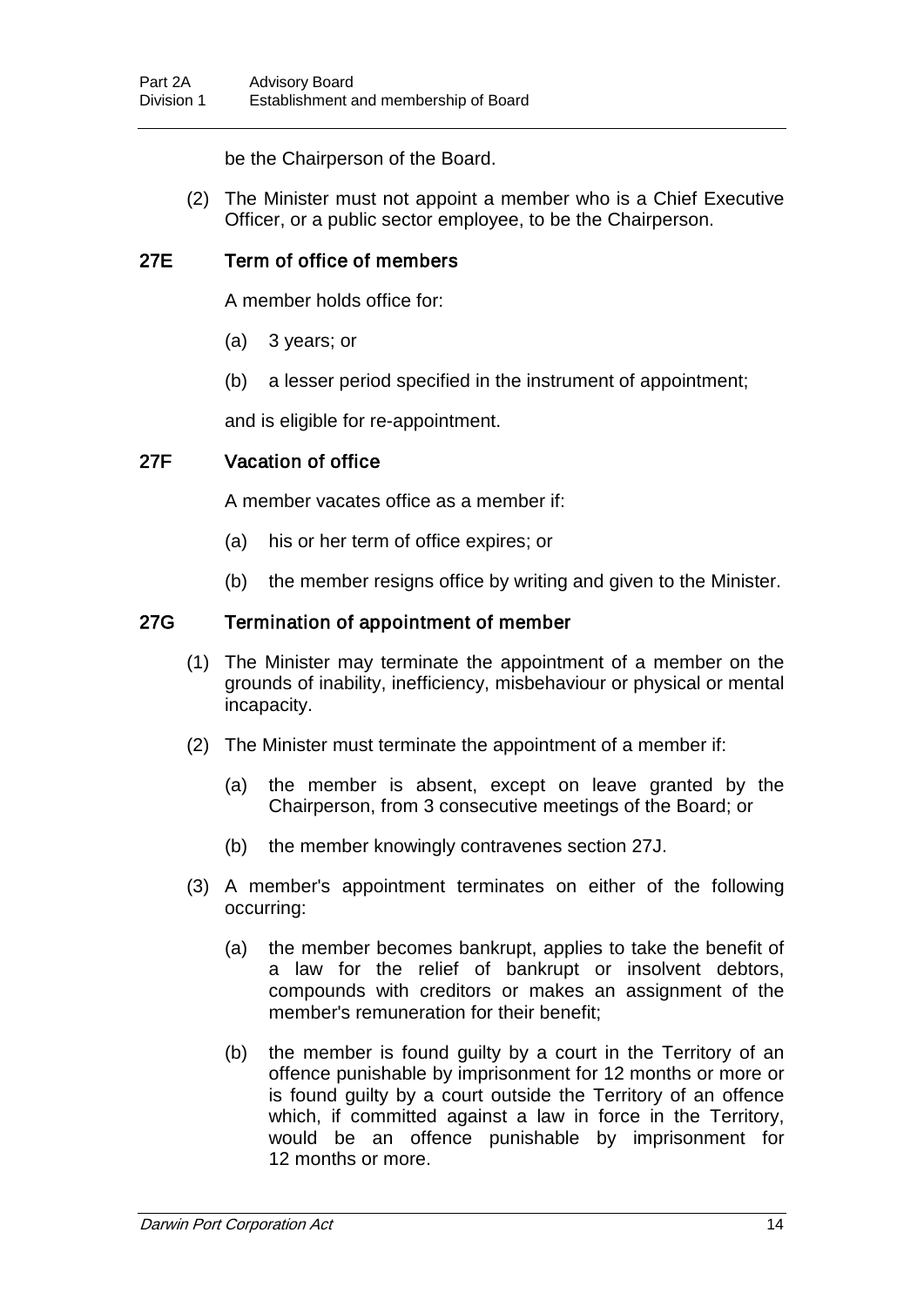(4) The termination of an appointment under subsection (1) or (2) must be in writing and a copy must be given to the member.

### 27H Leave of absence

The Chairperson may grant a member leave of absence.

#### 27J Disclosure of interests by members

- (1) If a member has a direct or indirect interest in a matter being considered, or about to be considered, by the Board, the member must disclose the nature of the interest to a meeting of the Board as soon as practicable after the relevant facts come to his or her knowledge.
- (2) The disclosure must be recorded in the Board's minutes.
- (3) Subject to a resolution of the Board to the contrary, a member who has made a disclosure under subsection (1):
	- (a) must not, while he or she has the interest, take part in any deliberation or decision of the Board relating to the matter; and
	- (b) must be disregarded for the purpose of constituting the quorum of the Board for the purpose of any deliberation or decision of the Board relating to the matter.
- (4) The resolution of the Board to the contrary must be deliberated and voted on in the absence of the member.

### Division 2 Procedures of Board

#### 27K Meetings

- (1) The members of the Board must meet as often as is necessary to perform its functions.
- (2) The Minister may, in writing, direct the Board to meet.
- (3) The Chairperson must make the arrangements that enable the members to meet.

#### 27L Presiding and quorum at meetings

- (1) The Chairperson or, in the absence of the Chairperson, the member elected by the members present from among their number must preside at a meeting of the Board.
- (2) At a meeting of the Board, 2 members constitute a quorum.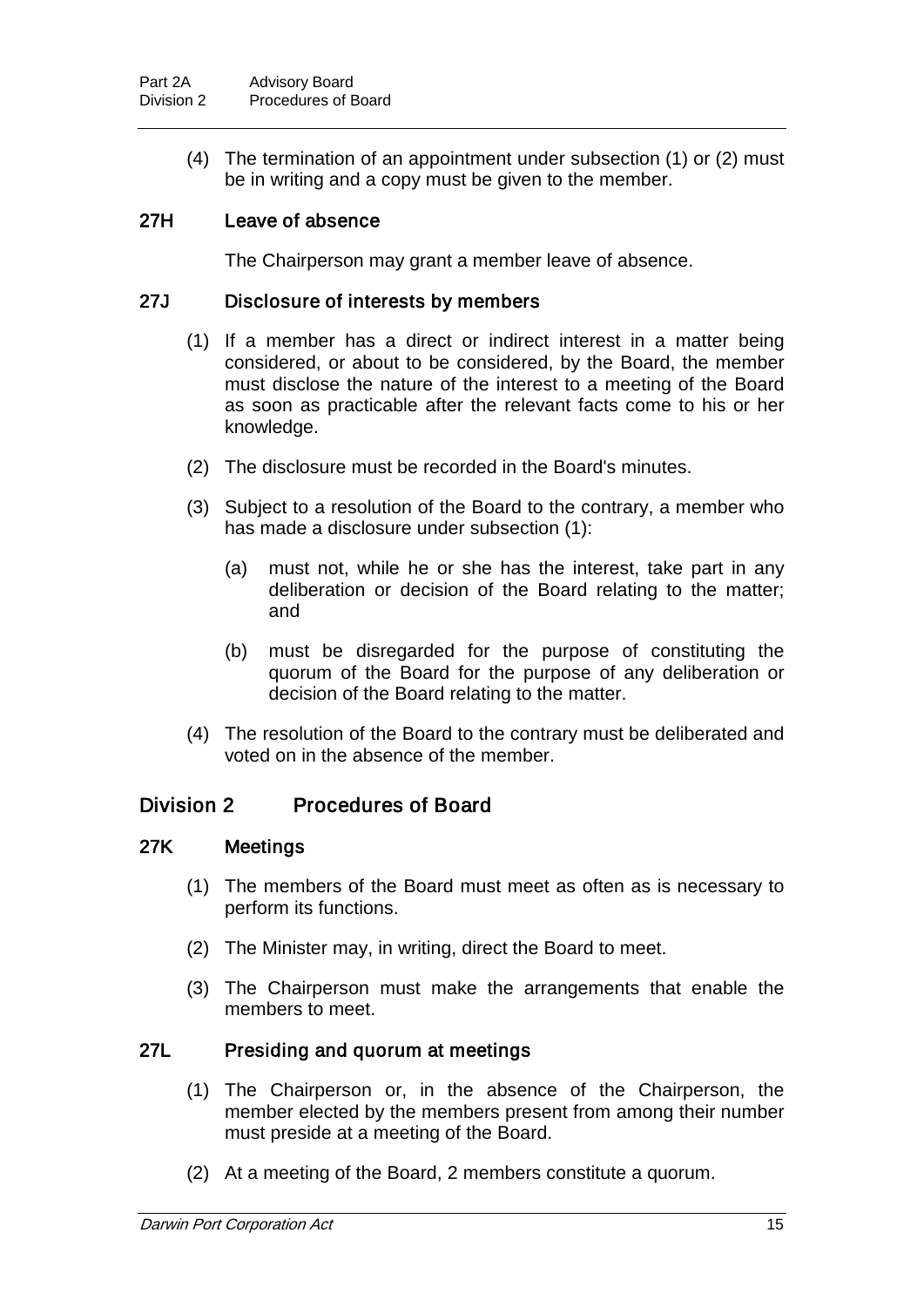#### 27M General procedures

- (1) Unless otherwise prescribed, the procedures of the Board are as determined by the Board.
- (2) The Board must keep a record of all its meetings and other proceedings.

#### Division 3 Other matters

#### 27N Protection from liability

- (1) This section applies to a person who:
	- (a) constitutes or formerly constituted the Port Corporation; or
	- (b) is or was a member of the Board.
- (2) The person is not civilly or criminally liable for an act done, or omitted to be done, by the person in good faith in the exercise or purported exercise of a power, or the performance or purported performance of a function, under this Act.
- (3) In addition, the person is not civilly or criminally liable for an act done, or omitted to be done, by the Port Corporation in the exercise or purported exercise, or the performance or purported performance of a function, under this Act.
- (4) Subsections (2) and (3) do not affect any liability the Territory would, apart from those subsections, have for the act or omission.

#### 27P Validity of action of Port Corporation

An action of, or decision taken by, the Port Corporation is not invalidated by reason only of a defect in the appointment of a person to be the Corporation or a defect in the appointment of a member of the Board.

# Part 2B Property, finance and reports

#### 28 Acquisition of estates in fee simple in Crown land

- (1) The Port Corporation may be granted an estate in fee simple in Crown land, or a lease of Crown land, under the Crown Lands Act.
- (2) If the Port Corporation is granted land in accordance with subsection (1), the Minister must give notice of the grant by *Gazette* notice.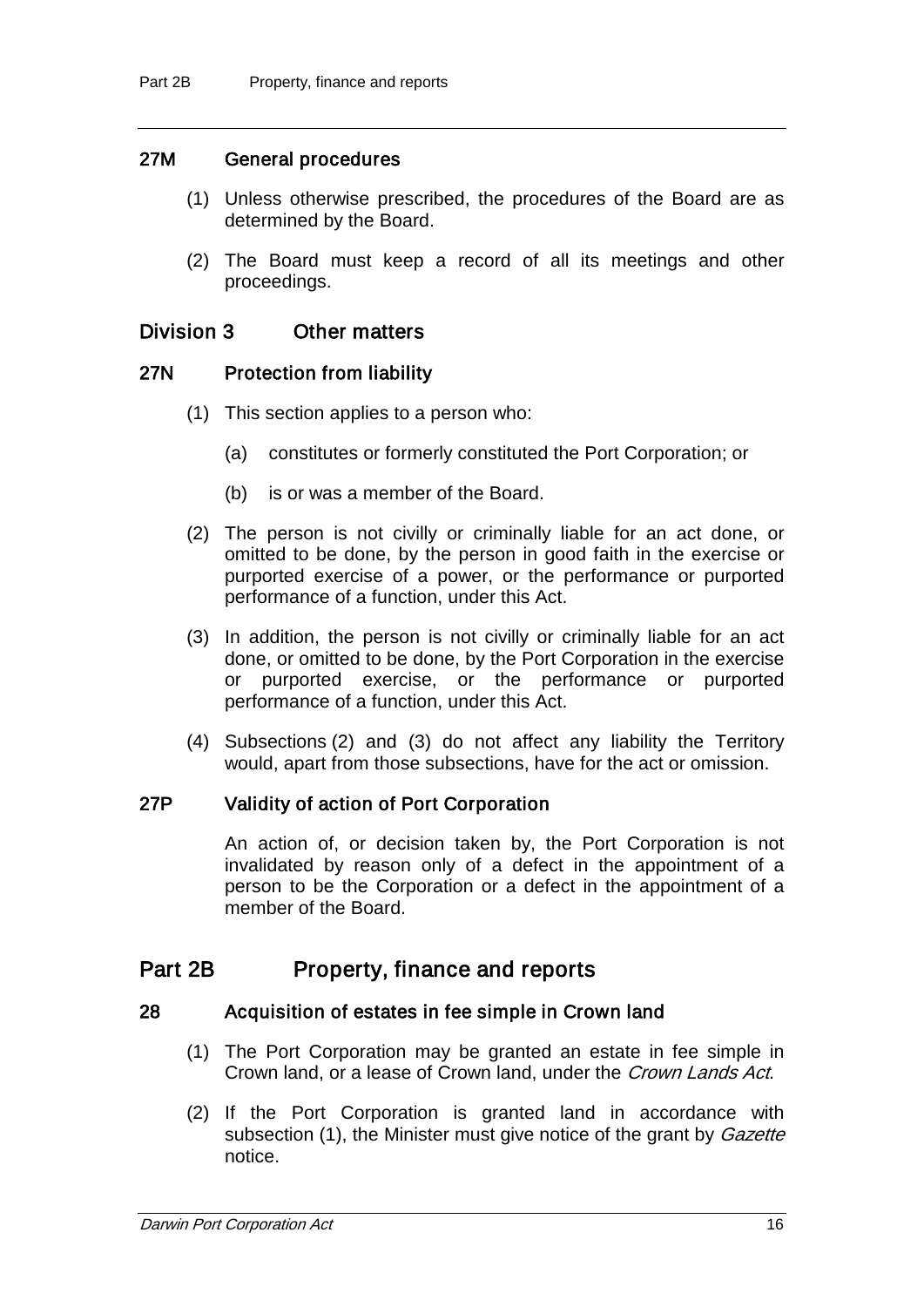### 28A Money of Port Corporation

- (1) The money of the Port Corporation consists of:
	- (a) money received in performing its functions and exercising its powers; and
	- (b) money received as grants; and
	- (c) any other money that from time to time becomes available for use by the Corporation.
- (2) The money of the Port Corporation must be applied only for the purposes of the Corporation.

#### 28B Proper accounts to be kept etc.

The Port Corporation must ensure:

- (a) proper accounts and records of the transactions and affairs of the Corporation are kept; and
- (b) there are adequate controls over the incurring of liabilities of the Corporation; and
- (c) all payments out of the money of the Corporation are correctly made and properly authorised; and
- (d) adequate control is maintained over the property of, or in the custody, control and management of, the Corporation.

#### 28C Port Corporation to report to Minister regarding financial position

- (1) If the Port Corporation considers a matter is affecting, or is likely to affect, its operations in a way that hinders, prevents or otherwise adversely affects to a significant degree the performance of its functions or its financial position, the Corporation must, as soon as practicable after becoming aware of the matter, inform the Minister in writing of:
	- (a) the matter; and
	- (b) the reasons why it considers the matter is affecting, or will affect, that performance or financial position; and
	- (c) the effect the matter is having, or the likely effect the matter will have, on that performance or financial position.
- (2) The Port Corporation must, in writing, report to the Minister for each financial year or other reporting period determined by the Minister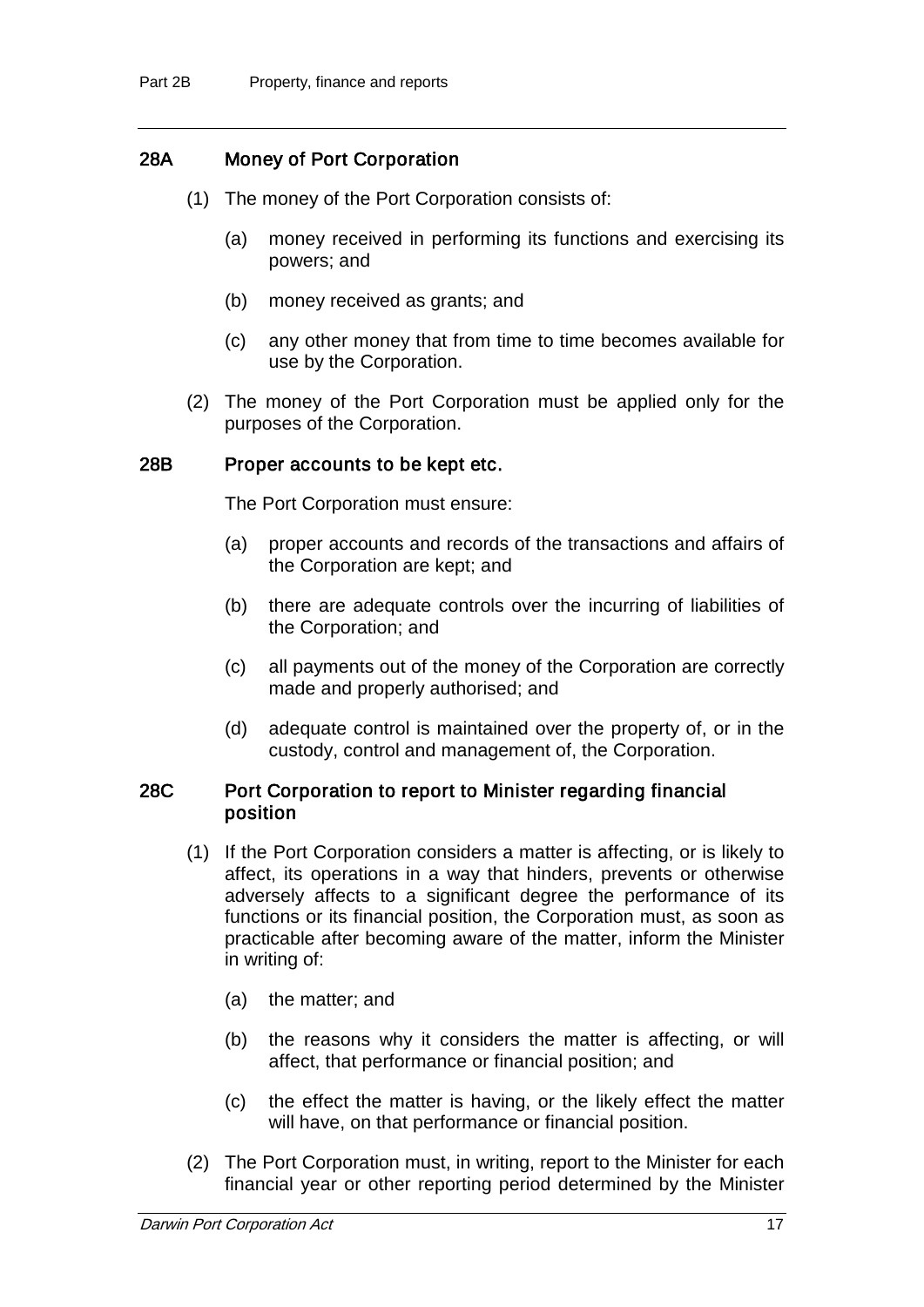about its financial performance during that period and its expected financial performance during the next 2 reporting periods.

- (3) The report must:
	- (a) specify the financial performance targets of the Port Corporation for the reporting period, identify the targets the Corporation achieved and the targets it exceeded and identify the targets it did not achieve and specify the reasons why it did not achieve them; and
	- (b) detail the financial performance objectives of the Corporation for the next 2 reporting periods and include details of:
		- (i) the projected nature and scope of its activities for those periods, including material contracts and terms and conditions of any lease or sale or purchase of real property; and
		- (ii) its financial projections for those periods; and
		- (iii) the likely financial risks for the Corporation and its strategies to minimise the risks; and
	- (c) contain any other information the Minister requires.
- (4) The Port Corporation must give the report to the Minister within 3 months after the end of the reporting period it refers to.

#### 28D Provision of financial information to Treasurer

- (1) The Treasurer may at any time request the Port Corporation to provide the Treasurer with the information the Treasurer considers will enable him or her to accurately assess its financial affairs.
- (2) The Port Corporation must comply with the Treasurer's request.

#### 28E Annual report of Port Corporation

- (1) After the end of each financial year, the Port Corporation must prepare a report on the administration of this Act and the operations of the Corporation during the financial year.
- (2) The report must include details of any directions given to the Port Corporation under section 15 during the financial year.
- (3) The Port Corporation must give a copy of the report to the Minister:
	- (a) within 5 months immediately following the end of the financial year; or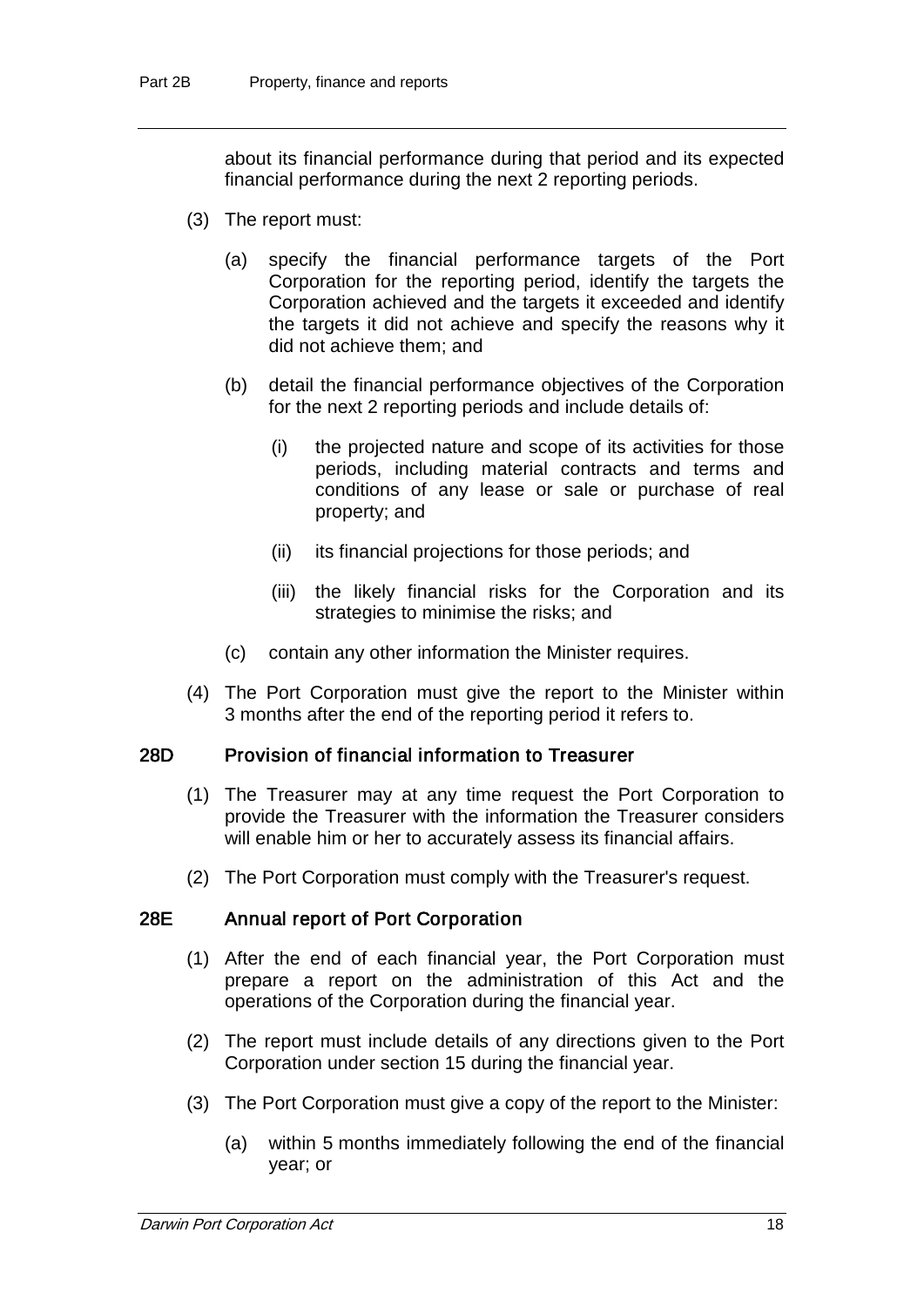- (b) if the Minister has specified another period within that period.
- (4) The Minister must table a copy of the report in the Legislative Assembly within 6 sitting days of the Assembly after receiving the report.

# Part 3 Control and management of Port

# Division 1 Control and management of Port

#### 29 Directions by harbourmaster

- (1) The harbourmaster may give directions for regulating any of the following:
	- (a) the time and manner (including the taking on of a licensed pilot) in which a vessel must enter into, depart from or lie in the Port;
	- (b) the manner and position in which, and the times at which, cargo may be loaded onto or unloaded from a vessel, or ballast, water or fuel may be taken in or delivered from a vessel, or passengers may be taken in or landed from a vessel within the Port;
	- (c) the positioning, mooring, unmooring, placing or anchoring of a vessel and the removing of a vessel from one place to another within the Port.
- (2) The master of a vessel must comply with a direction under subsection (1).

Maximum penalty: 100 penalty units.

#### 30 Removal etc. of vessel for failure to comply with direction

- (1) Where the master of a vessel fails to comply with a direction of the harbourmaster given under section 29(1)(c), the harbourmaster may cause the vessel to be positioned, moored, unmoored, placed, anchored or removed accordingly.
- (2) In addition to a penalty for an offence of failing to comply with the directions of the harbourmaster, the owner or master of a vessel which the harbourmaster has caused to be positioned, moored, unmoored, placed, anchored or removed under subsection (1) is liable to pay all expenses incurred in the positioning, mooring, unmooring, placing, anchoring or removal of the vessel.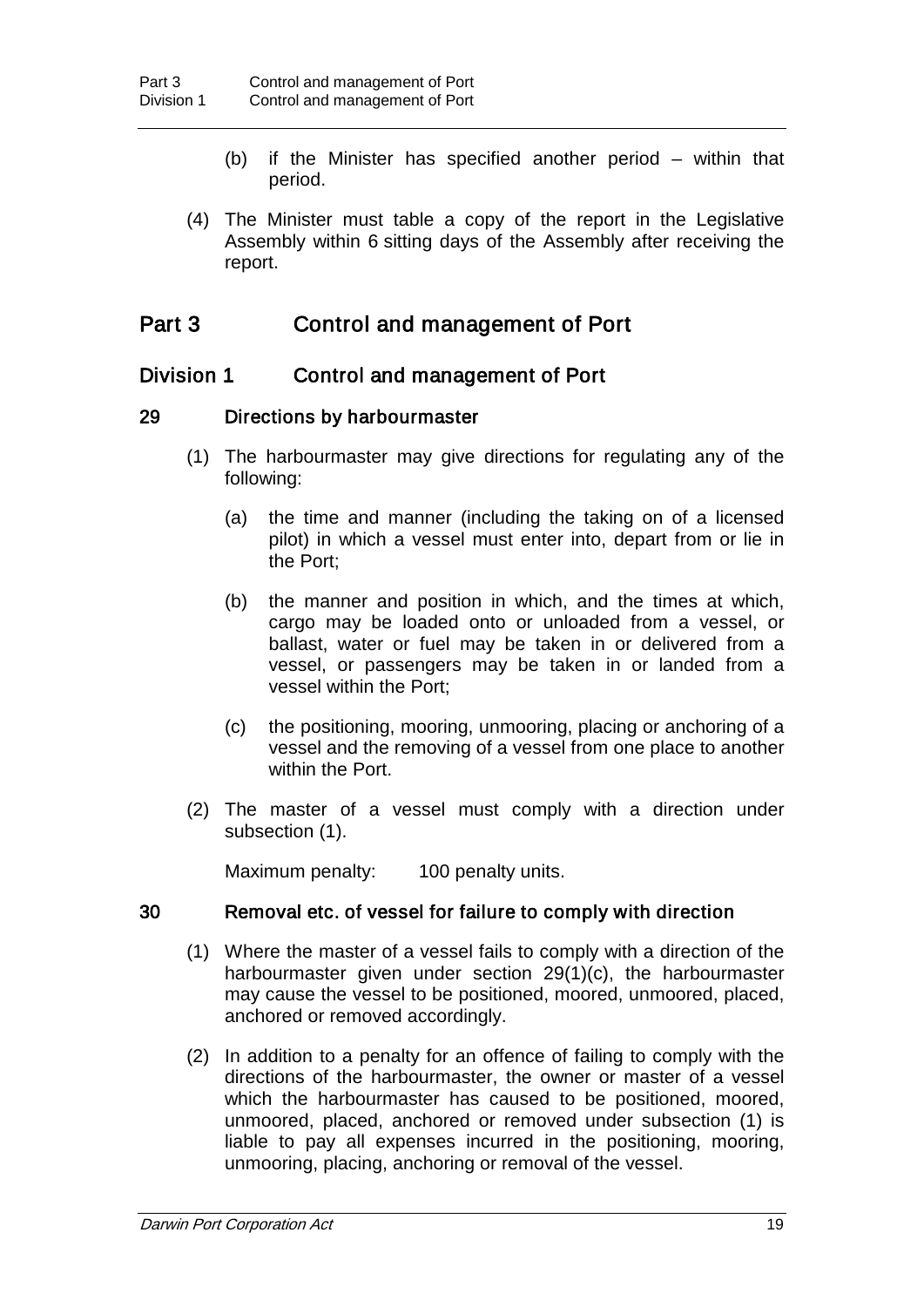- (3) An amount which an owner or master is liable to pay under subsection (2) may be recovered as a debt due and payable to the Port Corporation.
- (4) A person must not hinder or obstruct, or aid or abet a person to hinder or obstruct, the harbourmaster, or a person lawfully assisting the harbourmaster, in causing a vessel to be positioned, moored, unmoored, placed, anchored or removed under subsection (1).

Maximum penalty: If the offender is a natural person  $-$ 100 penalty units.

> If the offender is a body corporate – 500 penalty units.

### 31 Vessel carrying flammable cargo etc.

- (1) Where a vessel requiring entry into the Port has on board as cargo:
	- (a) flammable liquid in a quantity not less than 500 tonnes; or
	- (b) an explosive or other substance considered for the purposes of this section by the Chief Executive Officer to be a hazard or danger to the Port;

the Chief Executive Officer may require the owner of the vessel to:

- (c) give to him or her such security by way of bond, indemnity, guarantee or otherwise, or any combination of those methods, as he or she determines; or
- (d) have or obtain from an insurer, approved by him or her for the purposes of this section, a policy of insurance;

in respect of the whole of any loss or damage that may occur from the loading, unloading, handling or storage of the cargo in the Port.

(2) The Chief Executive Officer may refuse or restrict entry into the Port of a vessel in respect of which the owner has refused or failed to give a security or to have an insurance as required under subsection (1), or refuse or restrict the loading, unloading, handling or storage of cargo on, from or in that vessel in the Port.

#### 32 Vessel, hulk or hull likely to cause damage etc.

(1) Where, in the opinion of the Chief Executive Officer, a vessel, hulk or hull within the Port is in such a condition that it is unsafe, or likely to cause damage to, endanger or obstruct the passage, navigation or use of, the Port by a vessel, the Chief Executive Officer may, by notice in writing, direct the owner, master or occupier of the vessel,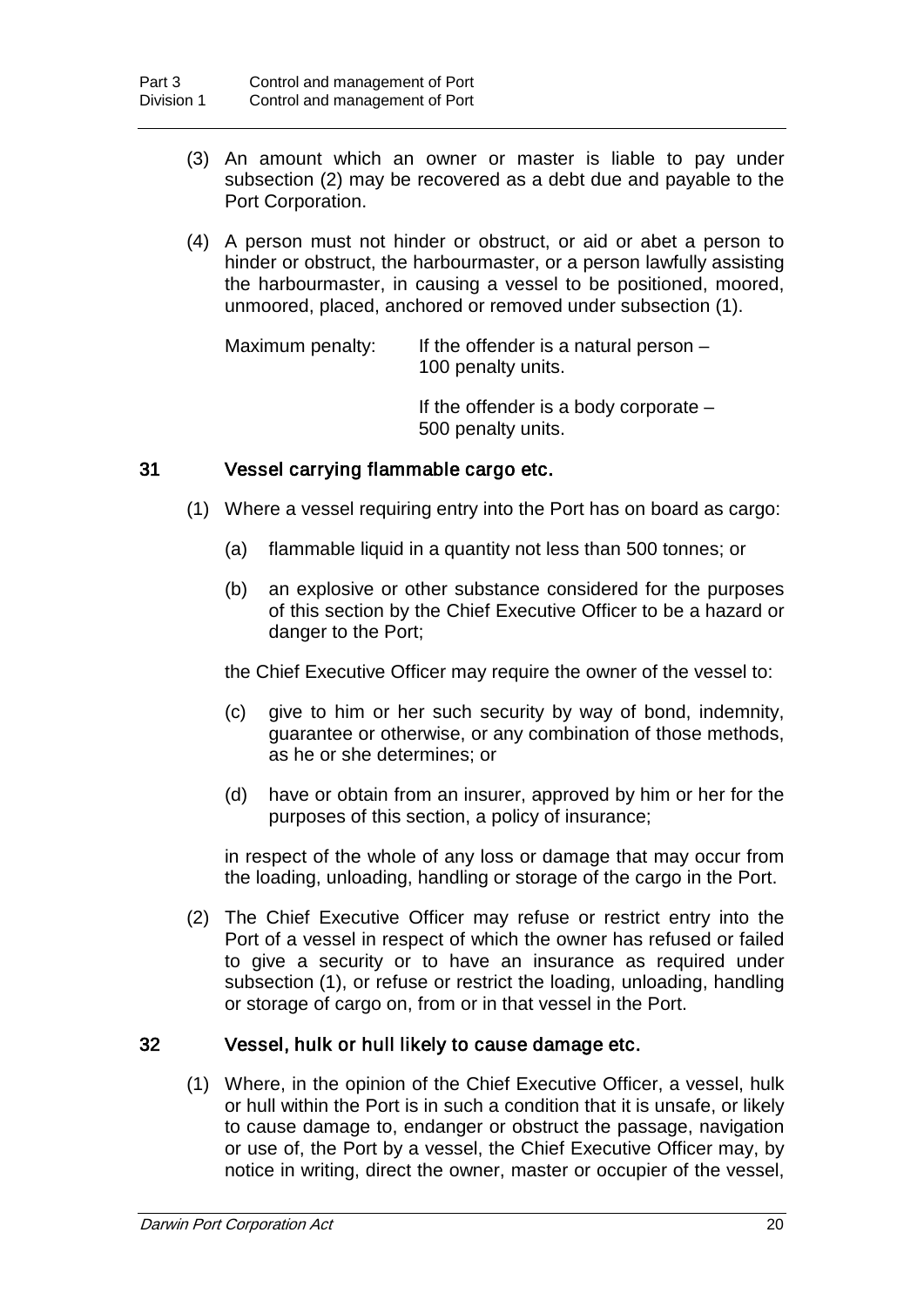hulk or hull to remove, repair and make safe or destroy it and that person must, within 7 days after the notice is served on him or her or such longer time as the Chief Executive Officer, in writing, allows, comply with the direction.

- (2) Where the owner, master or occupier on whom a notice under subsection (1) has been served fails to comply with the direction within the time allowed for his or her so doing, the Chief Executive Officer may authorise a person to board, with or without workmen, vehicles, plant, equipment or materials, a vessel, hulk or hull and carry out the work required to comply with the direction (other than the destruction of the vessel, hulk or hull).
- (3) For the purposes of subsection (2), where the Chief Executive Officer does not know the name or address of the owner of the vessel, hulk or hull a notice is sufficiently given if it is addressed to the owner of the vessel, hulk or hull without specifying the name of any person and, in the absence of identification of the vessel, hulk or hull, if it describes the vessel, hulk or hull by such general description as the Chief Executive Officer thinks fit.
- (4) A notice is sufficiently given in circumstances referred to in subsection (3) if it is published in a newspaper circulating in Darwin.
- (5) The costs incurred by the Chief Executive Officer or authorised person in carrying out an action under subsection (2) may be recovered from the owner, master or occupier as a debt due and payable to the Port Corporation.
- (6) An owner, master or occupier who contravenes a direction under subsection (1) is guilty of an offence.

| Maximum penalty: | If the offender is a natural person $-$                                      |
|------------------|------------------------------------------------------------------------------|
|                  | 200 penalty units and 2 penalty units for<br>each day the offence continues. |
|                  |                                                                              |

If the offender is a body corporate – 1 000 penalty units and 10 penalty units for each day the offence continues.

(7) A person must not hinder or obstruct or aid or abet a person to hinder or obstruct, the Chief Executive Officer or a person authorised under subsection (2), or a person lawfully assisting him or her, in carrying out an action under that subsection.

Maximum penalty: If the offender is a natural person  $-$ 500 penalty units.

> If the offender is a body corporate – 1 000 penalty units.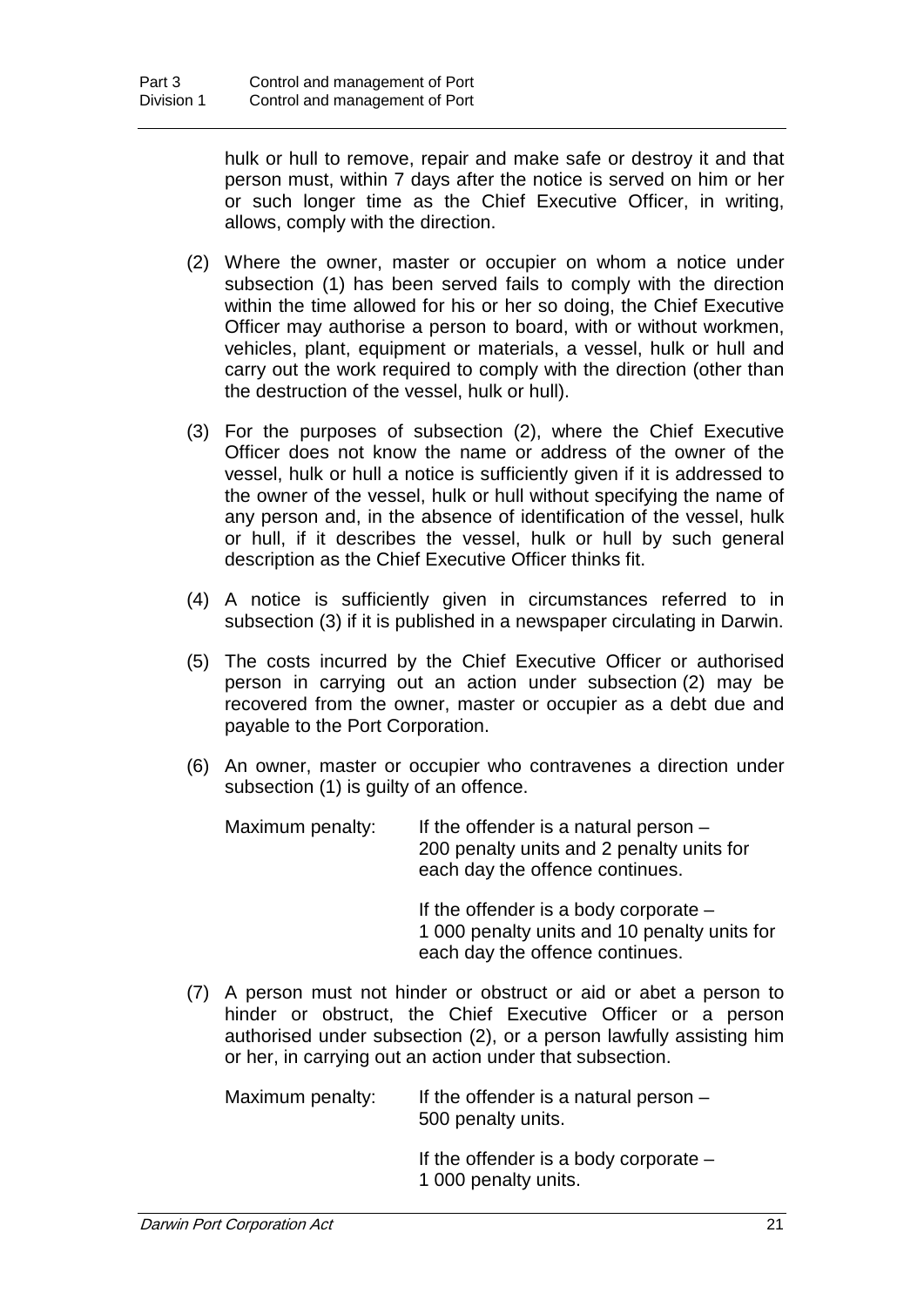#### 33 Removal of vessel from Port

- (1) Where the Minister is satisfied that a vessel is, because of its condition, a threat or danger to the Port or persons within or in the vicinity of the Port, he or she may, by notice in writing, direct the owner or master to remove the vessel or cause it to be removed from the Port and may specify the time within which the direction is to be complied with.
- (2) An owner or master who contravenes a direction under subsection (1) is guilty of an offence.

Maximum penalty: If the offender is a natural person  $-$ 200 penalty units and 2 penalty units for each day the offence continues.

> If the offender is a body corporate – 1 000 penalty units and 10 penalty units for each day the offence continues.

#### 34 Offence to cause damage to Port

- (1) Subject to subsection (4), a person who:
	- (a) puts an undesirable substance into or on a part of the Port; or
	- (b) allows an undesirable substance to fall or flow into or on the Port;

is guilty of an offence.

| Maximum penalty: | If the offender is a natural person $-$<br>100 penalty units and 1 penalty unit for<br>each day the offence continues. |
|------------------|------------------------------------------------------------------------------------------------------------------------|
|                  | If the offender is a body corporate $-$                                                                                |

If offender is a body corporate 500 penalty units and 5 penalty units for each day the offence continues.

- (2) Subject to subsection (4), where an undesirable substance is put, falls or flows into or on a part of the Port from a vessel, a place or apparatus used for transferring an undesirable substance from or to a vessel (whether to or from a place or to or from another vessel) and the undesirable substance is put, falls or flows into or on the Port from:
	- (a) a vessel the owner and the master of the vessel are each; or
	- (b) a place the occupier of the place is; or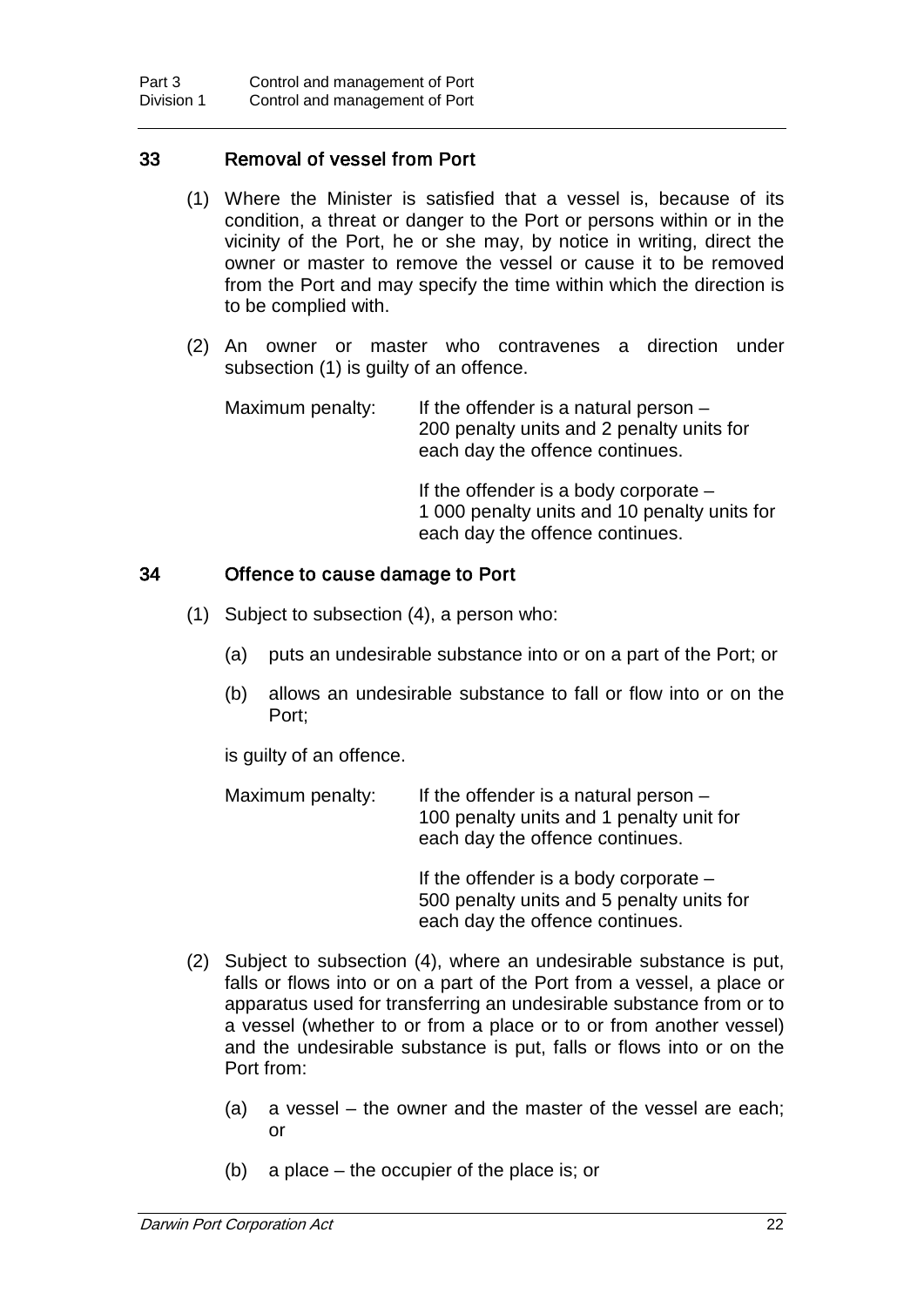(c) an apparatus – the person in charge of the apparatus is;

guilty of an offence.

Maximum penalty: If the offender is a natural person  $-$ 100 penalty units and 1 penalty unit for each day the offence continues.

> If the offender is a body corporate – 500 penalty units and 5 penalty units for each day the offence continues.

- (3) For the purposes of this section and sections 35 and 36 *occupier* means:
	- (a) the person exercising by his or her servants or agents or otherwise a right of occupation of a place; or
	- (b) where the place has no occupier, the owner of the place but, if the place is a vehicle, does not include the occupier of the land on or over which the vehicle stands or moves.
- (4) This section does not apply to or in relation to anything done by or with the consent of the Port Corporation in the proper management, improvement or use of the Port.

### 35 Special defences

- (1) Where the owner, master or another person concerned with a vessel is charged with an offence against section 34, it is a defence to prove that:
	- (a) putting the undesirable substance, or allowing the undesirable substance to fall or flow, into or on the Port was necessary for the purpose of securing the safety of the vessel or of preventing damage to the vessel or cargo or of saving life, and was reasonable in the circumstances; or
	- (b) the undesirable substance fell or flowed from the vessel in consequence of damage to the vessel or cargo, and that all reasonable steps were taken after the occurrence of the damage for stopping or reducing the escape of the undesirable substance; or
	- (c) the undesirable substance fell or flowed from the vessel in consequence of leakage or loss which could not have been foreseen and avoided, and that all reasonable steps were taken to locate the leakage or loss and stop or reduce the leakage or loss of the undesirable substance.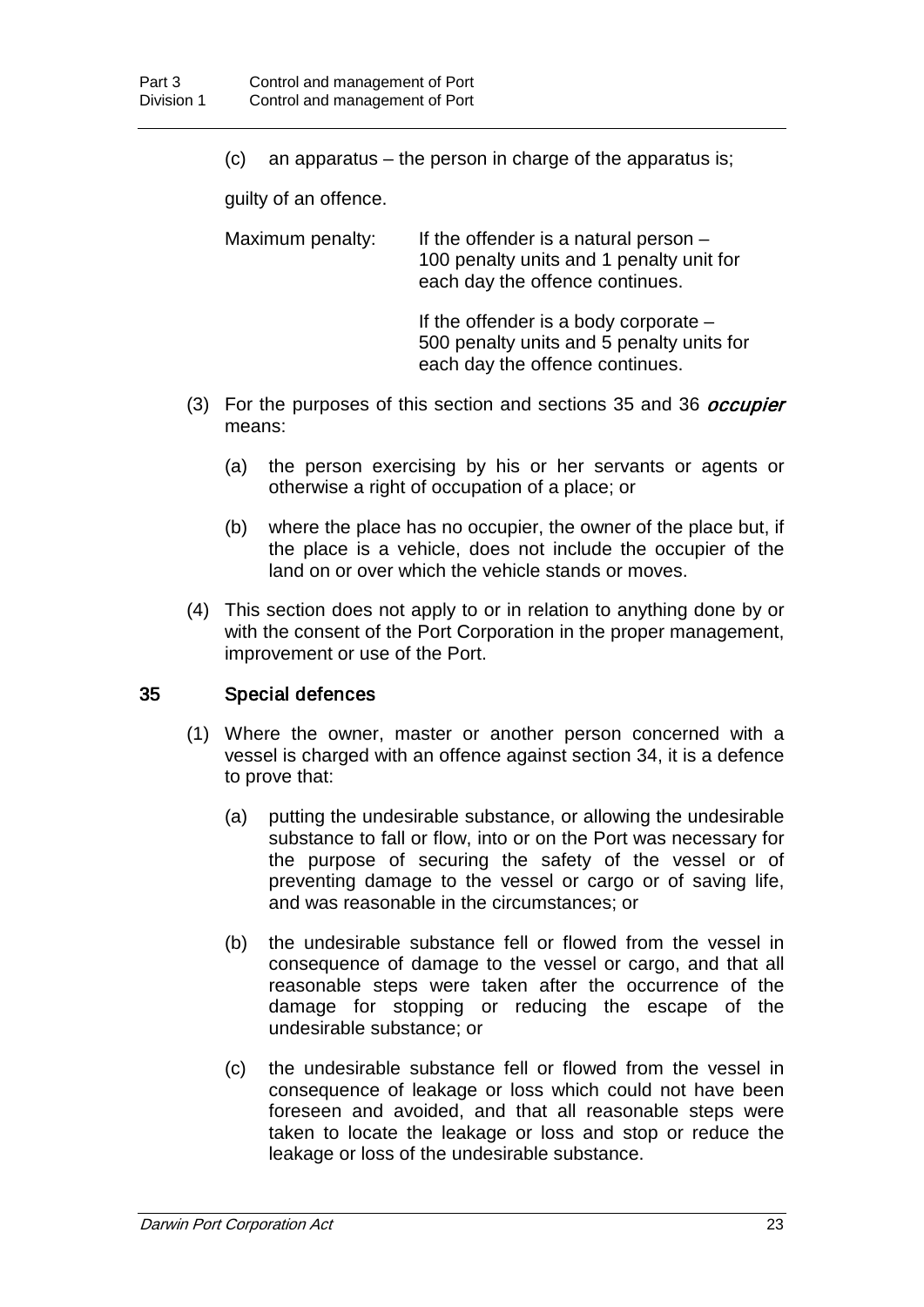(2) Where the occupier of a place or the person in charge of apparatus is charged with an offence against section 34, it is a defence to prove that the undesirable substance fell or flowed into the Port in consequence of an accident which could not have been foreseen and avoided, and that all reasonable steps were taken to locate the leakage or source of escape of the undesirable substance and stop or reduce it.

#### 36 Recovery of costs and expenses of removal etc. of undesirable substance

- (1) Where an undesirable substance is put, falls or flows into or on the Port, the Port Corporation may take such action as it thinks fit to remove, disperse, destroy or mitigate the damage caused by, the undesirable substance.
- (2) The Port Corporation may recover as a debt due and payable to it, and notwithstanding that proceedings for an offence against section 34 have not been taken, the costs incurred by it in taking action under subsection (1) from the person who put the undesirable substance, or allowed the undesirable substance to fall or flow, into or on the Port, or from the owner or master of the vessel, the occupier of the place on land, or the person in charge of the apparatus, from which the undesirable substance was put or fell or flowed into or on the Port and if there is more than one such person, from any of them jointly or severally.
- (3) Where an undesirable substance has been removed under subsection (1), the Port Corporation may, if it thinks fit, sell the undesirable substance or any part of it and out of the proceeds of sale recover the costs incurred by it in taking action under that subsection, together with the costs and expenses of the sale, but:
	- (a) nothing in this subsection prevents the destruction, dispersal or disposal (otherwise than by sale) of the whole or any part of the undesirable substance in any manner by the Port Corporation as it thinks fit; and
	- (b) before selling the undesirable substance, the Port Corporation must in writing demand payment by the person or, if more than one, one of the persons from whom they are recoverable under this section, of the costs incurred by it in taking action under subsection (1), and the undesirable substance must not be sold until the expiration of 14 days after the demand is made; and
	- (c) where, before the expiration of the time referred to in paragraph (b), the costs of removal are repaid in full to the Port Corporation and a person produces to the Port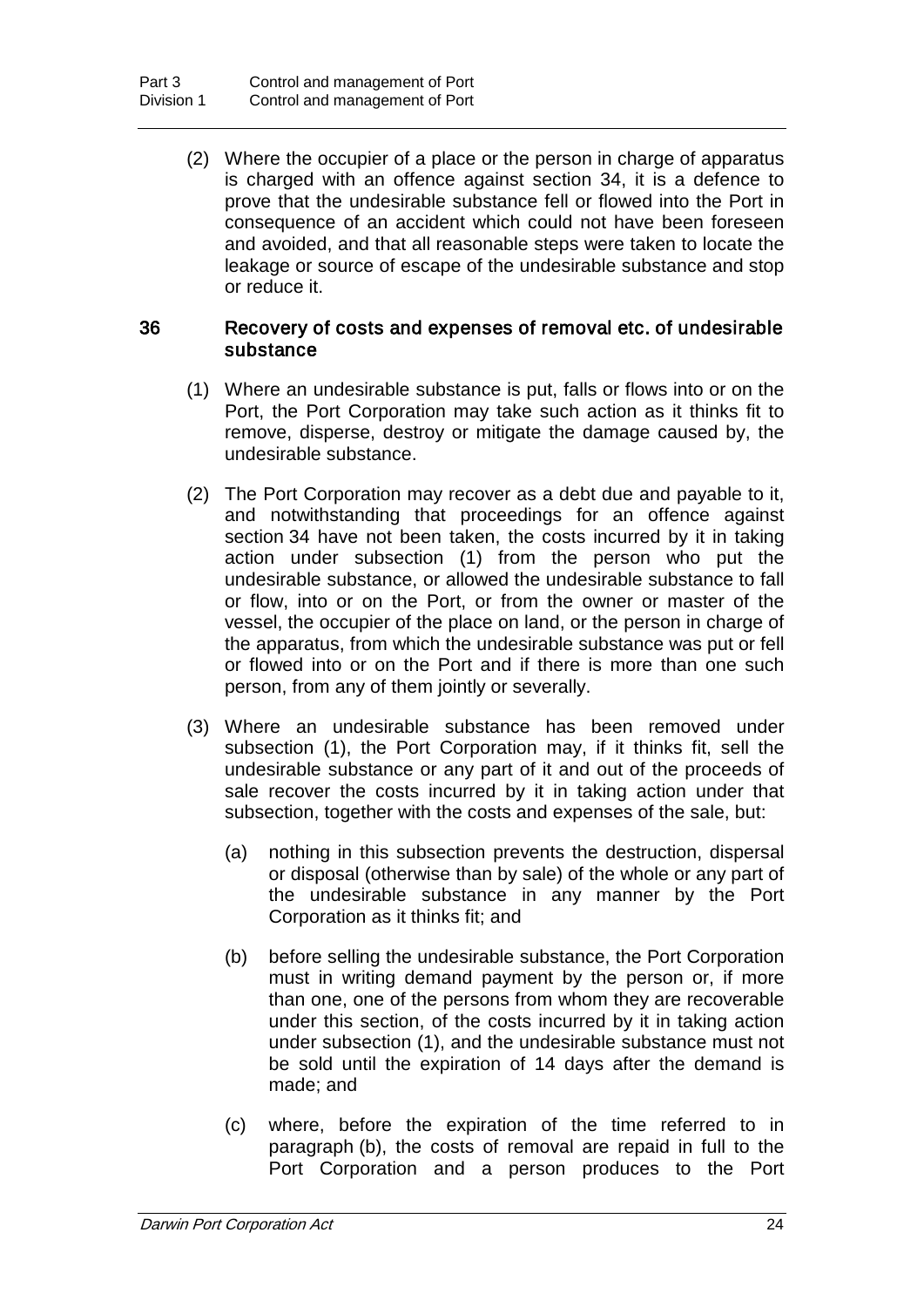Corporation reasonable evidence of ownership of the undesirable substance, the undesirable substance must be released by the Port Corporation to that person; and

- (d) where the undesirable substance is sold under this subsection, the part, if any, of the net proceeds of sale remaining after the costs incurred in taking action under subsection (1) and the costs and expenses of the sale have been paid and recovered by the Port Corporation under this subsection:
	- (i) must be held by the Port Corporation in a trust fund for 12 months and during that time may be paid by it to a person who produces reasonable evidence of ownership of the undesirable substance at the time of the sale; and
	- (ii) if not so paid during that time, must be paid to and become part of the revenue of the Port Corporation.
- (4) The rights conferred on the Port Corporation by this section must be in addition to and not in derogation of or in substitution for any other rights which the Port Authority is entitled to exercise or pursue.

#### 37 Chief Executive Officer may declare certain wharfs etc. to be set apart

- (1) The Chief Executive Officer may, by instrument in writing, declare that a port facility be set apart for:
	- (a) the use of a specified vessel; or
	- (b) the use of vessels engaged in a specified trade or trades; or
	- (c) the use of vessels of a specified class or description; or
	- (d) the use of a specified person or a person carrying on a specified business or trade for or in connection with:
		- (i) the berthing of vessels; or
		- (ii) the reception, storage or handling of goods; or
		- (iii) the performance or provision of services with respect to vessels or the reception, storage or handling of goods; or
	- (e) any other use which the Chief Executive Officer thinks fit.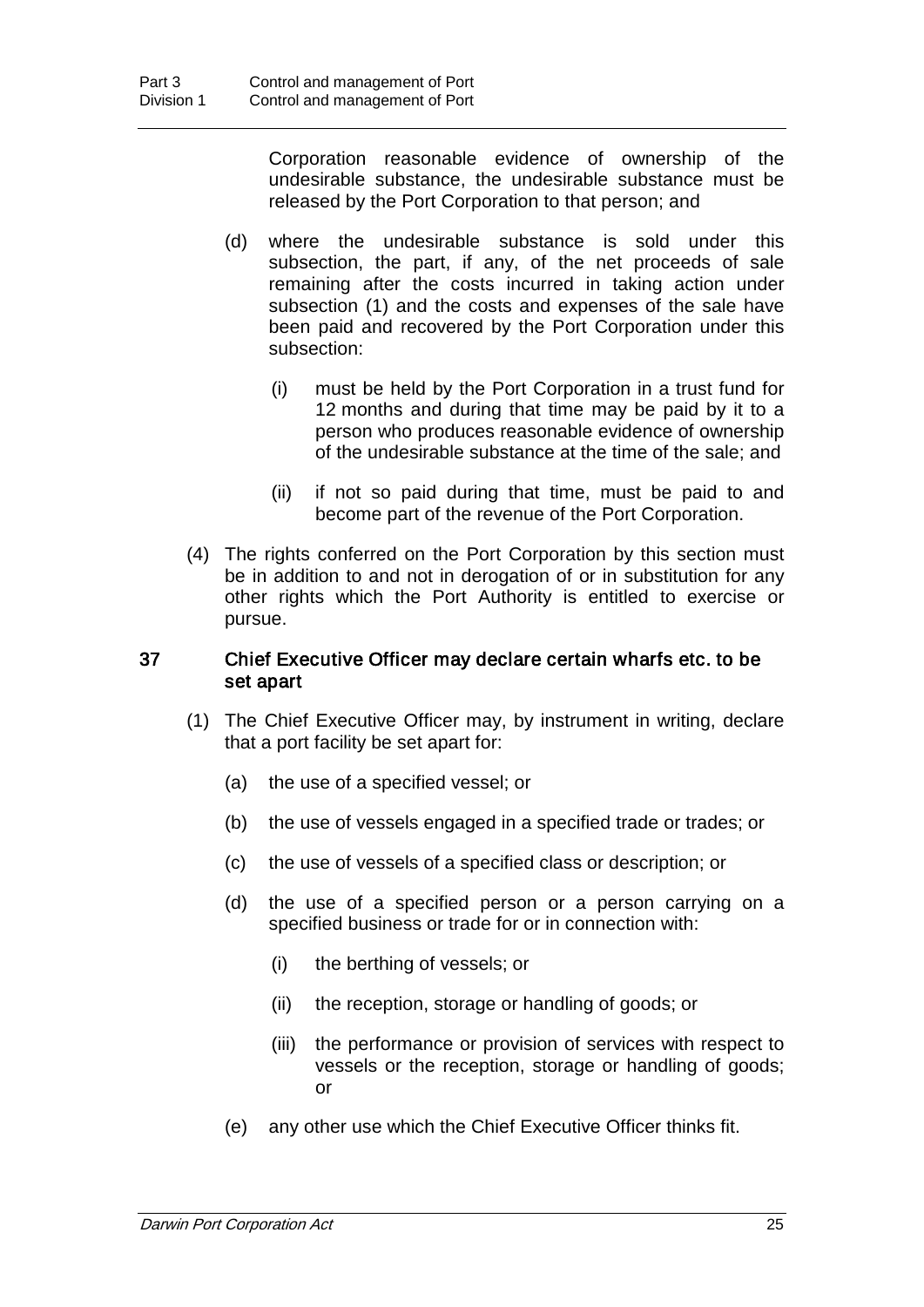- (2) A declaration under subsection (1) must include, where applicable:
	- (a) the period of use; and
	- (b) the terms and conditions of use; and
	- (c) the rent to be paid or other payment in respect of that use; and
	- (d) any limitations or restrictions to which that use is subject.

# Division 2 **Issue of licences**

#### 38 Application for licence

- (1) A person may apply to the Port Corporation for a licence for the purposes of the carrying on of a business of a stevedore within the Port.
- (2) An application under subsection (1) must be in an approved form.
- (3) The Port Corporation must consider an application made under subsection (1) and may grant or refuse to grant a licence, subject to such conditions, including as to its duration, as it thinks fit and endorses on the licence.
- (4) In considering an application under subsection (1), the Port Corporation must have regard to:
	- (a) whether the applicant is a suitable person to hold the licence; and
	- (b) the applicant's experience, skill and ability to provide services in relation to the business of a stevedore in a port; and
	- (c) the standard of the applicant's equipment; and
	- (d) other matters that relate to ensuring the safety of anyone connected with the provision of the services.
- (5) In considering whether an applicant is a suitable person for subsection (4)(a), the Port Corporation must have regard to the following matters:
	- (a) whether the applicant has ever been:
		- (i) found guilty of an offence against a law of the Territory, or the Commonwealth, a State or another Territory, that is punishable by imprisonment for more than 12 months; or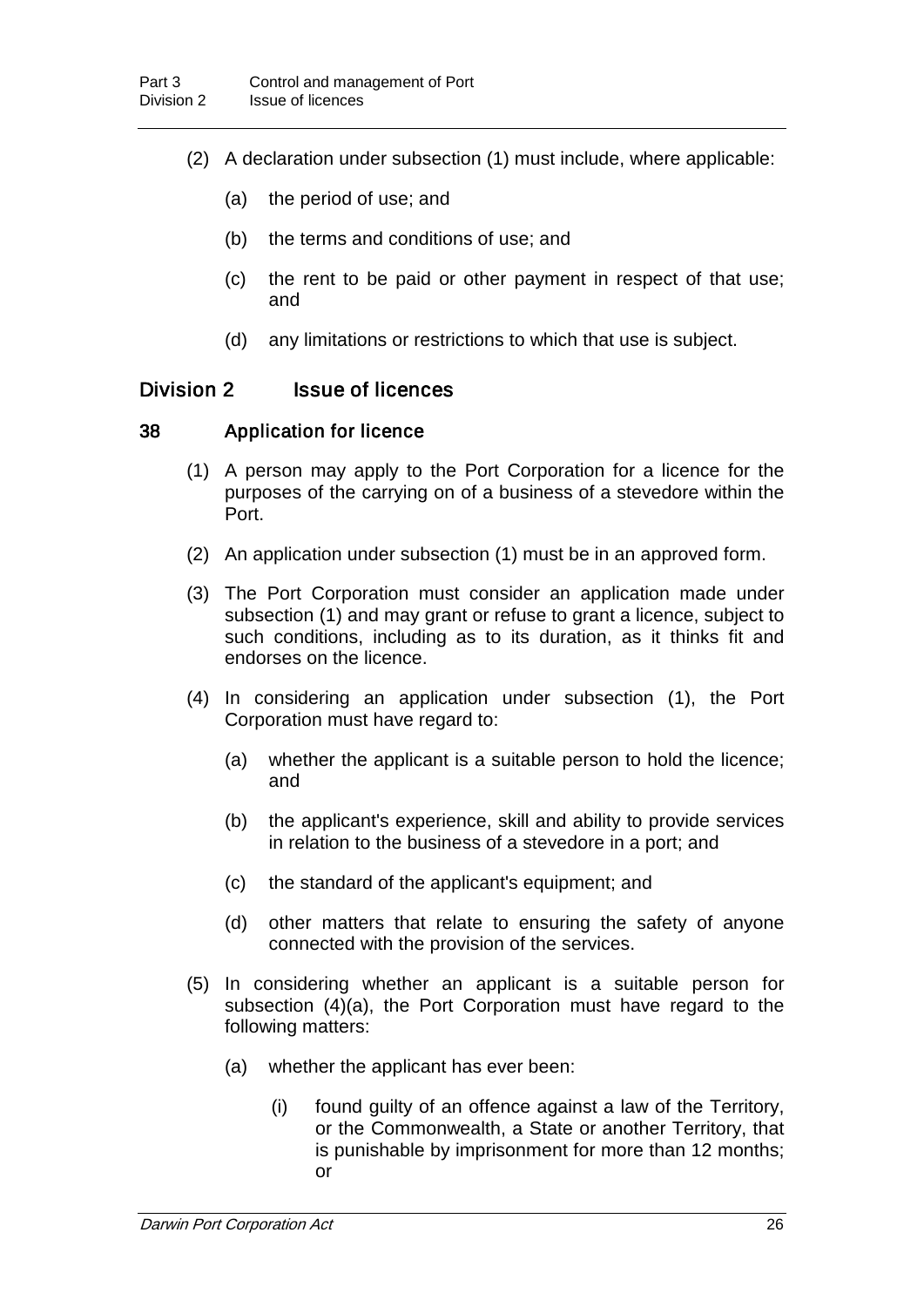- (ii) a director of, or involved in the management of, a company that was found guilty of such an offence;
- (b) whether in the 10 years before making the application:
	- (i) the applicant has been found guilty of an offence against a law of the Territory, or the Commonwealth, a State or another Territory; or
	- (ii) the applicant has been a director of, or involved in the management of, a company that was found guilty of such an offence;
- (c) whether the applicant has been a director of, or involved in the management of, a company that was wound up in the 2 years before making the application or is in the process of being wound up;
- (d) whether the applicant is an individual who has become bankrupt or applied to take the benefit of a law for the relief of bankrupt or insolvent debtors;
- (e) whether the applicant is a company that is under administration, in the process of being wound up or has executed a deed of company arrangement that is in force.
- (6) The Port Corporation must, as soon as practicable after deciding an application under subsection (1), give written notice of the decision to the applicant, specifying:
	- (a) the reasons for the decision; and
	- (b) for a decision to refuse the application that the applicant may appeal to the Tribunal against the decision.
- (7) The applicant may, within 28 days after receiving the notice, appeal to the Tribunal against the decision as mentioned in subsection (6)(b).

Note for subsection (7)

Section 11(2) of the Marine Act provides for the hearing and determination of the appeal by the Tribunal.

#### 39 Suspension or cancellation of licence and variation or imposition of licence conditions

(1) The Minister may, if in his or her opinion it is necessary or desirable in the public interest so to do, direct the Port Corporation to suspend, cancel, vary or impose a condition on, a licence in accordance with subsection (2).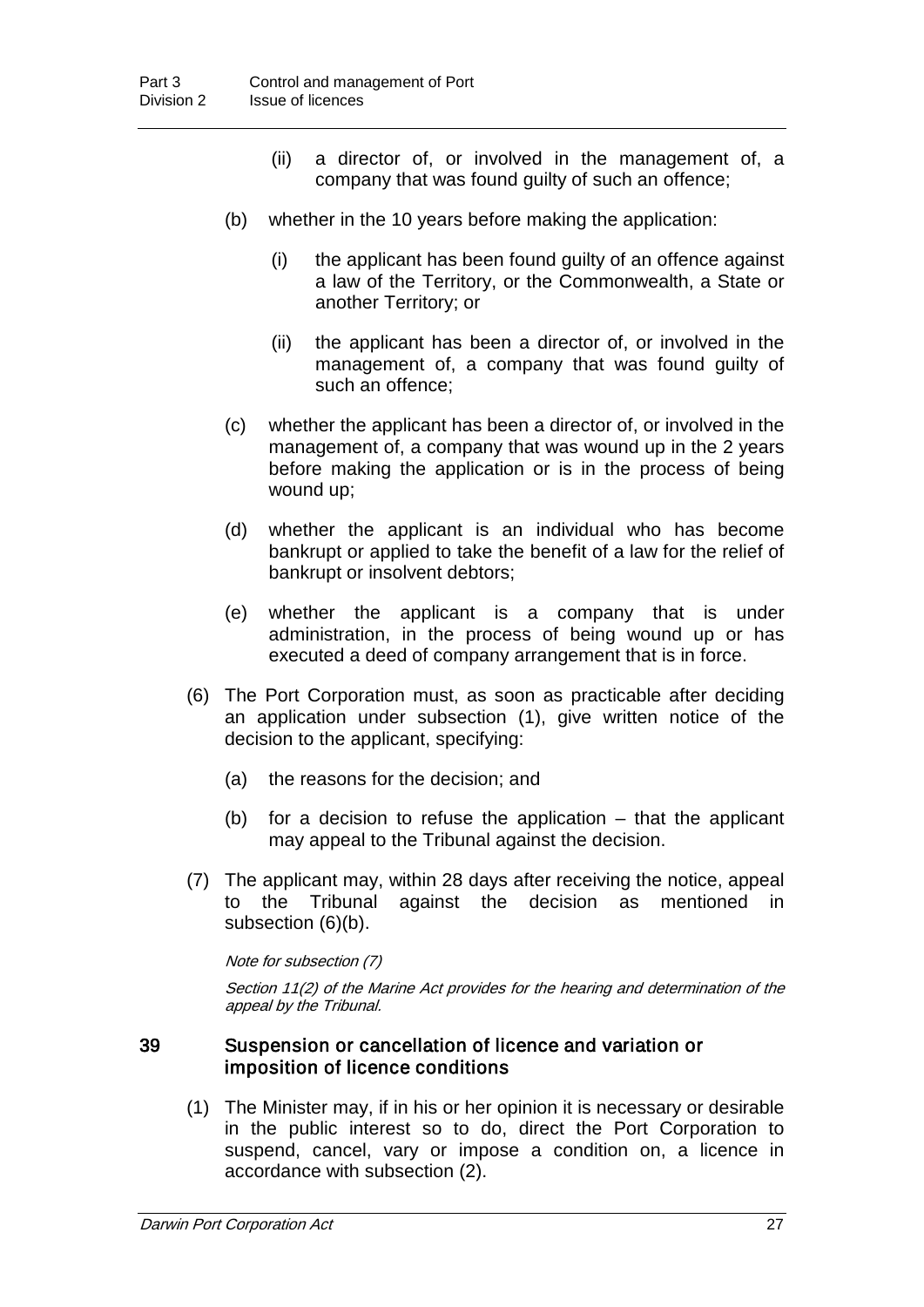- (2) The Port Corporation, on receiving a direction from the Minister under subsection (1) must, by 6 months notice served on the licensee:
	- (a) suspend the licence; or
	- (b) cancel the licence; or
	- (c) vary a condition to which the licence is subject; or
	- (d) impose in respect of the licence a condition in accordance with the direction.
- (3) A notice under subsection (2) must:
	- (a) set out the reasons for the action specified in the notice; and
	- (b) if the licence is to be cancelled, require the surrender of the licence document on the expiration of the 6 months period of the notice.
- (4) Where a notice under subsection (2) has been served on a licensee and, within the period of the notice, the term of the licence would, but for this subsection, expire, the licence remains in force until the expiration of the period of the notice unless it is sooner cancelled under subsection (5).
- (5) In addition, if the licensee contravenes a licence condition, the Port Corporation may take one or more of the following actions as it considers appropriate:
	- (a) suspend the licence for a specified period;
	- (b) cancel the licence;
	- (c) vary a condition to which the licence is subject;
	- (d) impose a condition for the licence.
- (6) If the Port Corporation decides to take an action under subsection (5) in relation to a licence held by a person, it must give written notice of its decision to the person:
	- (a) specifying the reasons for the decision; and
	- (b) specifying that the person may appeal to the Tribunal against the decision; and
	- (c) if the licence is to be cancelled requiring the person to surrender the licence document to the Port Corporation within the period specified in the notice.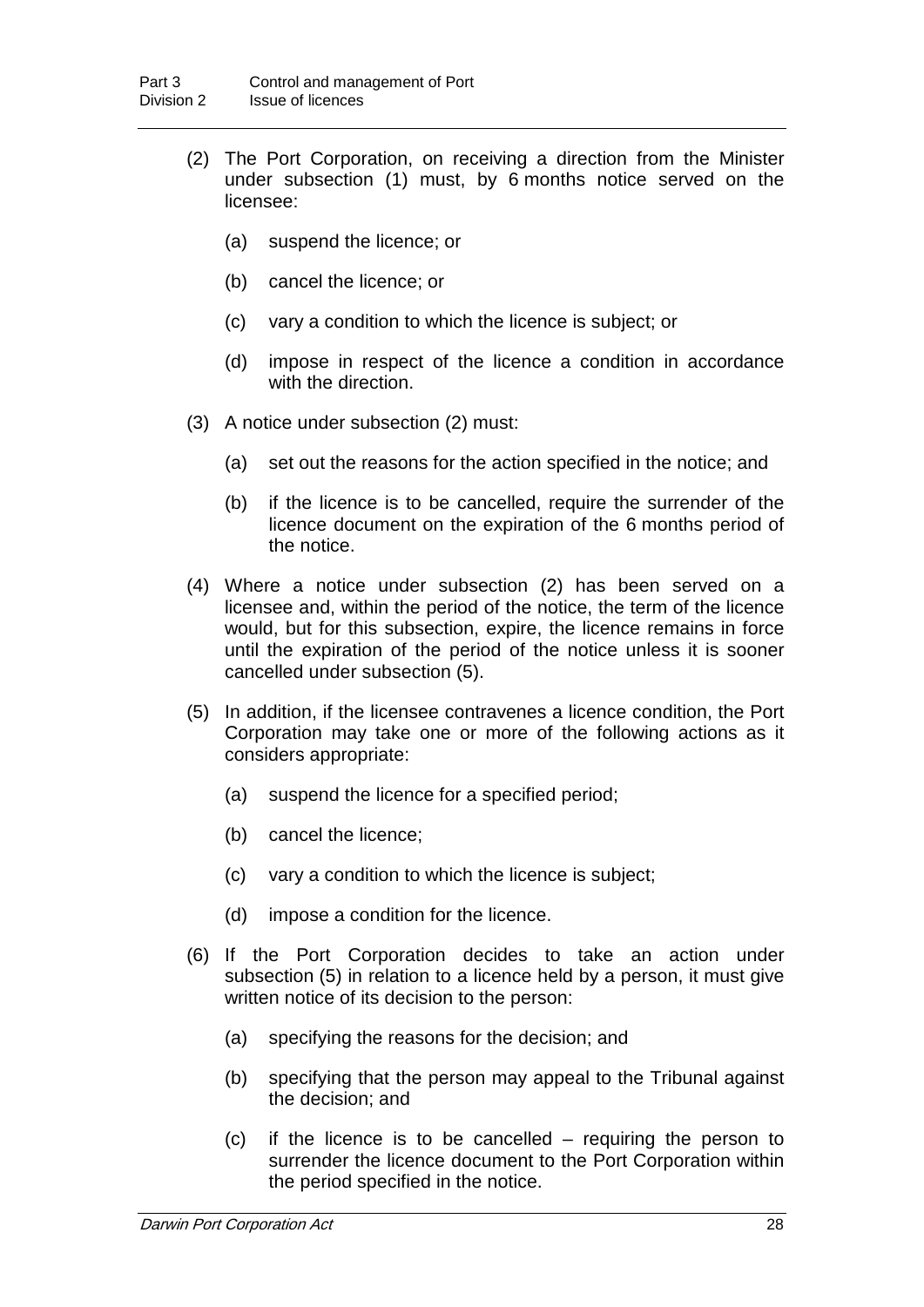(7) The licensee may, within 28 days after receiving the notice, appeal to the Tribunal against the decision as mentioned in subsection (6)(b).

Note for subsection (7)

Section 11(2) of the Marine Act provides for the hearing and determination of the appeal by the Tribunal.

#### 40 Penalty for carrying on business etc. while unlicensed

(1) A person must not carry on a business of a stevedore within the Port unless he or she holds a licence to do so which has not been suspended.

Maximum penalty: If the offender is a natural person  $-$ 500 penalty units and 5 penalty units for each day the offence continues.

> If the offender is a body corporate – 2 500 penalty units and 25 penalty units for each day the offence continues.

(2) In any proceedings for an offence against subsection (1), an averment by the prosecutor in a complaint or information that a specified person was unlicensed at the time when the offence was committed is evidence of the fact so averred.

### Division 3 Liability

#### 41 Liability of Port Corporation etc. for loss or damage

The Port Corporation or an employee is not civilly or criminally liable for:

- (a) loss or damage arising out of an action or omission under this Part; or
- (b) loss or damage arising out of an action or omission in the storage or handling of goods;

caused or permitted by it or him or her in the performance, in good faith, of its or his or her duties or powers under this Act, including its or his or her duties or powers as a bailee.

#### 42 Liability of owner and master

The owner of a vessel is liable for loss or damage caused by a vessel within the Port with or without proof of negligence or intent, and the master is, with proof of negligence or intent, with the owner, jointly and severally so liable.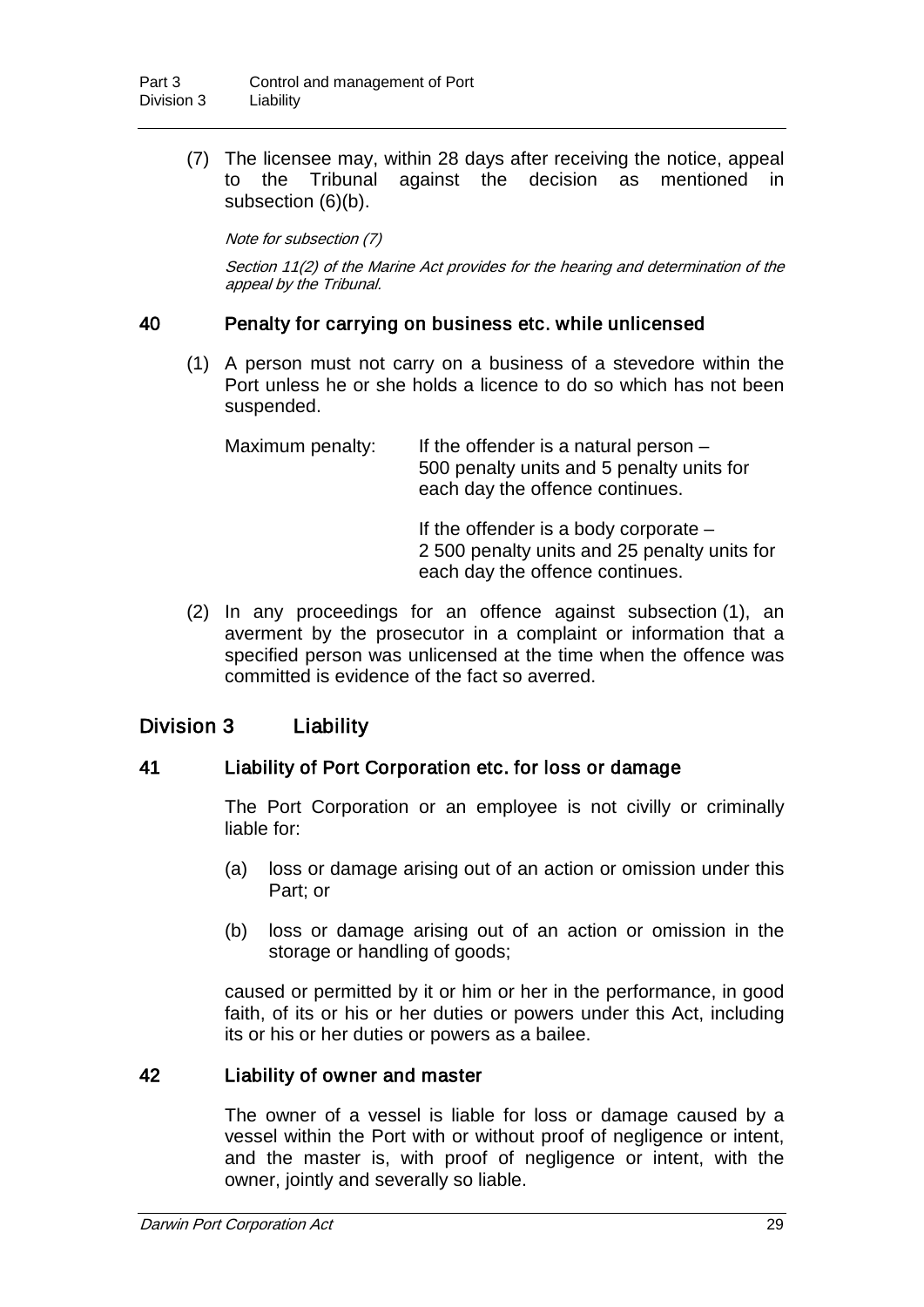# Part 4 Miscellaneous matters

### 43A Boundaries of Port

The Minister may, from time to time, by *Gazette* notice, declare the boundaries of the area of water and land constituting the Port of Darwin.

#### 44 Value of improvements etc.

The Port Corporation may, on the expiration or determination of a lease granted or taken to have been granted by it:

- (a) pay to the lessee the value, as determined by the Valuer-General, of any improvements lawfully erected by the lessee on the land comprised in the lease; or
- (b) pay to the lessee the cost of reclamation work lawfully carried out by the lessee for or in connection with the purpose of the lease; or
- (c) require the lessee to remove, at his or her own expense, any improvements erected on the land comprised in the lease.

#### 45 Exemption from local government rates, charges and taxes

- (1) Subject to subsection (3), land vested in the Port Corporation is exempt from local government rates, charges and taxes.
- (2) Subsection (1) does not apply so as to exempt the Port Corporation from payment of charges for a commodity or service provided or supplied by a local government council whether the charge made be assessed on the value of land occupied by or vested in the Port Corporation or otherwise.
- (3) Where land vested in the Port Corporation is leased to a person, that land is not exempt from rates, charges or taxes under this section.
- (4) Where a law authorises the imposition or levy of a rate, charge or tax on the land referred to in subsection (3), that rate, charge or tax is payable by the lessee or tenant of the land and not by the Port Corporation.

#### 46 Recovery of fees rates, dues, charges or rental for storage

- (1) A fee, rate, due or charge imposed or levied by or under this Act is a debt due and payable to the Port Corporation.
- (2) The Port Corporation has a lien on a vessel or goods in respect of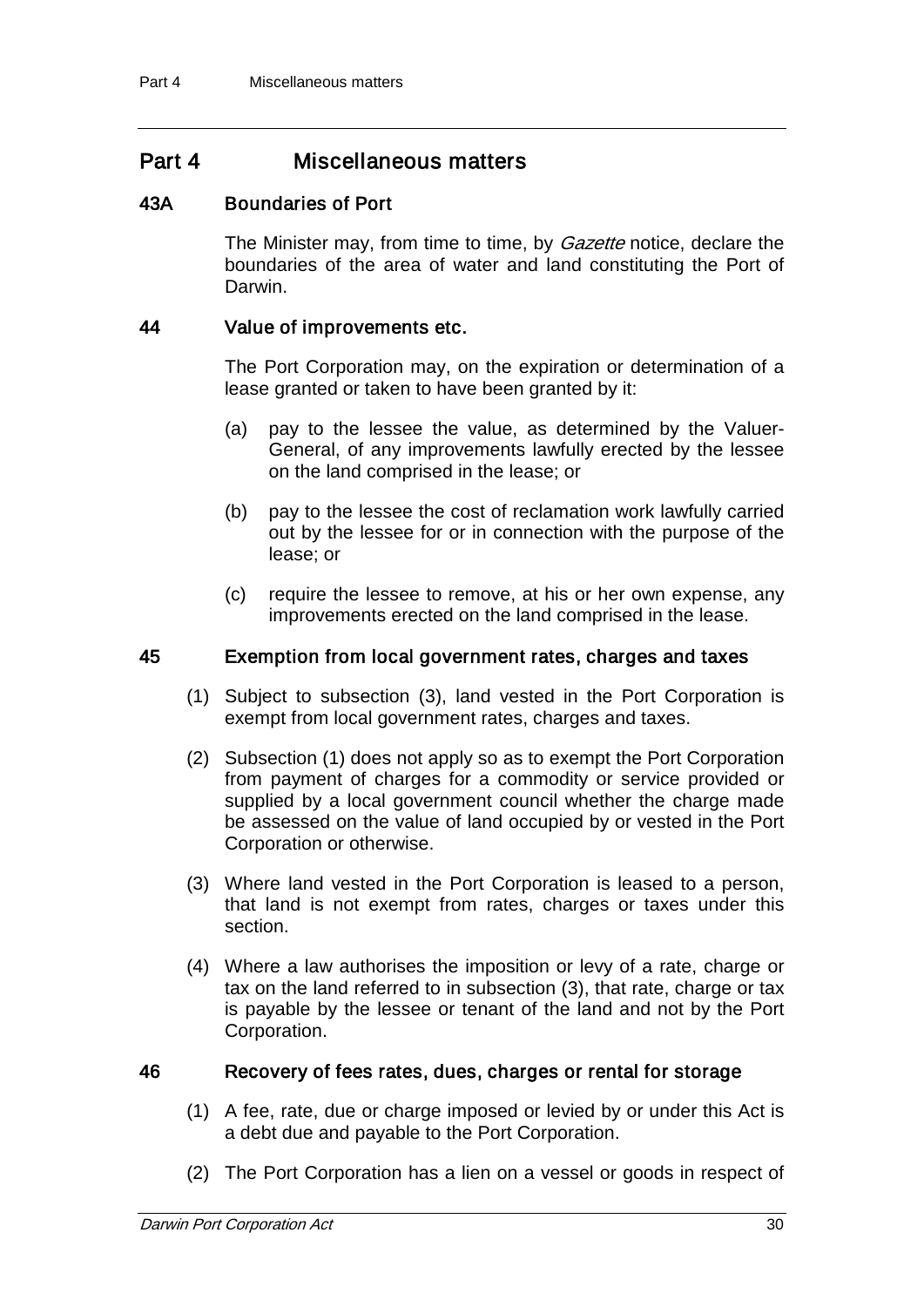which a fee, rate, due or charge or rental for storage is due and payable and the Port Corporation may seize, attach and detain the vessel or goods until the fee, rate, due, charge or rental for storage is fully paid.

- (3) Where a fee, rate, due or charge or rental for storage remains unpaid, the Port Corporation may, after the expiration of 3 months after the date of the seizure, attachment and detention referred to in subsection (2), sell the vessel or goods by public auction to recover the amount owing to it.
- (4) In proceedings for the recovery of a fee, rate, due, charge or rental, the production of a document certified in writing by the Chief Executive Officer showing what purports to be the amount owing and particulars of a fee, rate, due, charge or rental is prima facie evidence that the amount and particulars in respect of that fee, rate, due, charge or rental are correct.

### 47 Contravention of order or direction

A person who contravenes an order or direction given under this Act (including the by-laws) by an employee, being an order or direction for the contravention of which no other penalty is expressly provided by this Act or the by-laws, is guilty of an offence.

Maximum penalty: If the offender is a natural person  $-$ 100 penalty units and 1 penalty unit for each day the offence continues.

> If the offender is a body corporate – 500 penalty units and 5 penalty units for each day the offence continues.

#### 48 By-laws

- (1) The Port Corporation may make by-laws, not inconsistent with this Act, prescribing all matters that are required or permitted by this Act to be prescribed by by-laws or are necessary or convenient to be so prescribed, for the control, regulation and management of the Port and in particular for providing for or in relation to any or all of the following:
	- (a) the control, supervision and instruction of employees of, and the control of property vested in or belonging to, the Port Corporation;
	- (b) the security and facility of navigation in the Port;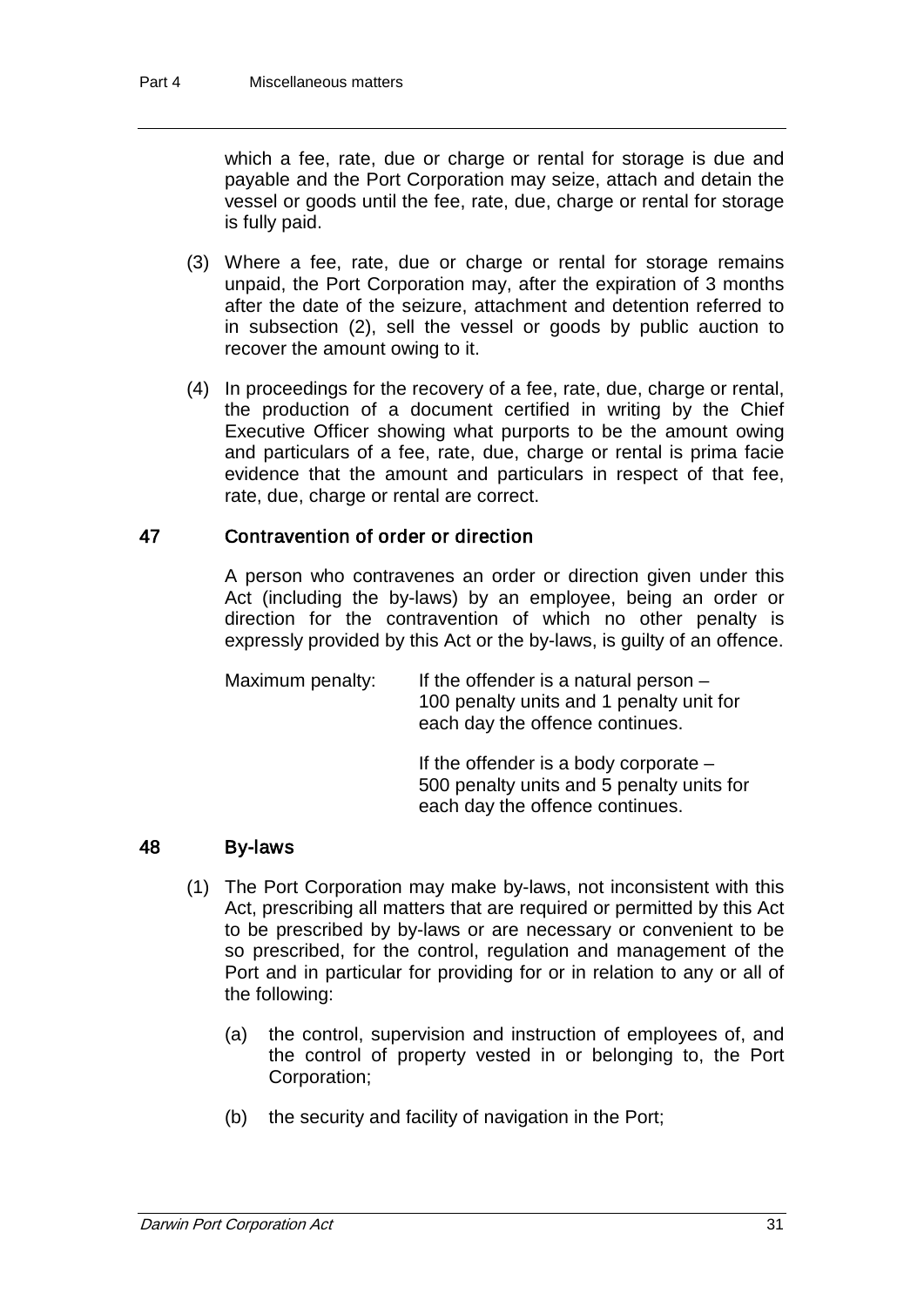- (c) the regulation, control and supervision of loading and unloading and of the use of machinery, equipment and appliances in loading and unloading and of the storage, and handling of goods and cargo, in the Port;
- (d) the mode of leasing and licensing under this Act;
- (e) the construction of wharves, docks, piers, jetties or embankments and of sheds, landing stages, slips, platforms, railways, tramways or hoisting sheers and engines;
- (f) the dredging, cleansing and scouring and the improvement of the bed and channel of the Port and the abating and removing of wrecks and impediments, obstructions and nuisances to navigation in the Port;
- (g) the supply and removal of ballast and water for shipping;
- (h) the improvement and management of facilities in the Port;
- (ha) the control, regulation, management and conduct of recreational, tourist and commercial activities and the use of facilities in the Port for those purposes;
- (k) prescribing substances for the purposes of section 17(2)(g) and the charges which may be imposed in respect of those substances;
- (m) carrying out and performing the functions and responsibilities of a pilotage authority;
- (n) the regulation and management of vessels, except where provided by the *Marine Act*, but including the anchoring, mooring and fastening and shifting;
- (p) the regulation and control of the use of lights and fire on board vessels within the Port;
- (q) the appointing of places for the loading or unloading and the manner of loading or unloading, handling and storage of dangerous goods;
- (r) the licensing of persons to establish and operate as, or carry on the business of, stevedores;
- (t) the sorting, stacking, storage or delivery of cargo;
- (u) the prevention of pollution;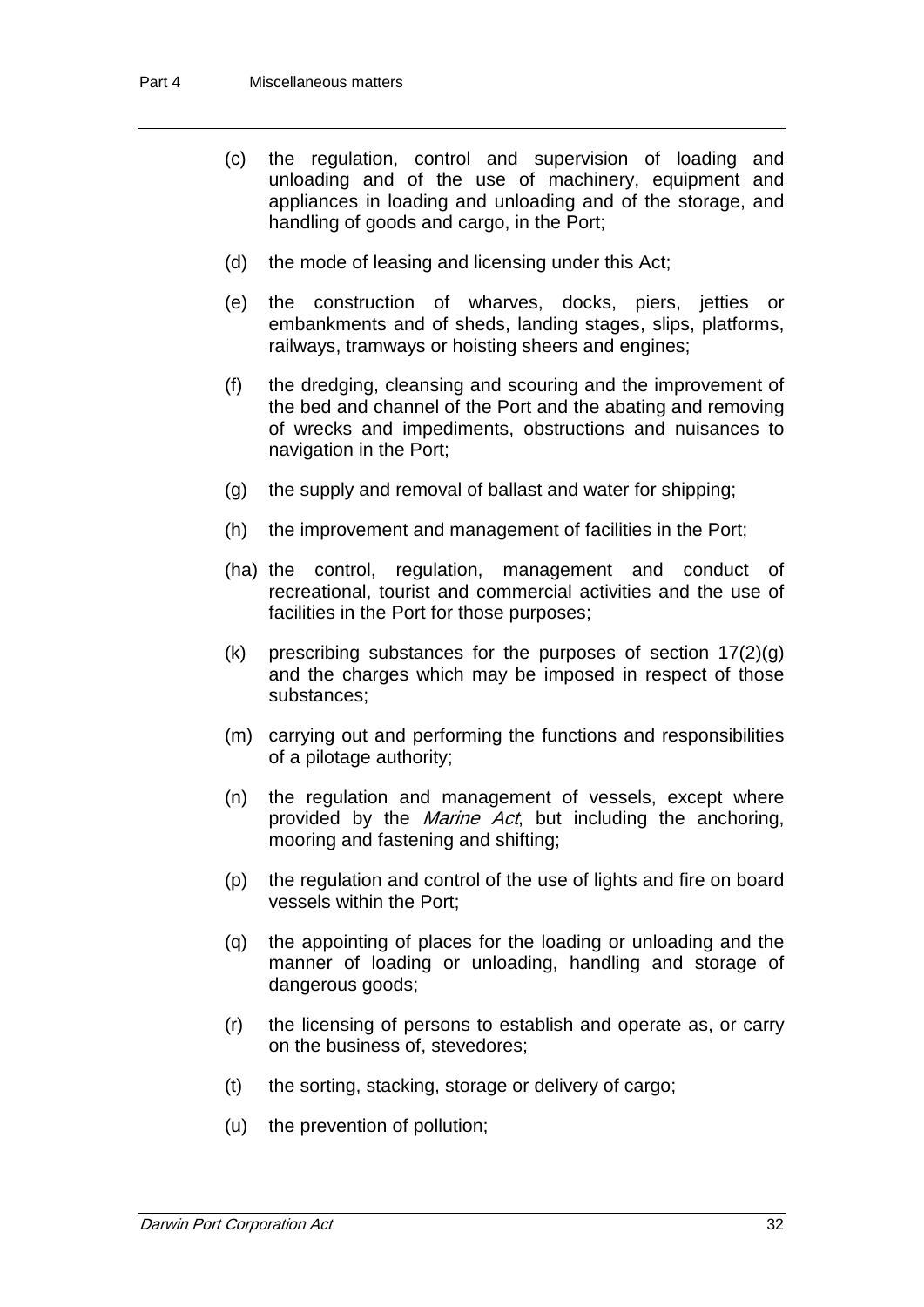- (w) the procedure and the manner in which tenders are to be invited and contracts made;
- (y) the regulation (including the prohibition), management and control of vehicular traffic and pedestrians;
- (z) the erection and form of traffic signs;
- (za) the manner in which the length or tonnage of a vessel may be ascertained;
- (zb) the regulation and control of the conduct and behaviour of persons within the Port and the conditions upon which persons may be admitted to or excluded from any part of the Port;
- (zc) the payment and recovery of fees, rates, dues, rentals or charges imposed by this Act;
- (zd) the imposition of a penalty for a contravention of the By-laws not exceeding:
	- (i) if the offender is a natural person 200 penalty units and 2 penalty units for each day the offence continues; or
	- (ii) if the offender is a body corporate  $-1000$  penalty units and 10 penalty units for each day the offence continues.
- (2) Where there is an inconsistency between a by-law made under this section, or continued under section 50(1) to apply, and a provision of or under the *Dangerous Goods Act*, the provision of or under the Dangerous Goods Act, to the extent of the inconsistency, ceases to apply.
- (3) The By-laws may incorporate or adopt by reference the provisions of a document, standard, rule, specification or method formulated, issued, prescribed or published by an authority or a body:
	- (a) in whole or in part, or as amended by the By-laws; or
	- (b) as formulated, issued, prescribed or published at the time the By-laws are made or at any time before then; or
	- (c) as amended after the making of the By-laws, but only where the Minister has published in the *Gazette* a notice that the particular amendment is to be incorporated in the By-laws.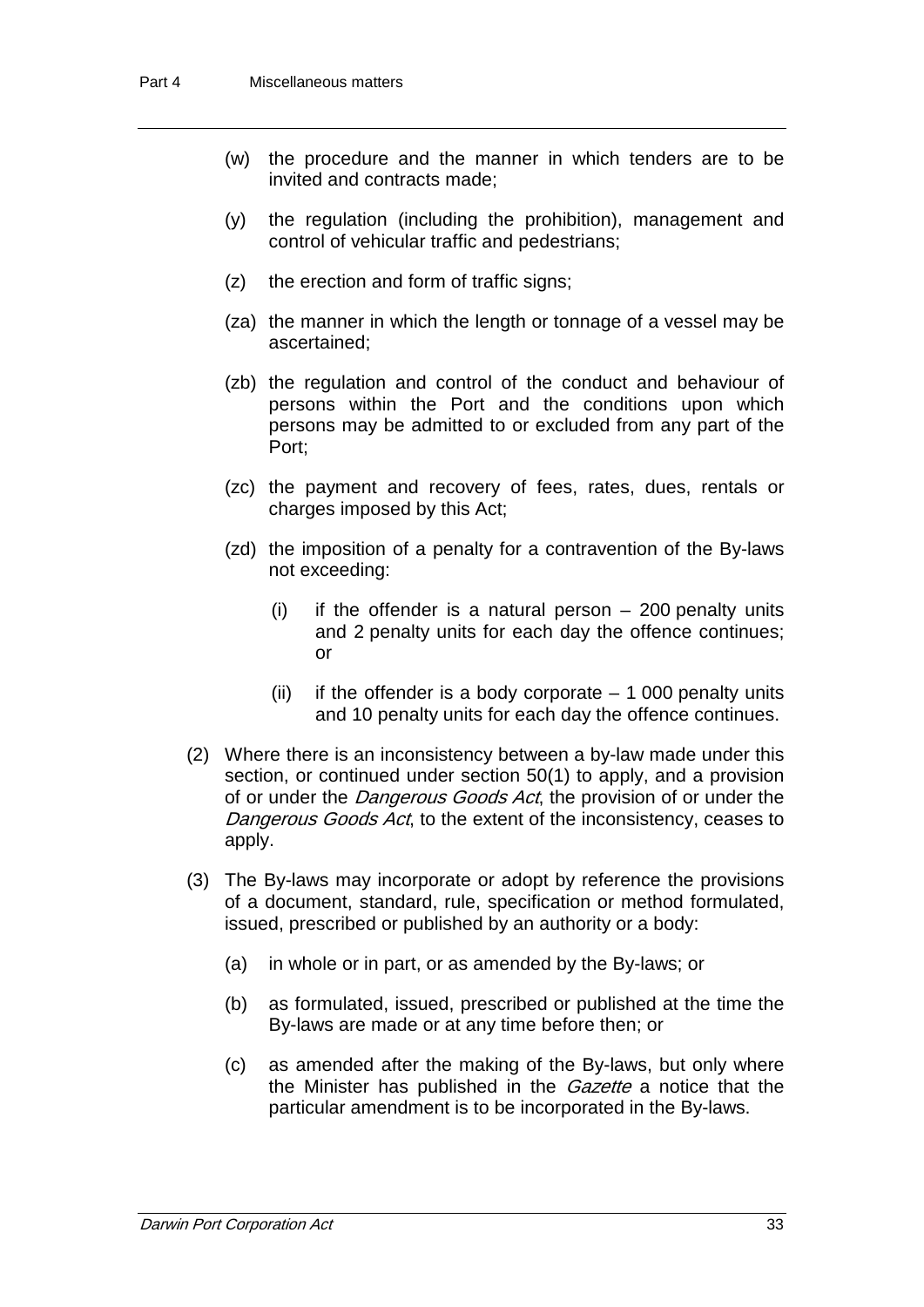# 49 Regulations

- (1) The Administrator may make regulations under this Act.
- (2) The regulations may prescribe fees for this Act.

# Part 5 Transitional matters for Darwin Port Authority Act 1983

### 50 Savings

- (1) Notwithstanding the repeals effected by section 3, the By-laws made under the repealed Act and in force immediately before the commencement of this Act continue to apply to the same extent as if the repealed Act had continued in operation and may be amended or repealed as if they were by-laws made under this Act.
- (2) Where, immediately before the commencement of this Act, the Northern Territory Port Authority had a title to or an interest in an asset, or had a right, privilege, obligation or liability, contingent or otherwise, that title, interest, right, privilege, obligation or liability is transferred to the Port Authority.
- (3) Where, immediately before the commencement of this Act, an activity was being carried on by or in the name of the Northern Territory Port Authority, the Port Authority may, subject to this Act, continue to carry on that activity.
- (4) Where, immediately before the commencement of this Act, a person was:
	- (a) the Chairman;
	- (b) a member;
	- (c) the harbourmaster or assistant harbourmaster; or
	- (d) an authorised officer;

of the Northern Territory Port Authority he or she continues under this Act to be the Chairman, member, harbourmaster, assistant harbourmaster or authorized officer, as the case may be, as if appointed under this Act.

(5) An action, prosecution or other proceeding begun under the *Ports* Act as then in force before the commencement of this Act may be continued as if this Act had never commenced, and an action, prosecution or other proceeding in respect of a thing done or omitted to be done under the *Ports Act* as then in force before the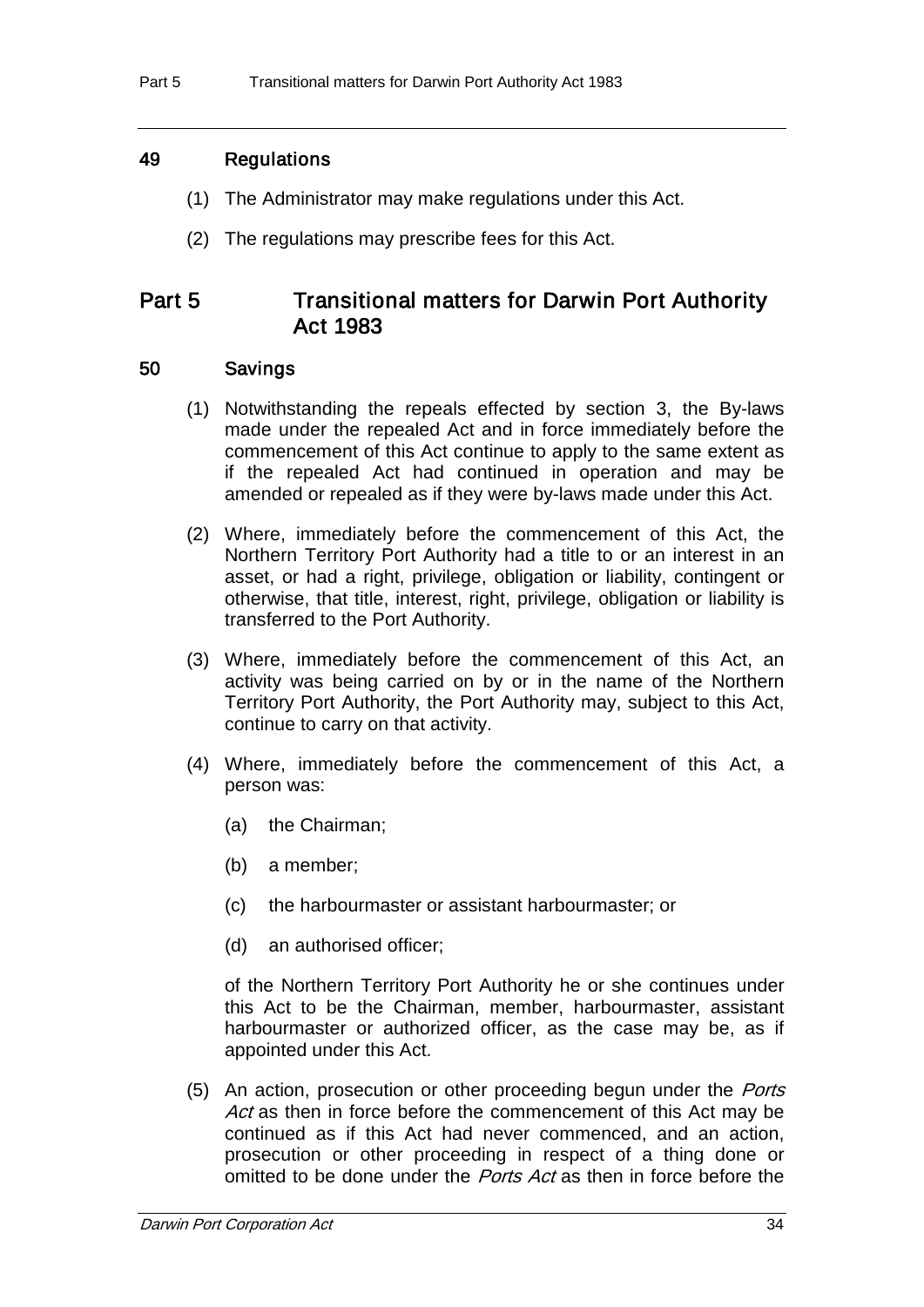commencement of this Act may be brought, taken and prosecuted in the same manner as if this Act had never commenced.

- (6) Money that, if this Act had not come into operation, would be or become payable to the Northern Territory Port Authority is, or will become, as the case may be, payable to the Port Authority.
- (7) Where a transfer is effected by subsection (2), the Port Authority continues an action by virtue of subsection (5), or money is or becomes payable by virtue of subsection (6), this Act is sufficient authority in relation to that money or to the matter transferred or continued:
	- (a) for a person having control of a register to register the transfer; and
	- (b) for the Port Authority, in its own name, to take or continue an action, or to do any other thing that, if this Act had not commenced, the Northern Territory Port Authority could have taken, continued or done; and
	- (c) for a person or body to take or continue an action, or to do any other thing, in relation to the Port Authority, that, if this Act had not commenced, that person or body could have taken, continued or done in relation to the Northern Territory Port Authority.
- (8) Where, immediately before the commencement of this Act, a person had under the repealed Act, or the By-laws as then in force, a licence, or a certificate of registration in respect of a vessel, issued by the Northern Territory Port Authority, that person or vessel shall, on the commencement of this Act, be deemed to be licensed or registered, as the case may be, under this Act or the By-laws, and this Act, or the By-laws shall apply subject to the same terms and conditions, not inconsistent with this Act or the By-laws, as then applied to and in relation to the licence or certificate of registration as if the licence or certificate of registration were specified under this Act or the By-laws in the licence or certificate of registration.
- (9) In this section *the Northern Territory Port Authority* means the Northern Territory Port Authority established under the repealed Act.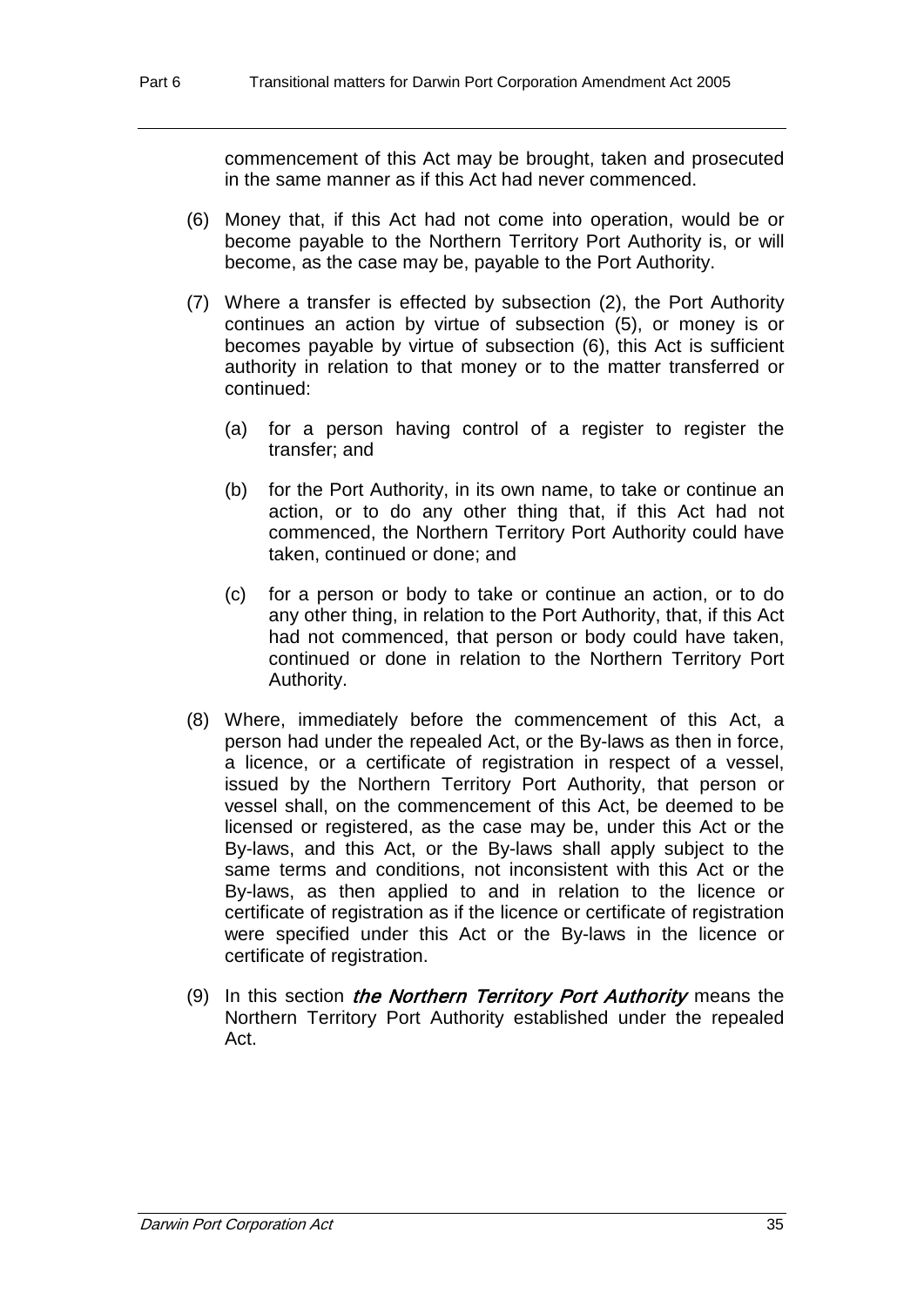# Part 6 **Transitional matters for Darwin Port** Corporation Amendment Act 2005

# 51 Transitional – directors

- (1) If, immediately before the commencement of the Darwin Port Corporation Amendment Act 2005, a person was a director of the Port Corporation, the person is taken to have been appointed to be a member of the Board.
- (2) Subject to this Act, the appointment remains in force for the remainder of the term for which the person was appointed as a director.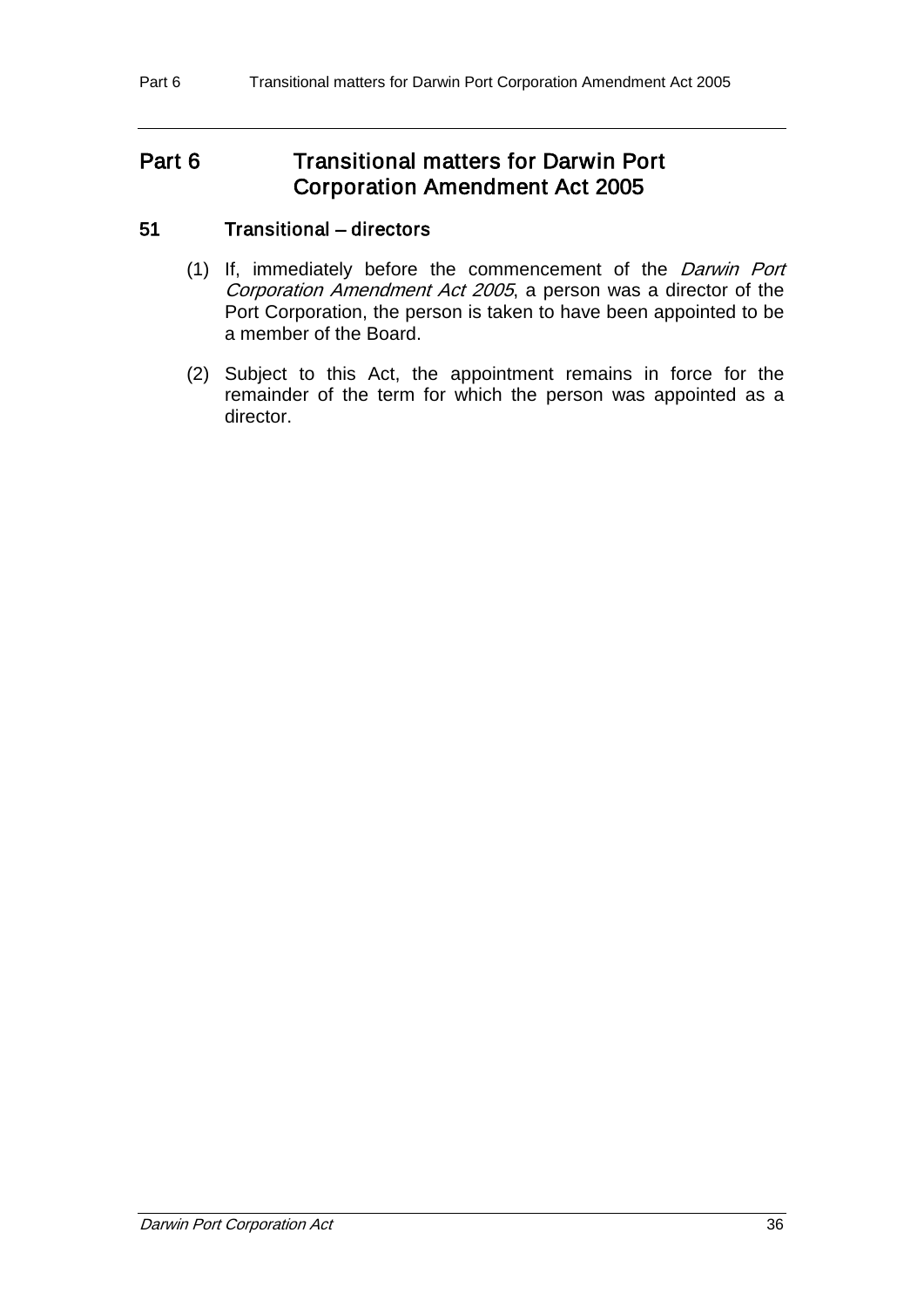# Part 7 Transitional matters for Darwin Port Corporation Legislation Amendment Act 2011

# 52 Application of amendments

- (1) Section 38(4) to (7) as amended by the amending Act applies to an application for a licence made under that section on or after the commencement of the amending Act.
- (2) Subsection (1) does not prevent the Port Corporation taking into account a matter mentioned in section 38(5) that occurred before the commencement.
- (3) Section 39(5) to (7) as amended by the amending Act applies to a decision of the Port Corporation under that section made on or after the commencement of the amending Act.
- (4) This Act as in force immediately before the commencement continues to apply to an application for a licence mentioned in section 38 that was made, but not decided, before the commencement.
- (5) In this section:

amending Act means the Darwin Port Corporation Legislation Amendment Act 2011.

commencement means the commencement of the amending Act.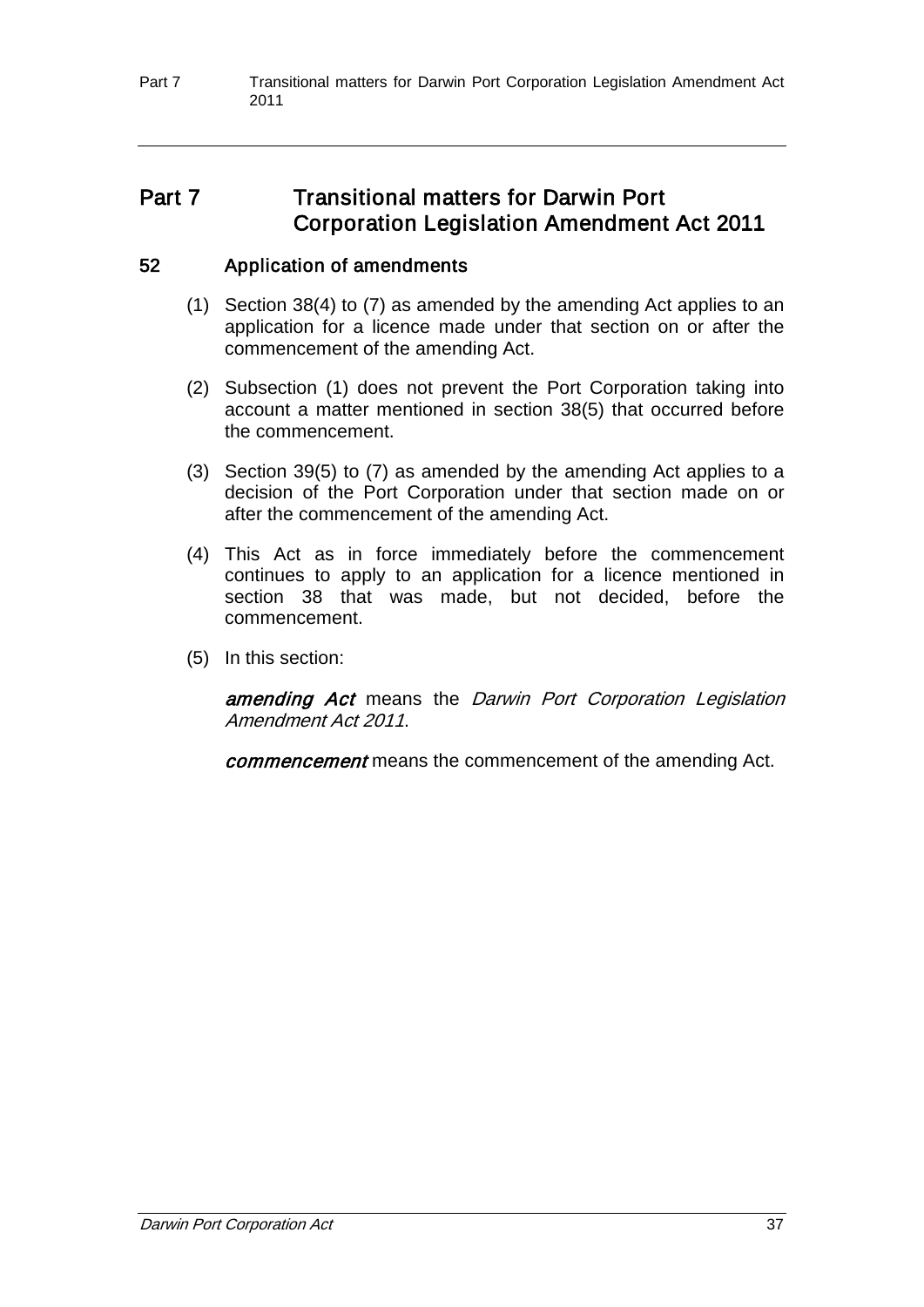# Schedule 2 Repealed Ordinances and Acts

section 3

| Number and year | <b>Short title</b>               |
|-----------------|----------------------------------|
| No. 47, 1962    | Ports Ordinance 1962             |
| No. 51, 1963    | Ports Ordinance 1963             |
| No. 1, 1968     | Ports Ordinance (No. 2) 1967     |
| No. 2, 1970     | Ports Ordinance 1969             |
| No. 52, 1971    | <b>Ports Ordinance 1971</b>      |
| No. 7, 1972     | <b>Ports Ordinance 1972</b>      |
| No. 12, 1973    | Ports Ordinance 1973             |
| No. 44, 1974    | Ports Ordinance 1974             |
| No. 45, 1974    | Ports Ordinance (No. 2) 1974     |
| No. 64, 1974    | Ports Ordinance (No. 3) 1974     |
| No. 25, 1975    | Ports Ordinance 1975             |
| No. 34, 1976    | Ports Ordinance 1976             |
| No. 50, 1978    | Ports Ordinance 1978             |
| No. 81, 1979    | Ports Act 1979                   |
| No. 36, 1981    | <b>Ports Amendment Act 1981</b>  |
| No. 81, 1981    | Ports Amendment Act (No. 2) 1981 |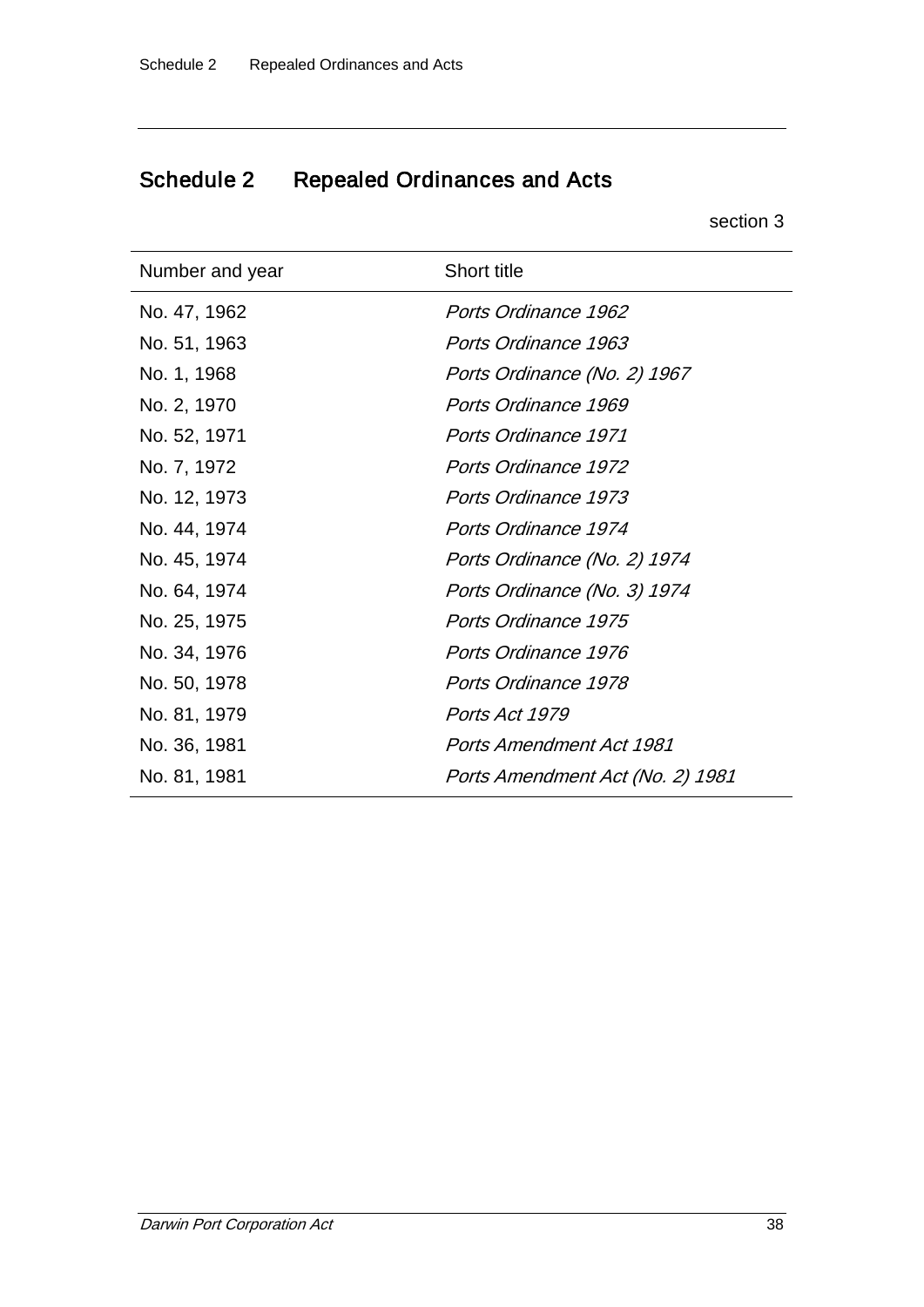#### ENDNOTES

1 KEY

Key to abbreviations

 $\mathsf{and} = \mathsf{amended}$   $\mathsf{ood} = \mathsf{order}$ <br> $\mathsf{app} = \mathsf{appendix}$   $\mathsf{om} = \mathsf{omitted}$  $app = appendix$  om = om<br>  $bl = by-law$  by the py-law  $bl = by-law$ <br>ch = Chapter  $ch = Chapter$ <br>  $cl = clause$ <br>  $cl = clause$ cl = clause rem = remainder<br>div = Division renum = renumb  $exp = expires/expired$ <br>f = forms  $Gaz = Gazette$ <br>hdg = heading hdg = heading sdiv = Subdivision<br>ins = inserted solution<br>SL = Subordinate L nc = not commenced

 $renum = renumbered$ <br> $rep = repeated$  $s = section$ <br> $sch = Schedule$ ins = inserted SL = Subordinate Legislation<br>
It = long title substituted sub = substituted  $sub =$  substituted

# 2 LIST OF LEGISLATION

| Darwin Port Authority Act 1983 (Act No. 71, 1983) |                                                    |
|---------------------------------------------------|----------------------------------------------------|
| Assent date                                       | 28 November 1983                                   |
| Commenced                                         | 1 January 1984 ( <i>Gaz</i> S44, 30 December 1983) |

# Darwin Port Authority Amendment Act 1984 (Act No. 27, 1984)<br>Assent date 1984 20 July 1984

20 July 1984<br>20 July 1984 Commenced

Public Service and Statutory Authorities Amendment Act 1985 (Act No. 28, 1985)<br>Assent date 26 June 1985 Assent date 26 June 1985<br>Commenced 26 June 1985 26 June 1985

Darwin Port Authority Amendment Act 1986 (Act No. 74, 1986)<br>Assent date 30 December 1986

Assent date 30 December 1986<br>Commenced 30 December 1986 30 December 1986

# Statute Law Revision Act (No. 2) 1987 (Act No. 59, 1987)<br>Assent date 31 December 1987

Assent date 31 December 1987<br>Commenced 31 December 1987 31 December 1987

# Darwin Port Authority Amendment Act 1993 (Act No. 15, 1993)<br>Assent date 16 June 1993

Assent date<br>Commenced 8 July 1993 (Gaz S57, 8 July 1993)

# Public Sector Employment and Management (Consequential Amendments) Act 1993 (Act No. 28, 1993)

Assent date 30 June 1993<br>Commenced 1 July 1993 (s)

1 July 1993 (s 2, s 2 Public Sector Employment and Management Act 1993 (Act No. 11, 1993) and Gaz S53, 29 June 1993)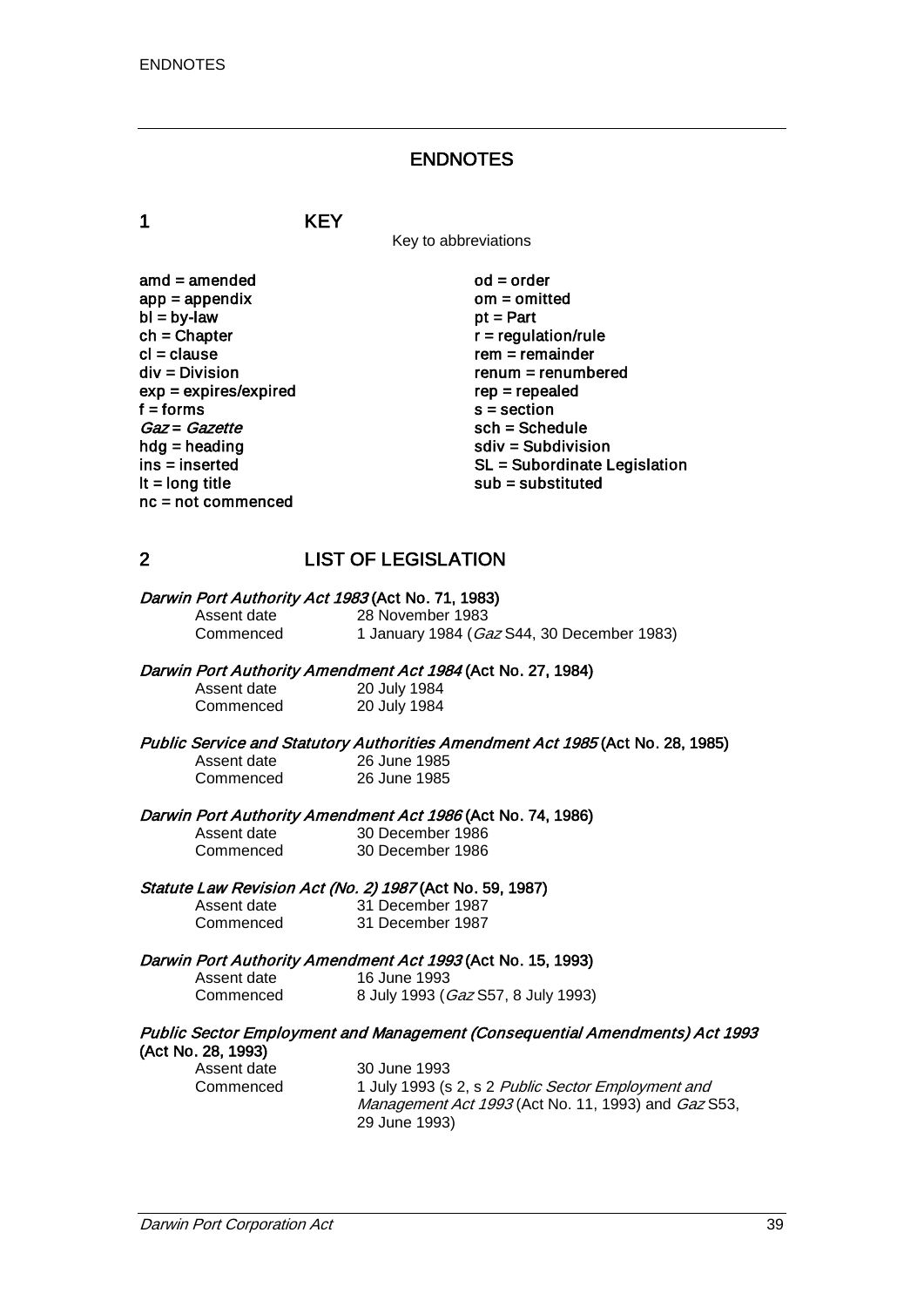| Assent date<br>Commenced                                                                                                    | Local Government (Consequential Amendments) Act 1993 (Act No. 84, 1993)<br>31 December 1993<br>1 June 1994 (s 2, s 2 Local Government Act 1993 (Act No. 83,<br>1993) and Gaz S35, 20 May 1994)                                                                       |
|-----------------------------------------------------------------------------------------------------------------------------|----------------------------------------------------------------------------------------------------------------------------------------------------------------------------------------------------------------------------------------------------------------------|
| Assent date<br>Commenced                                                                                                    | Financial Management (Consequential Amendments) Act 1995 (Act No. 5, 1995)<br>21 March 1995<br>1 April 1995 (s 2, s 2 Financial Management 1995 (Act No. 4,<br>1995) and <i>Gaz</i> S13, 31 March 1995)                                                              |
| Assent date<br>Commenced                                                                                                    | Darwin Port Authority Amendment Act 1998 (Act No. 80, 1998)<br>21 October 1998<br>20 September 1999 (Gaz S37, 1 September 1999)                                                                                                                                      |
| Assent date<br>Commenced                                                                                                    | Corporations Reform (Consequential Amendments NT) Act 2001 (Act No. 17, 2001)<br>29 June 2001<br>15 July 2001 (s 2, s 2 Corporations Act 2001 (Cth Act No. 50,<br>2001) and Cth Gaz S285, 13 July 2001)                                                              |
| Statute Law Revision Act 2003 (Act No. 12, 2003)<br>Assent date<br>Commenced                                                | 18 March 2003<br>18 March 2003                                                                                                                                                                                                                                       |
| Darwin Port Corporation Amendment Act 2005 (Act No. 15, 2005)<br>Assent date<br>17 March 2005<br>17 March 2005<br>Commenced |                                                                                                                                                                                                                                                                      |
| Statute Law Revision Act 2009 (Act No. 25, 2009)<br>Assent date<br>Commenced                                                | 1 September 2009<br>16 September 2009 (Gaz G37, 16 September 2009, p 3)                                                                                                                                                                                              |
| Assent date<br>Commenced                                                                                                    | Darwin Port Corporation Legislation Amendment Act 2011 (Act No. 11, 2011)<br>18 April 2011<br>ss 5(3) and (4) and 9: 12 December 2011 (Gaz S72,<br>12 December 2011); rem: 4 July 2012 (Gaz G27 4 July 2012,<br>p 5)                                                 |
| Assent date<br>Commenced                                                                                                    | Statute Law (Miscellaneous Provisions) Act 2011 (Act No. 44, 2011)<br>21 December 2011<br>27 January 2012 Gaz S3, 27 January 2012) (rem: 4 July 2012,<br>amdts to Darwin Port Corporation Act and Marine Act listed in<br>the Sch to Act, Gaz G27, 4 July 2012, p 4) |
| Assent date<br>Commenced                                                                                                    | Local Government Amendment Act 2013 (Act No. 28, 2013)<br>8 November 2013<br>8 November 2013                                                                                                                                                                         |
| 3                                                                                                                           | SAVINGS AND TRANSITIONAL PROVISIONS                                                                                                                                                                                                                                  |
|                                                                                                                             | s 9(2) Darwin Port Authority Amendment Act 1993 (Act No. 15, 1993)<br>s 15 Darwin Port Authority Amendment Act 1998 (Act No. 80, 1998)                                                                                                                               |
| 4                                                                                                                           | <b>LIST OF AMENDMENTS</b>                                                                                                                                                                                                                                            |

| <b>It</b> | amd No. 80, 1998, s14  |
|-----------|------------------------|
| pt 1 hdg  | amd No. 11, 2011, s 11 |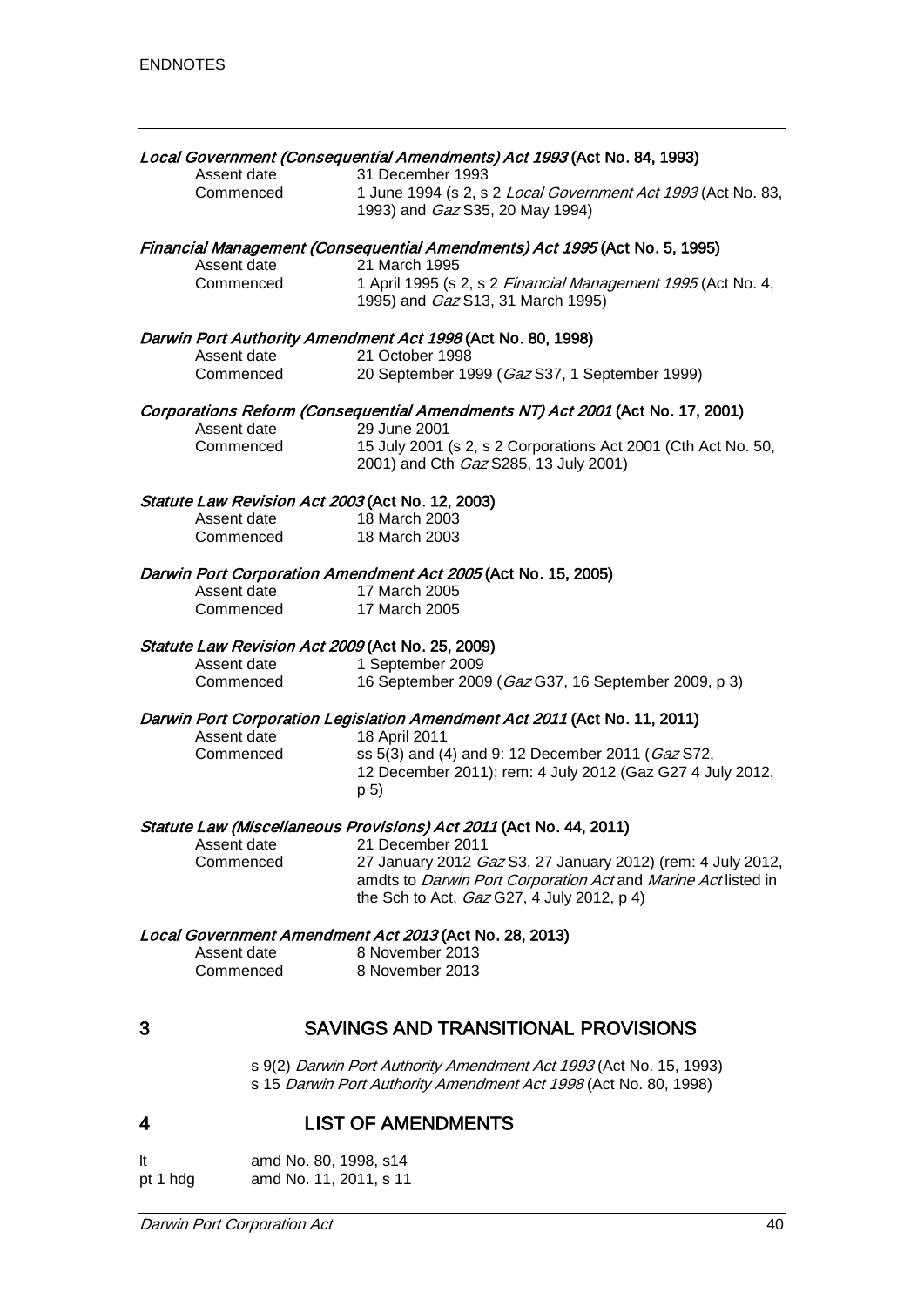| s 1           | sub No. 80, 1998, s 4                                                                   |
|---------------|-----------------------------------------------------------------------------------------|
| s 5           | amd No. 15, 1993, ss 4 and 12; No. 28, 1993, s 3; No. 80, 1998, s 5; No. 15,            |
|               | 2005, s 3; No. 11, 2011, s 4                                                            |
| pt II hdg     | amd No. 80, 1998, s 14; No. 11, 2011, s 11                                              |
| pt II         |                                                                                         |
| div 1 hdg     | amd No. 80, 1998, s 14                                                                  |
| s 6           | amd No. 80, 1998, s 14; No. 15, 2005, s 4; No. 11, 2011, s 11                           |
| s 7           | sub No. 15, 1993, s 5; No. 80, 1998, s 6                                                |
|               | rep No. 15, 2005, s 5                                                                   |
| s 7A          | ins No. 80, 1998. s 6                                                                   |
|               | rep No. 15, 2005, s 5                                                                   |
| s 7B          | ins No. 80, 1998. s 6                                                                   |
|               | rep No. 15, 2005, s 5                                                                   |
| s 7C          | ins No. 80, 1998. s 6                                                                   |
| s 7D          | rep No. 15, 2005, s 5                                                                   |
|               | ins No. 80, 1998. s 6<br>rep No. 15, 2005, s 5                                          |
| s 7E          | ins No. 80, 1998. s 6                                                                   |
|               | rep No. 15, 2005, s 5                                                                   |
| s 7F          | ins No. 80, 1998. s 6                                                                   |
|               | rep No. 15, 2005, s 5                                                                   |
| s 7G          | ins No. 80, 1998. s 6                                                                   |
|               | rep No. 15, 2005, s 5                                                                   |
| s 7H          | ins No. 80, 1998. s 6                                                                   |
|               | rep No. 15, 2005, s 5                                                                   |
| pt II         |                                                                                         |
| div 1A hdg    | ins No. 80, 1998. s 6                                                                   |
|               | rep No. 15, 2005, s 5                                                                   |
| s 8           | amd No. 28, 1985, s 9                                                                   |
|               | sub No. 15, 1993, s 5                                                                   |
|               | amd No. 28, 1993, s 3; No. 80, 1998, s 7                                                |
|               | rep No. 15, 2005, s 5                                                                   |
| s 9           | sub No. 15, 1993, s 5                                                                   |
|               | amd No. 80, 1998, s 14                                                                  |
|               | rep No. 15, 2005, s 5                                                                   |
| s 10          | amd No. 28, 1985, s 9                                                                   |
|               | sub No. 15, 1993, s 5                                                                   |
|               | rep No. 15, 2005, s 5                                                                   |
| ss 11 – 13    | rep No. 15, 1993, s 5                                                                   |
| s 14          | rep No. 5, 1995, s 19                                                                   |
| pt II         |                                                                                         |
| div 2 hdg     | amd No. 80, 1998, s 14                                                                  |
| s 15          | amd No. 80, 1998, s 8                                                                   |
|               | sub No. 15, 2005, s 6                                                                   |
| s 16          | amd No. 15, 1993, s 6; No. 80, 1998, ss 9 and 14; No. 15, 2005, s 7; No. 11,            |
|               | 2011, s 5; No. 44, 2011, s 27                                                           |
| s 17<br>s 17A | amd No. 15, 1993, s 7; No. 80, 1998, s 14; No. 11, 2011, s 11<br>ins No. 80, 1998, s 10 |
|               | amd No. 15, 2005, s 8                                                                   |
| s 18          | amd No. 80, 1998, s 14; No. 11, 2011, s 11                                              |
| s 19          | amd No. 80, 1998, s 14                                                                  |
|               | rep No. 15, 2005, s 9                                                                   |
| pt II         |                                                                                         |
| div 3 hdg     | rep No. 80, 1998, s 12                                                                  |
| s 19A         | ins No. 15, 1993, s 8                                                                   |
|               | rep No. 80, 1998, s 12                                                                  |
| s 19B         | ins No. 15, 1993, s 8                                                                   |
|               | rep No. 80, 1998, s 12                                                                  |
| s 19C         | ins No. 15, 1993, s 8                                                                   |

**Darwin Port Corporation Act** 41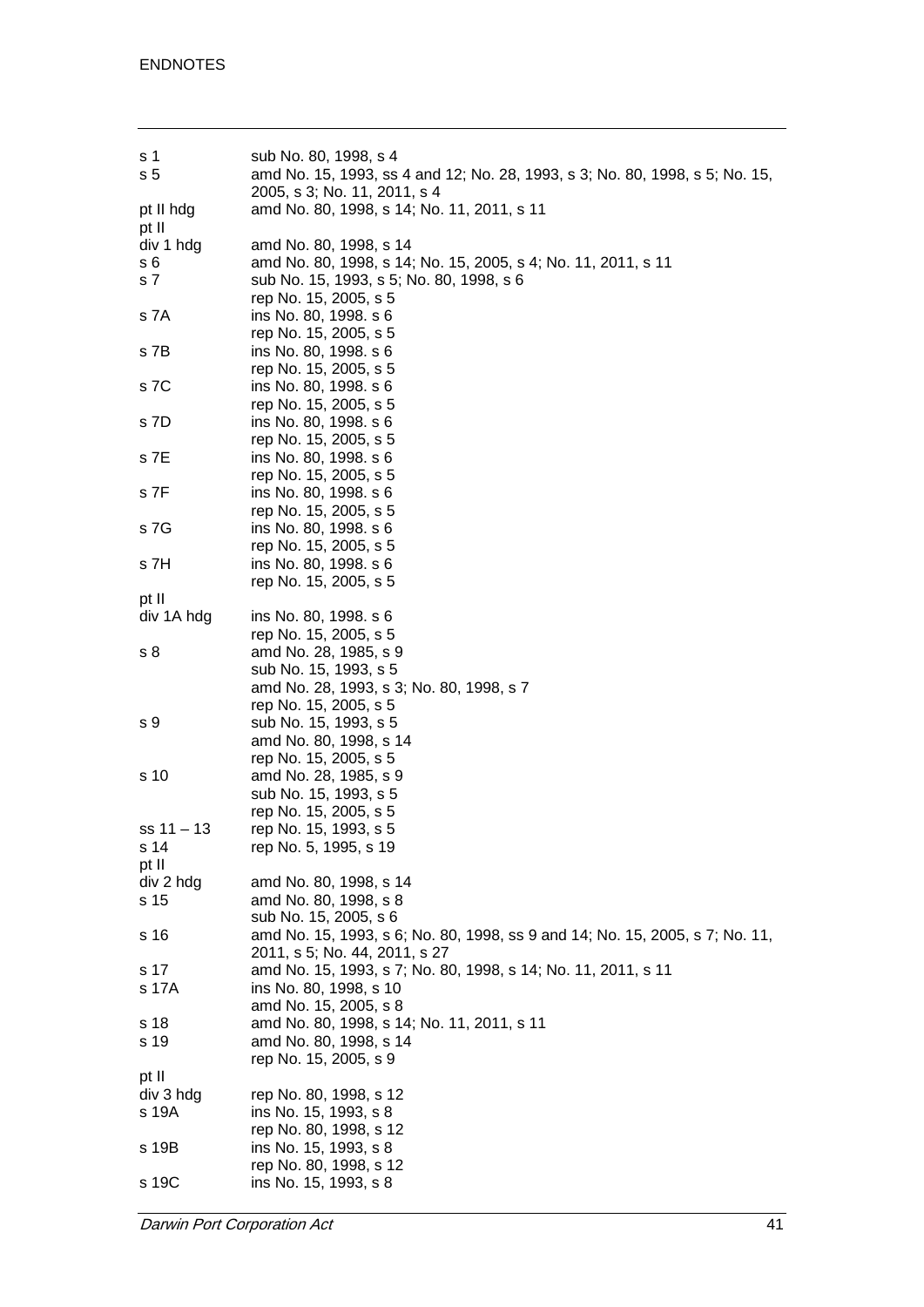|                     | rep No. 80, 1998, s 12                                         |
|---------------------|----------------------------------------------------------------|
| s 19D               | ins No. 15, 1993, s 8                                          |
|                     | rep No. 80, 1998, s 12                                         |
| s 19E               | ins No. 15, 1993, s 8                                          |
|                     | rep No. 80, 1998, s 12                                         |
| s 19F               | ins No. 15, 1993, s 8                                          |
|                     | rep No. 80, 1998, s 12                                         |
| s 19G               | ins No. 15, 1993, s 8                                          |
|                     | rep No. 80, 1998, s 12                                         |
| s 20                | rep No. 15, 1993, s 8                                          |
|                     | ins No. 80, 1998, s 11                                         |
|                     | sub No. 17, 2001, s 8                                          |
| s 21                | rep No. 15, 1993, s 8                                          |
| pt II               |                                                                |
| div 4 hdg           | amd No. 80, 1998, s 14                                         |
|                     |                                                                |
|                     | sub No. 11, 2011, s 6                                          |
| s 22                | amd No. 28, 1985, s 9                                          |
|                     | rep No. 28, 1993, s 3                                          |
| s 23                | amd No. 15, 1993, s 12; No. 80, 1998, s 14                     |
|                     | rep No. 15, 2005, s 9                                          |
| s 24                | amd No. 80, 1998, s 14                                         |
|                     | rep No. 15, 2005, s 9                                          |
| s 25                | amd No. 15, 1993, s 12; No. 80, 1998, s 14                     |
|                     | sub No. 11, 2011, s 6                                          |
| s 26                | amd No. 80, 1998, s 14                                         |
|                     | sub No. 11, 2011, s 6                                          |
| ss 26A – 26G        | ins No. 11, 2011, s 6                                          |
| pt IIA hdg          | ins No. 15, 2005, s 10<br>amd No. 11, 2011, s 11               |
|                     |                                                                |
| pt IIA<br>div 1 hdg | ins No. 15, 2005, s 10                                         |
| s 27                | amd No. 15, 1993, s 12                                         |
|                     |                                                                |
| ss 27A – 27C        | sub No. 15, 2005, s 10                                         |
| ss 27D – 27E        | ins No. 15, 2005, s 10                                         |
|                     | ins No. 15, 2005, s 10                                         |
|                     | amd No. 11, 2011, s 11                                         |
| s 27F<br>s 27G      | ins No. 15, 2005, s 10                                         |
|                     | ins No. 15, 2005, s 10                                         |
| ss 27H - 27J        | amd No. 11, 2011, s 11<br>ins No. 15, 2005, s 10               |
|                     |                                                                |
| pt IIA<br>div 2 hdg | ins No. 15, 2005, s 10                                         |
| ss 27K – 27M        | ins No. 15, 2005, s 10                                         |
| pt IIA              |                                                                |
| div 3 hdg           | ins No. 15, 2005, s 10                                         |
| ss 27N – 27P        | ins No. 15, 2005, s 10                                         |
| pt IIB hdg          | ins No. 15, 2005, s 10                                         |
|                     | amd No. 11, 2011, s 11                                         |
|                     | amd No. 15, 1993, s 12; No. 80, 1998, s 14                     |
| s 28                | sub No. 15, 2005, s 10                                         |
|                     | amd No. 11, 2011, s 11                                         |
| ss 28A – 28C        | ins No. 15, 2005, s 10                                         |
|                     |                                                                |
| ss 28D - 28E        | amd No. 11, 2011, s 11<br>ins No. 15, 2005, s 10               |
| pt III hdg          | amd No. 11, 2011, s 11                                         |
| s 29                | sub No. 15, 2005, s 11                                         |
|                     | amd No. 11, 2011, s 11                                         |
| s 30                | amd No. 80, 1998, s 14; No. 15, 2005, s 12; No. 11, 2011, s 11 |
| s 31                | amd No. 15, 1993, s 12; No. 80, 1998, s 14; No. 11, 2011, s 11 |
|                     |                                                                |

**Darwin Port Corporation Act** 42